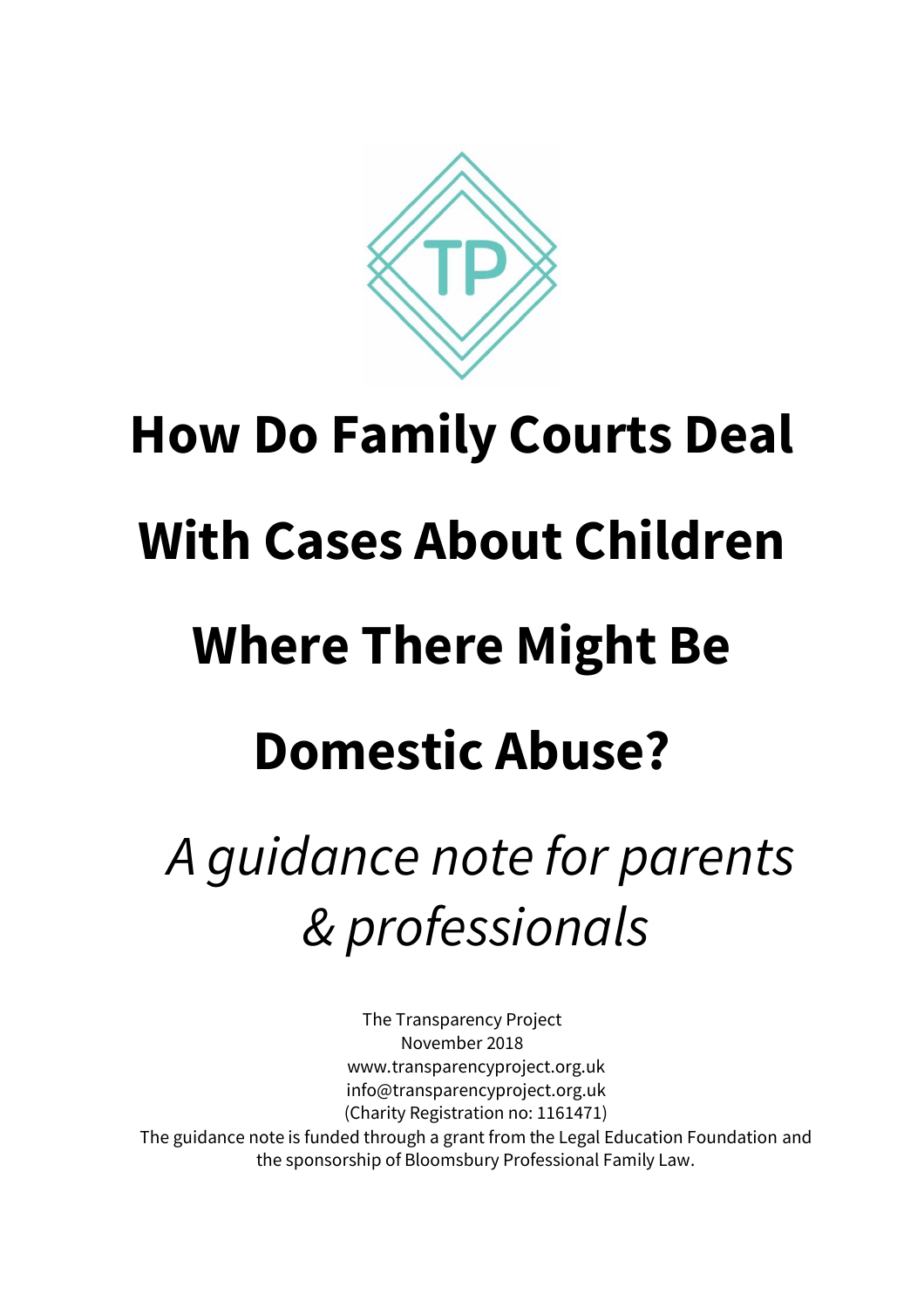

| <b>Contents</b>                                                                                                                                       |
|-------------------------------------------------------------------------------------------------------------------------------------------------------|
|                                                                                                                                                       |
|                                                                                                                                                       |
|                                                                                                                                                       |
|                                                                                                                                                       |
|                                                                                                                                                       |
|                                                                                                                                                       |
| WHAT SHOULD I DO IF I NEED THE COURT TO KNOW ABOUT ABUSE?12                                                                                           |
| I'M FRIGHTENED OF COMING TO COURT AND SEEING MY EX-PARTNER 12                                                                                         |
|                                                                                                                                                       |
| WHO DECIDES WHETHER I AM TELLING THE TRUTH? (AND WHAT IS A FACT FINDING                                                                               |
| WHY DOES THE FAMILY COURT NEED TO HOLD A FACT FINDING HEARING? ISN'T A RISK                                                                           |
| HOW DOES THE COURT DECIDE WHICH CASES NEED A FACT FINDING HEARING? 15                                                                                 |
| I'VE BEEN TOLD THE DOMESTIC ABUSE IS HISTORIC, SO WE DON'T NEED A FACT                                                                                |
|                                                                                                                                                       |
| I'VE BEEN TOLD THAT BECAUSE OVERNIGHT CONTACT HAS HAPPENED SINCE THE LAST<br>INCIDENT OF ABUSE WE DON'T NEED A FACT FINDING HEARING. IS THAT RIGHT?16 |
| THE COURT HAS DECIDED IT NEEDS TO KNOW WHETHER THE ALLEGATIONS ARE TRUE -                                                                             |
| IF THE PERSON AGAINST ACCUSED OF ABUSE ISN'T CHARGED BY THE POLICE, IF THE<br>CHARGES ARE DROPPED, OR THE ACCUSED PERSON IS ACQUITTED IN THE CRIMINAL |
| IF THE PERSON IS CONVICTED BEORE THE FACT FINDING HEARING DO WE STILL NEED                                                                            |
| HOW CAN I PROVE DOMESTIC ABUSE HAPPENED? IT'S MY WORD AGAINST THEIRS20                                                                                |
|                                                                                                                                                       |
|                                                                                                                                                       |
|                                                                                                                                                       |
|                                                                                                                                                       |
| HOW CAN I PROVE DOMESTIC ABUSE DIDN'T HAPPEN? HOW CAN I PROVE A NEGATIVE?                                                                             |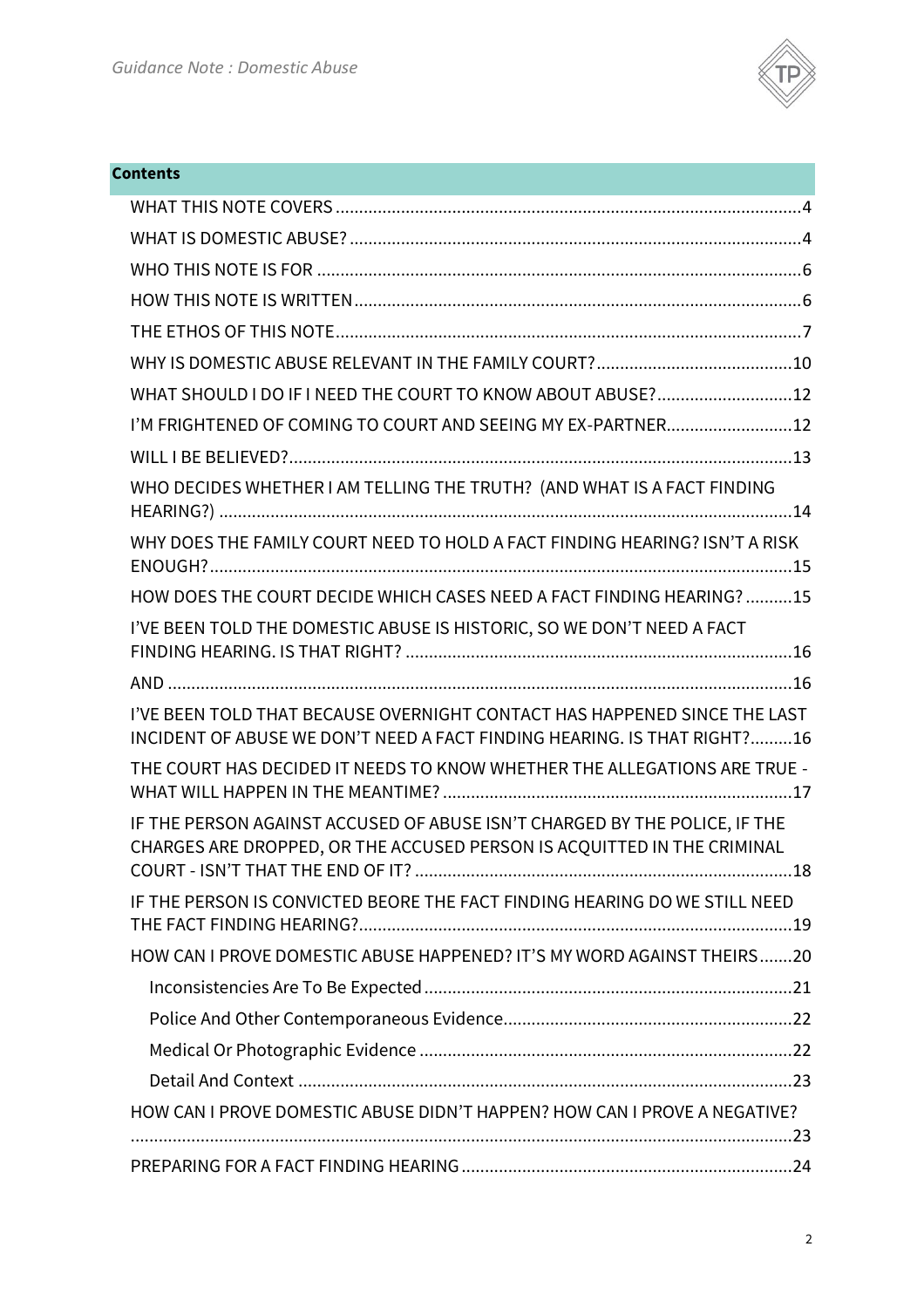

| WHAT IF THE PERSON ACCUSED OF ABUSE DOESN'T HAVE A LAWYER - WHO ASKS THE<br>QUESTIONS WHEN THE PERSON COMPLAINING IS GIVING EVIDENCE? 31 |  |
|------------------------------------------------------------------------------------------------------------------------------------------|--|
|                                                                                                                                          |  |
| WHAT HAPPENS IF THE COURT DOESN'T MAKE FINDINGS (THE ABUSE ISN'T PROVED)?                                                                |  |
| THE ABUSE HASN'T BEEN PROVED - SHOULDN'T THE PERSON WHO MADE THE                                                                         |  |
| WHAT HAPPENS IF THE COURT MAKES FINDINGS (THE ABUSE IS PROVED)? 35                                                                       |  |
|                                                                                                                                          |  |
|                                                                                                                                          |  |
|                                                                                                                                          |  |
|                                                                                                                                          |  |
|                                                                                                                                          |  |
| SELF-INCRIMINATION - CAN WHAT I WRITE OR SAY BE USED AGAINST ME IN A CRIMINAL                                                            |  |
|                                                                                                                                          |  |
|                                                                                                                                          |  |
|                                                                                                                                          |  |
|                                                                                                                                          |  |
|                                                                                                                                          |  |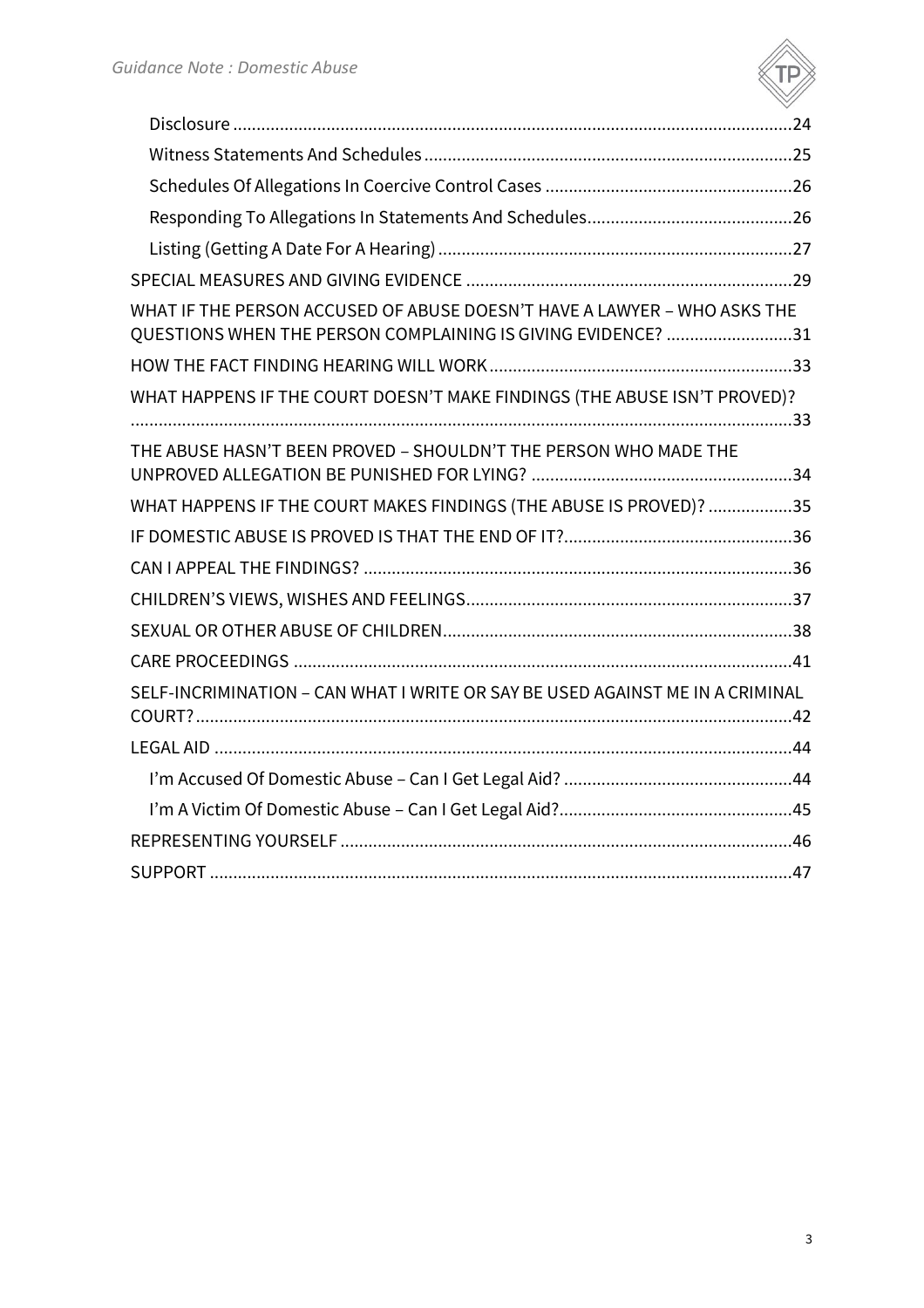

## <span id="page-3-0"></span>**WHAT THIS NOTE COVERS**

This note covers issues of domestic abuse arise in all sorts of family court cases, including

- private law children cases (cases where the court is asked to resolve a dispute between parents or family members about children),
- care proceedings (cases where the court is asked to intervene in a family because of child protection concerns),
- Non-molestation cases (where the family court is asked to make an injunction to protect a person or their home),
- financial remedy cases (where the court is asked to sort out the assets and finances when a couple divorce).

This note focuses on private law children cases, but aspects of it will be relevant to the other types of case. It is about the law in England and Wales.

#### <span id="page-3-1"></span>**WHAT IS DOMESTIC ABUSE?**

Domestic abuse is more than just physical violence. It might take the form of :

- Verbal or emotional abuse,
- Coercive control (see over and p 26)
- Sexual assaults,
- Financial control,
- Harassment and stalking
- Online or digital abuse
- Other controlling behaviour.

Domestic abuse can be carried out by women and men, and sometimes by both partners in a relationship, although research evidence indicates that most abusers are male, and most victims female. Domestic abuse may occur in different contexts – it may occur or begin at the time of separation only, in the context of a single relationship or it may be a feature of all the abuser's relationships. Sometimes domestic abuse begins during pregnancy. Domestic abuse may be caused or made worse by substance abuse or mental health difficulties.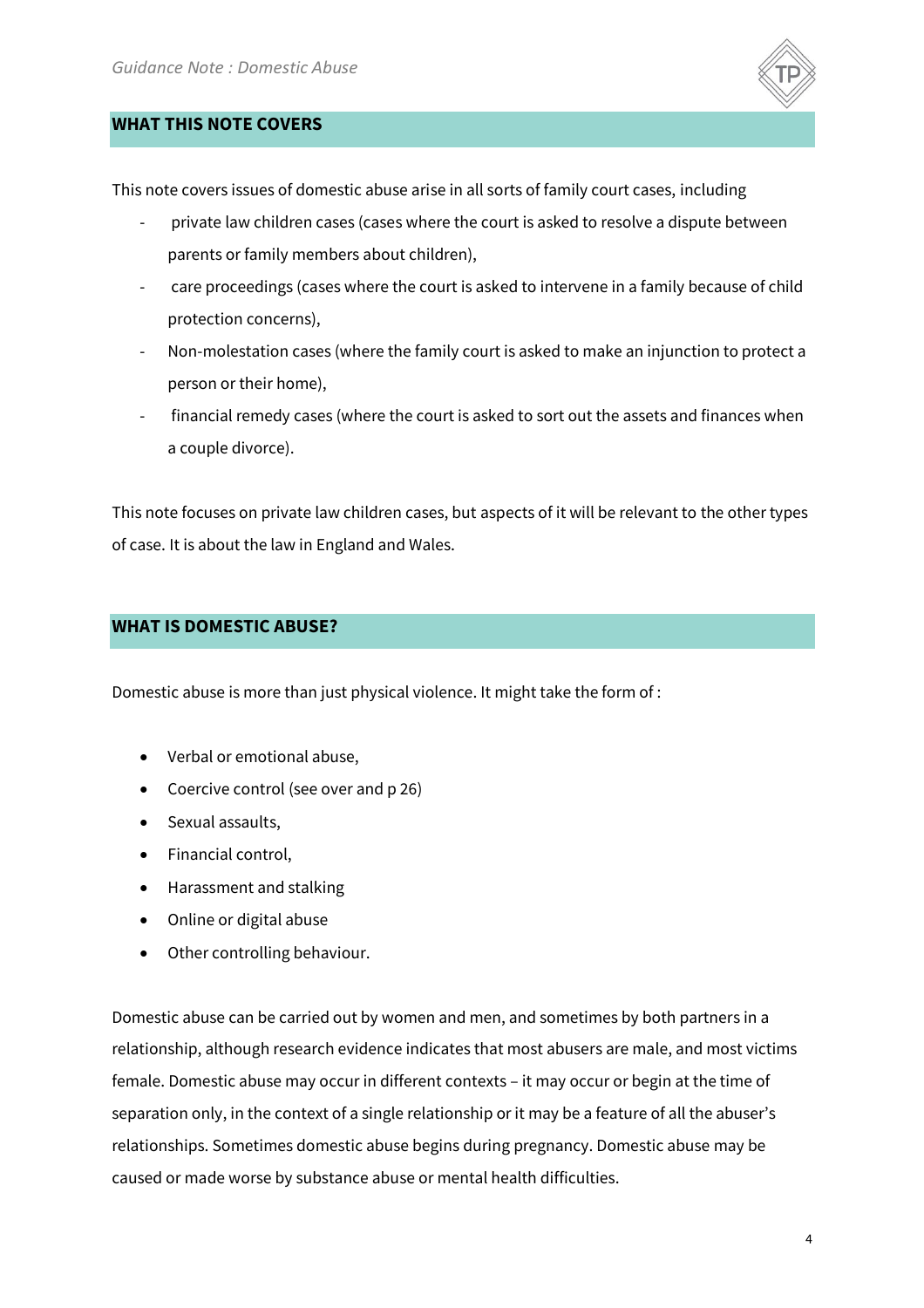

The definition of domestic abuse used by the Family Court is as follows:

*'domestic abuse' includes any incident or pattern of incidents of controlling, coercive or threatening behaviour, violence or abuse between those aged 16 or over who are or have been intimate partners or family members regardless of gender or sexuality. This can encompass, but is not limited to, psychological, physical, sexual, financial, or emotional abuse. Domestic abuse also includes culturally specific forms of abuse including, but not limited to, forced marriage, honour-based violence, dowry-related abuse and transnational marriage abandonment;* 

*…*

*'coercive behaviour' means an act or a pattern of acts of assault, threats, humiliation and intimidation or other abuse that is used to harm, punish, or frighten the victim;* 

*'controlling behaviour' means an act or pattern of acts designed to make a person subordinate and/or dependent by isolating them from sources of support, exploiting their resources and capacities for personal gain, depriving them of the means needed for independence, resistance and escape and regulating their everyday behaviour;* 

(You can find the full text of this definition, which we've shortened slightly, in PD 12J.)

This matches the Government definition of domestic abuse.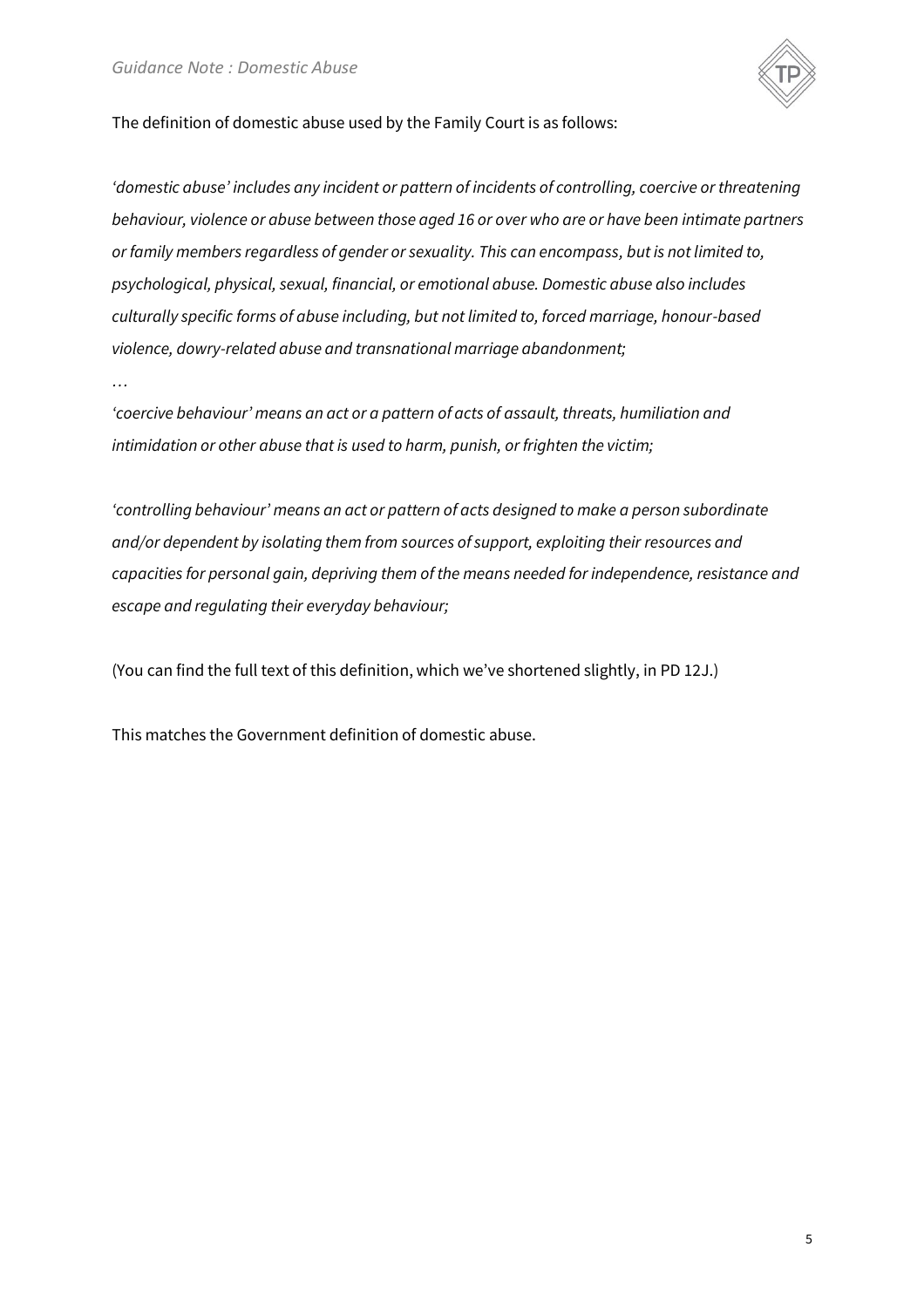

## <span id="page-5-0"></span>**WHO THIS NOTE IS FOR**

This guidance note is intended to help a range of people who may be involved in a family court case where issues of domestic abuse are raised. This includes:

- Those who have been the victim of abuse, or who make allegations of abuse
- Those who have perpetrated abuse or are accused of it
- Those who are supporting each of these

# <span id="page-5-1"></span>**HOW THIS NOTE IS WRITTEN**

The guidance note is written by The Transparency Project and is not legal advice. It is accurate to the best of our knowledge at the time of publication, and we will do our best to update it, subject to resources.

We have tried to avoid technical legal language, and to explain it where it can't be avoided.

We have tried to make this document reasonably self-contained so you should not have to go and look things up elsewhere.

We've used some abbreviations:

- FPR = Family Procedure Rules (the court rules)
- PD = Practice Direction (more detailed guidance that goes with the main rules)
- Cafcass = Children and Family Court Advisory and Support Service (Cafcass Cymru in Wales)

When we talk about the judge, we also include magistrates (unless we say otherwise).

The rules and Practice Directions we have referred to can be found at www.justice.gov.uk/courts/procedure-rules.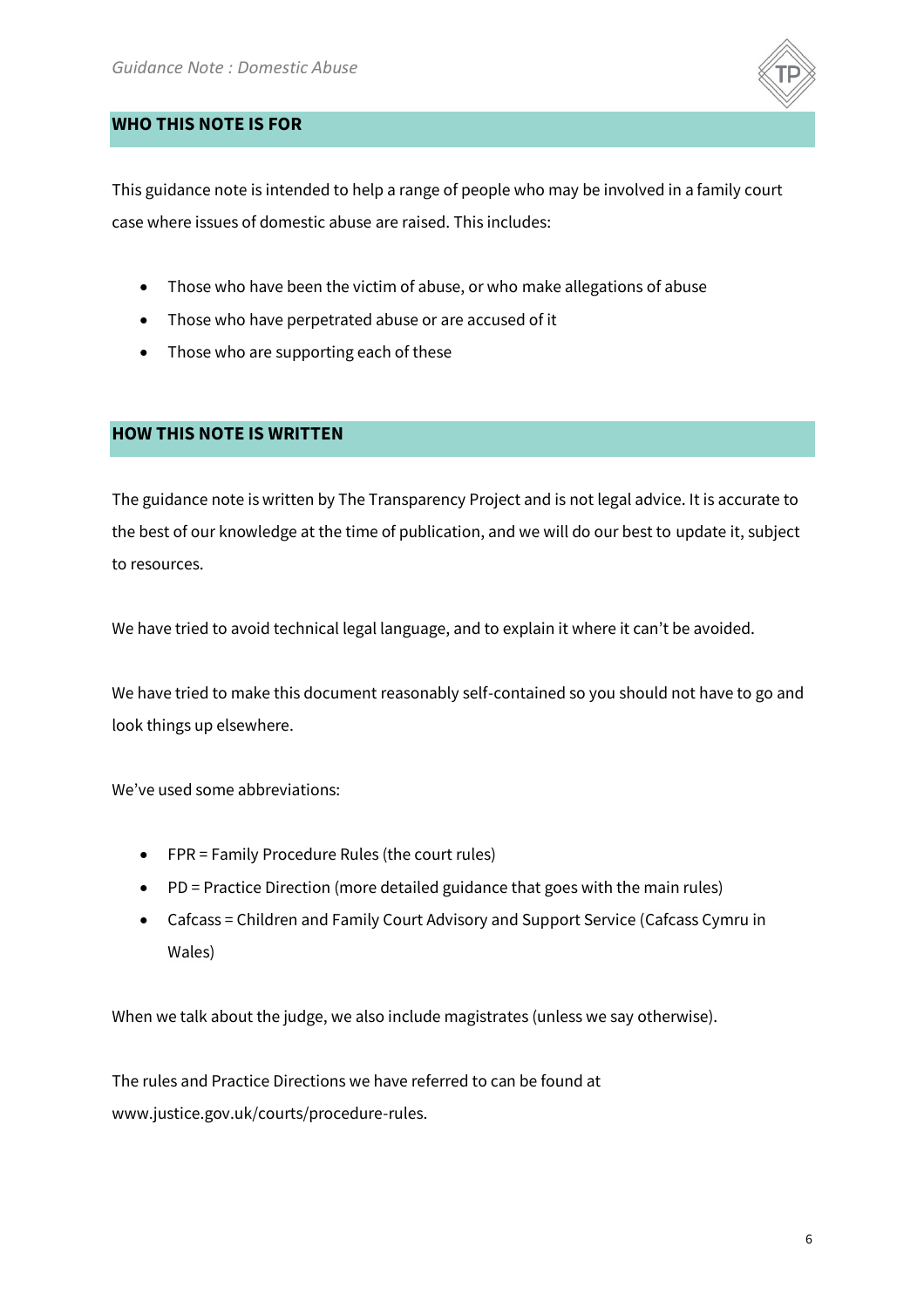

Occasionally we've referred to published cases which give guidance on the law. We've put the references in a footnote in case you want to look them up. The references we have given can be used to find the full judgments on www.bailii.org, but the key information is in this guidance note.

The relevant law is the same in England and Wales. This note does not apply to Scotland.

# <span id="page-6-0"></span>**THE ETHOS OF THIS NOTE**

Issues around domestic abuse, difficulties in contact between parents and children, and how the court deals with those issues are highly contentious. Some people hold the view that the family courts are too ready to believe allegations of domestic abuse, whilst others hold the view that the family courts do not provide enough protection for victims of abuse. Both these perceptions cause problems because people should feel confident that the courts are making decisions in children's best interests.

This note does not attempt to resolve any of these disputes. It can't. We start from the twin propositions that domestic abuse is harmful both to the person at whom it is directed and to other family members who are exposed to it (for example children), and that stopping contact between a child and parent without a good reason is also harmful.

The kinds of cases which reach the family courts, in which parents are unable to agree arrangements for their children, often involve serious concerns about child welfare, including allegations of domestic abuse. Very often the allegations are denied, and the family court has to work out whether or not the allegations are true and, if so, what the risks are. It is important then to make sure that the person complaining of abuse and any child who may be at risk are protected whilst the family court case is ongoing.

This guidance note is written from the neutral standpoint that (like the judge) we don't know in any given case whether allegations of abuse are true or not, or how people may remember or perceive events differently.

To avoid pre-judging the issues, we avoid words like 'victim' and 'perpetrator' which tend to imply that any person making an allegation IS a victim of abuse, or that any person accused IS a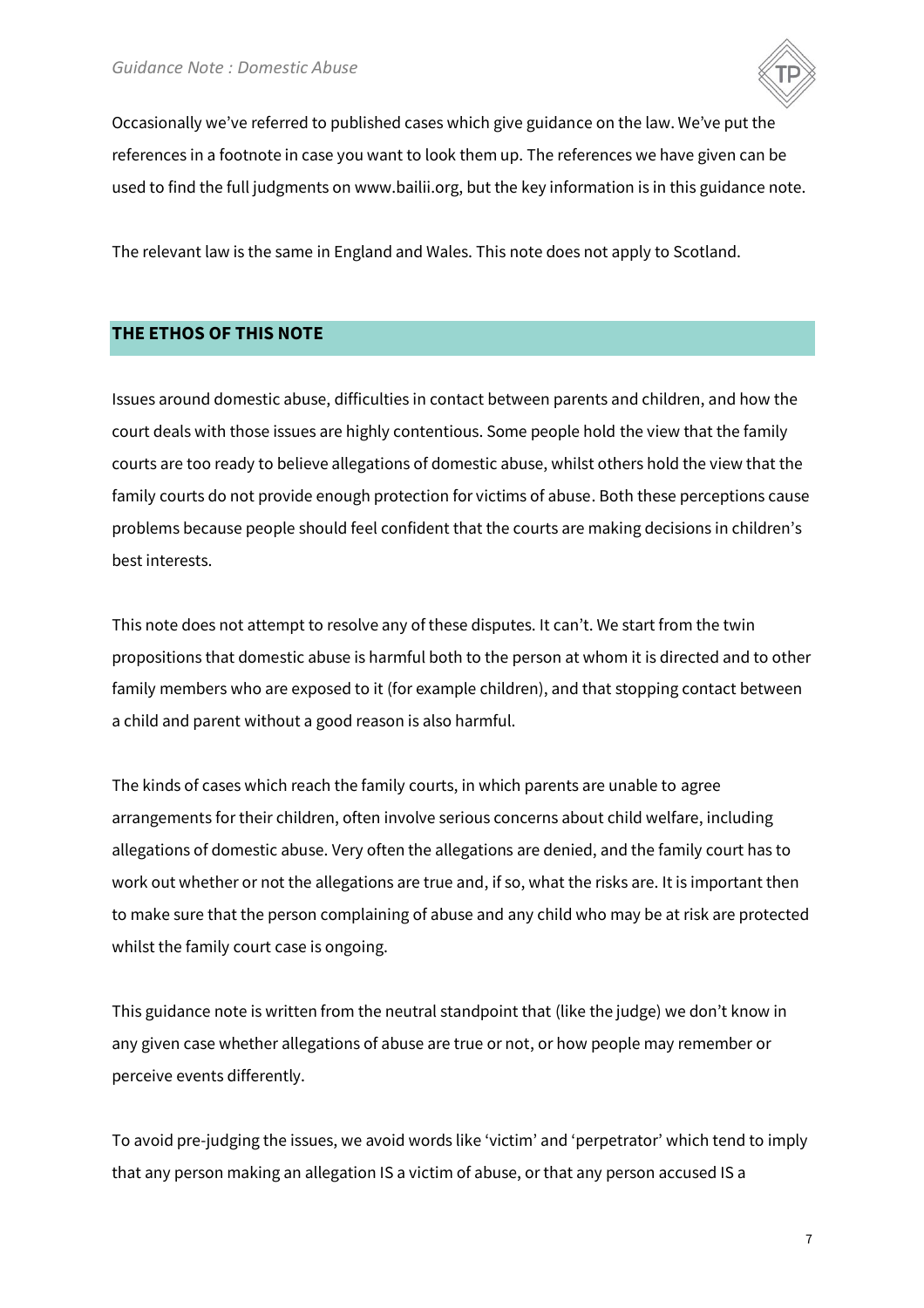

perpetrator. We therefore use the terminology of 'alleged victim' and 'alleged perpetrator', save in cases where abuse has already been proved or admitted.

Some people take the view that a domestically abusive parent should not be allowed contact with their child, full stop. That however is not the law.

It has been suggested that the family court operates on the basis of "Contact at all costs". That isn't the law either.

Although it is difficult to apply in practice, the law about children's relationships with their parents where there has been domestic abuse is very clear:

- the court must make a decision that is in the best interests of that particular child, taking into account all the circumstances including harm suffered and risk of harm (Section 1 Children Act 1989)
- the court has a duty to promote contact in accordance with the child's right to family life under Article 8 of the European Convention on Human Rights<sup>1</sup>. However, one person's right to family life may be outweighed by the need to protect the rights of others. Article 3 of the European Convention on Human Rights (the prohibition on torture) means that the court also has an absolute duty to protect both children and adults from ill treatment. Under Article 6, everyone has a right to a fair trial.
- there is no presumption either way as to whether or not a child should have contact with a domestically abusive parent.<sup>2</sup>

Section 1(2A) Children Act 1989 sets out a presumption that the involvement of both parents in the life of the child will further the child's welfare. But a presumption is really just a starting point, and this one will not apply if the evidence shows that any involvement by the parent will expose the child to a risk of harm. There isn't a presumption or rule that if domestic abuse is proved or admitted there should be no contact, but the court does have to look carefully at what the level of risk is, how it could be managed and what the possible advantages and disadvantages of contact might be.

 $\overline{a}$ 

<sup>1</sup> *Re C (Direct Contact: Suspension)* [2011] EWCA Civ 521; [2011] EWCA Civ 521.

<sup>2</sup> *Re L (Contact: Domestic Violence)* [2001] Fam 260; [2000] 2 FLR 334, CA.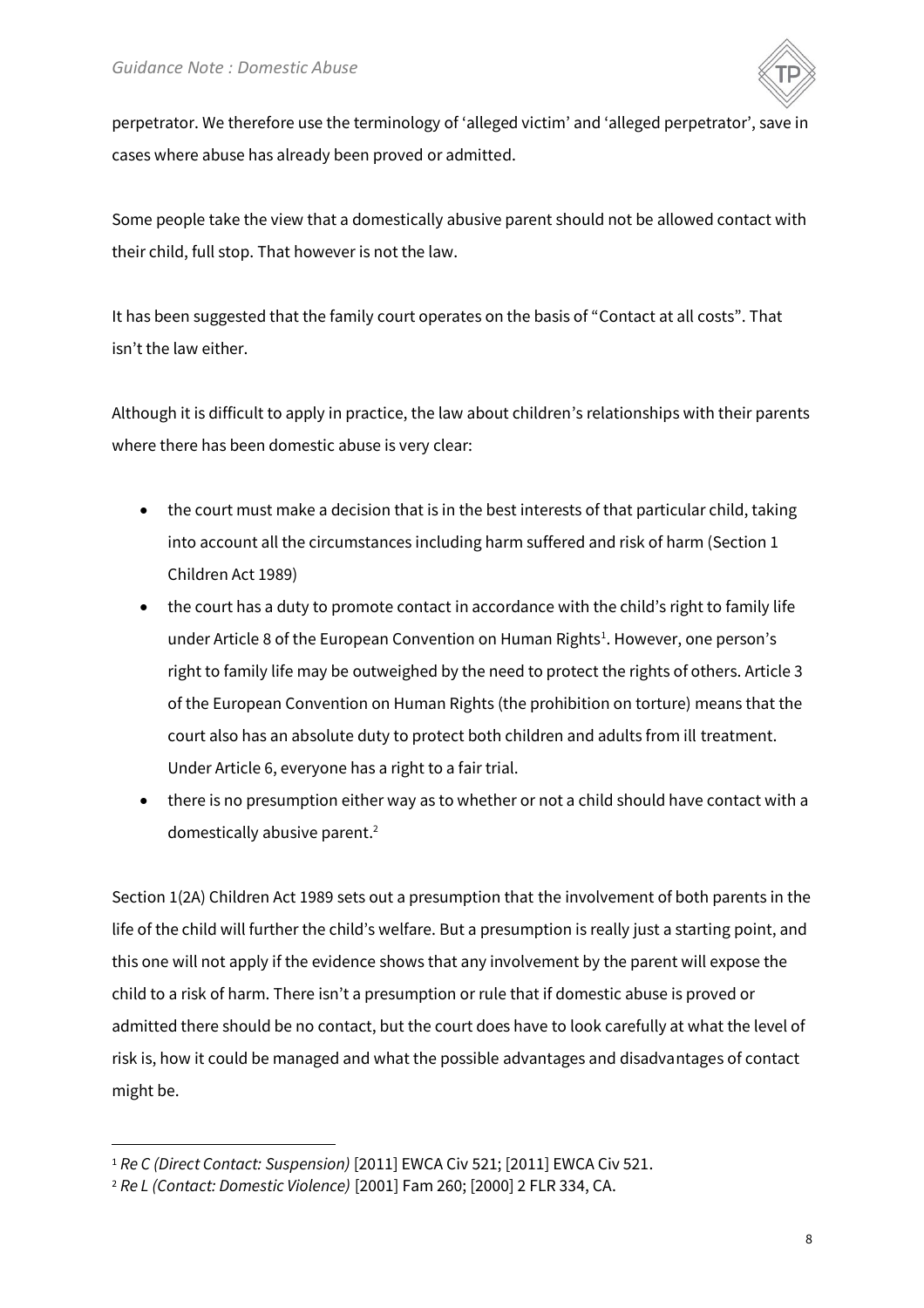

Practice Direction 12J (guidance that accompanies the Family Court rules, known as the Family Procedure Rules 2010), sets out some of the things the court should generally consider where abuse has happened :

- the effect of the domestic abuse on the child and on the arrangements for where the child is living;
- the effect of the domestic abuse on the child and its effect on the child's relationship with the parents;
- whether the (abusive) parent is motivated by a desire to promote the best interests of the child or is using the process to continue a form of domestic abuse against the other parent;
- the likely behaviour during contact of the abusive parent and its effect on the child; and
- the capacity of the parents to appreciate the effect of past domestic abuse and the potential for future domestic abuse.

The court has to look at each individual case and see what is appropriate.

In each case, the court still has to decide what is in the child's best interests, and that will mean deciding whether contact is safe. In some cases involving domestic abuse, the question for the court is: *how* can contact be made safe? In other cases the question is whether contact *can* be made safe at all.

The courts must follow the law. To help them do that they must follow the guidance in Practice Direction 12J (PD12J) (which tells the court how it should approach cases involving allegations of domestic abuse), and Practice Direction 12B (which sets out a process in private children cases called the Child Arrangements Programme).

The aim of this note is to help people who may have to go through a family court process to have realistic expectations of the law and processes that may apply to their family. We know that many litigants will have to navigate the process without a lawyer, and even those who do have lawyers may find that their lawyer has limited time to explain the whole process to them. Both parents are often given (well meaning) information or advice by support agencies (domestic abuse services,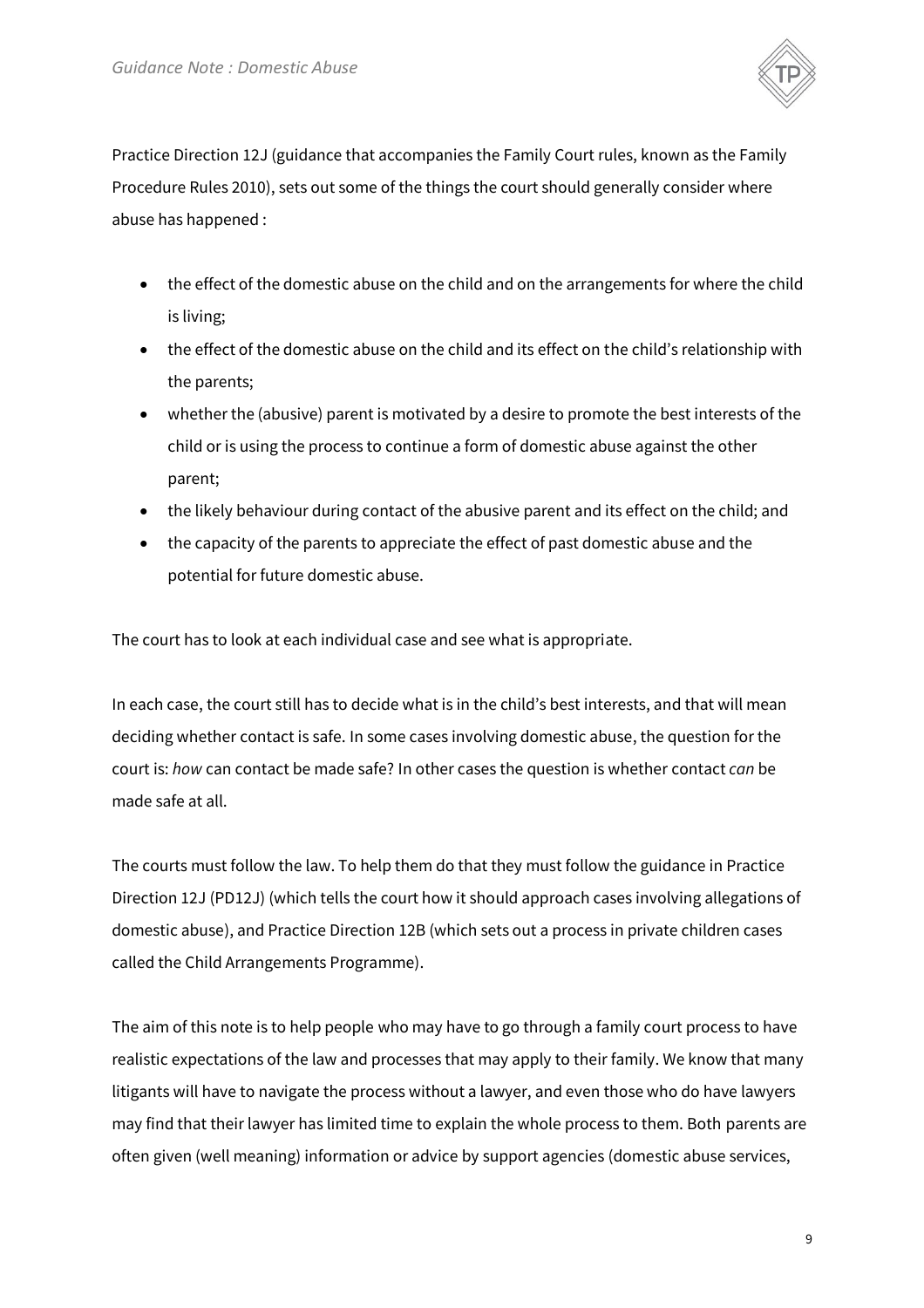

fathers' rights groups etc.) that may include a mixture of what those services *think* the law *is* or *should* be, but which isn't really what is likely to happen at all. Social media can often have an influence too, and it is difficult as a litigant to know where to turn for advice, or who to trust. That can leave litigants confused and upset when they get to court and find things aren't as they expected at all – and it can also mean that litigants aren't able to get the best out of the court process.

This guidance note is intended to help litigants (the people who a court case is about or between) and any person or service who is supporting them to understand the law and processes that will be in place when the case gets to court.

## <span id="page-9-0"></span>**WHY IS DOMESTIC ABUSE RELEVANT IN THE FAMILY COURT?**

Sometimes people who have been in an abusive relationship struggle to see why it should affect arrangements for the children once the relationship is over.

The CAFCASS Domestic Abuse Pathway (now part of its Child Impact Assessment Framework) gives a useful summary of the questions the judge is going to have to answer in a case which might involve domestic abuse, before making final decisions about what orders should be made:

- What has been happening? History
- What is happening now? Current
- What might happen? Future
- How likely is it to be repeated? Risk
- How serious would it be? Impact on the child

The family court needs to protect against the following risks:

- Adults and children may be at continuing direct risk of harm if there are further incidents of violence or abuse, at handover or at other times
- If there are further physically abusive incidents there is a risk that children will be caught in the crossfire and physically injured even though any violence or angry behaviour was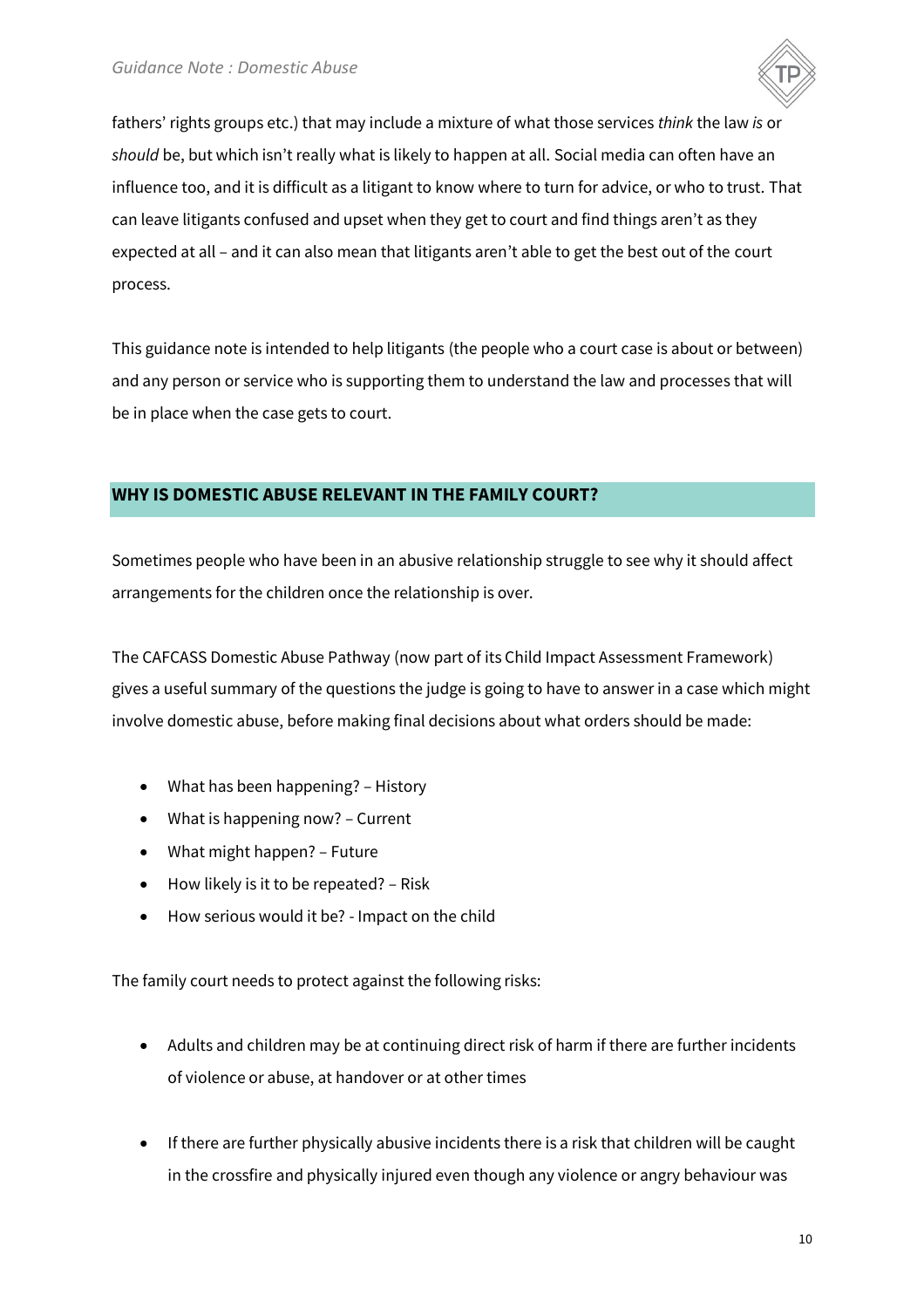

#### not aimed at them

- Even if children are not directly physically injured it is important for children to be protected from the harmful impact of hearing or seeing domestic abuse. Even if there is no physical abuse, a parent's abusive or controlling behaviour may be witnessed by the children and may amount to a continuing harm
- Children may have a continuing fear of the abusive parent, or have post-traumatic anxieties or symptoms which are exacerbated by continuing contact with the abusive parent
- Children who are exposed to domestic abuse may be significantly affected, and may struggle immediately or later on with behavioural issues, mental health and with forming and maintaining healthy relationships. These impacts may continue even after the abuse has stopped.
- A child whose parent is suffering ongoing abuse or undue stress from continued contact with the other parent may be affected by seeing the effect on their parent, or if that parent's ability to care for the child is affected (for example because continuing contact with the abusive parent triggers a mental health decline or anxiety symptoms).
- In cases that don't involve children, the effect of coming into contact with an abusive expartner or having to deal with litigation relating to the finances can make it difficult for a victim of abuse to manage financial remedy proceedings (the money bit of a divorce). A victim of domestic abuse may have a particular wish and need for a split of the assets that allows them financial independence, or they may have been left so vulnerable that they have a continuing need for maintenance where it might otherwise have been reasonable to expect them to support themselves through working. If the children of a relationship have been adversely affected by their experiences their care needs may impact upon the ability of the caring parent to return to work.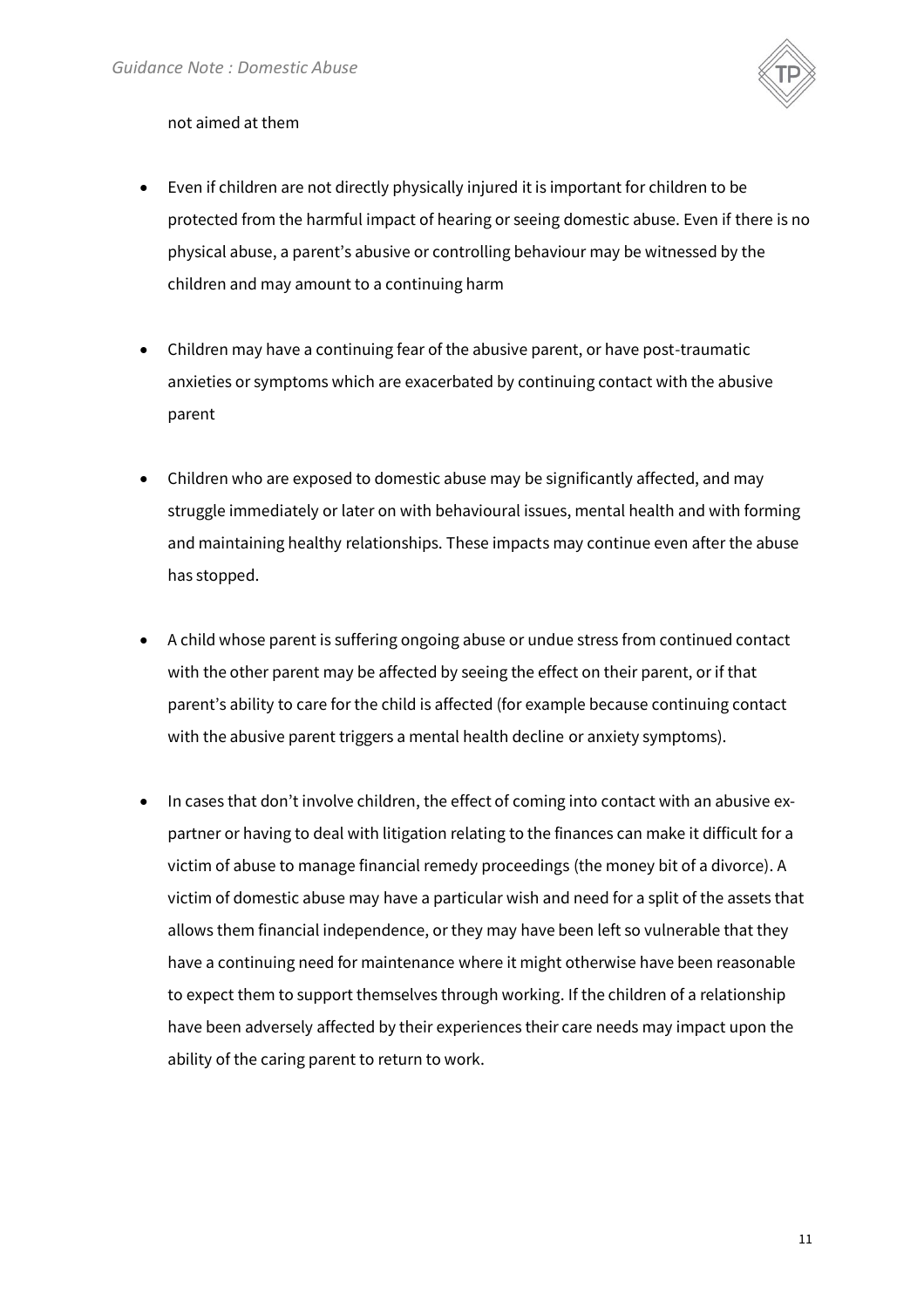

#### <span id="page-11-0"></span>**WHAT SHOULD I DO IF I NEED THE COURT TO KNOW ABOUT ABUSE?**

If you have any concerns about harm or abuse that have affected or might affect you or your children, you should complete a supplementary court form numbered C1A, 'Allegations of harm and domestic violence'. Send this in with your application form or your response to an application by another party. If you are responding to an application and do not receive a blank copy of this when the application is sent to you, it can be downloaded from the gov.uk website.

This form provides space for you to explain what support and protection you think you will need in court.

Before you go to the first court hearing, Cafcass will make safeguarding checks about the potential risks of harm to you and your children.

The first type of court hearing you will attend is called a First Hearing for Dispute Resolution Appointment (FHDRA). At this hearing, you will probably meet a Cafcass officer (a Family Court Adviser) and directions will be made by the court about whether further information is required, including whether a fact finding hearing is needed (See below at p 14 for what a fact finding hearing is). The FHDRA does not look at evidence in detail but just at what the next steps should be to process the application. The court will not make any contact order if it does not have the safeguarding checks, and will usually only make an order for contact at this hearing unless it is agreed.

## <span id="page-11-1"></span>**I'M FRIGHTENED OF COMING TO COURT AND SEEING MY EX-PARTNER**

It is important that applicants or respondents who are worried about this complete form C1A (see above) so that the court can put arrangements in place to ensure that people coming to court feel safe in the building and in the courtroom itself, and to avoid them feeling intimidated. These arrangements might be needed at the FHDRA (see above) and /or at a fact finding hearing, and or at a final hearing where the order is being considered.

We explain safety in the court and special measures below at p 29.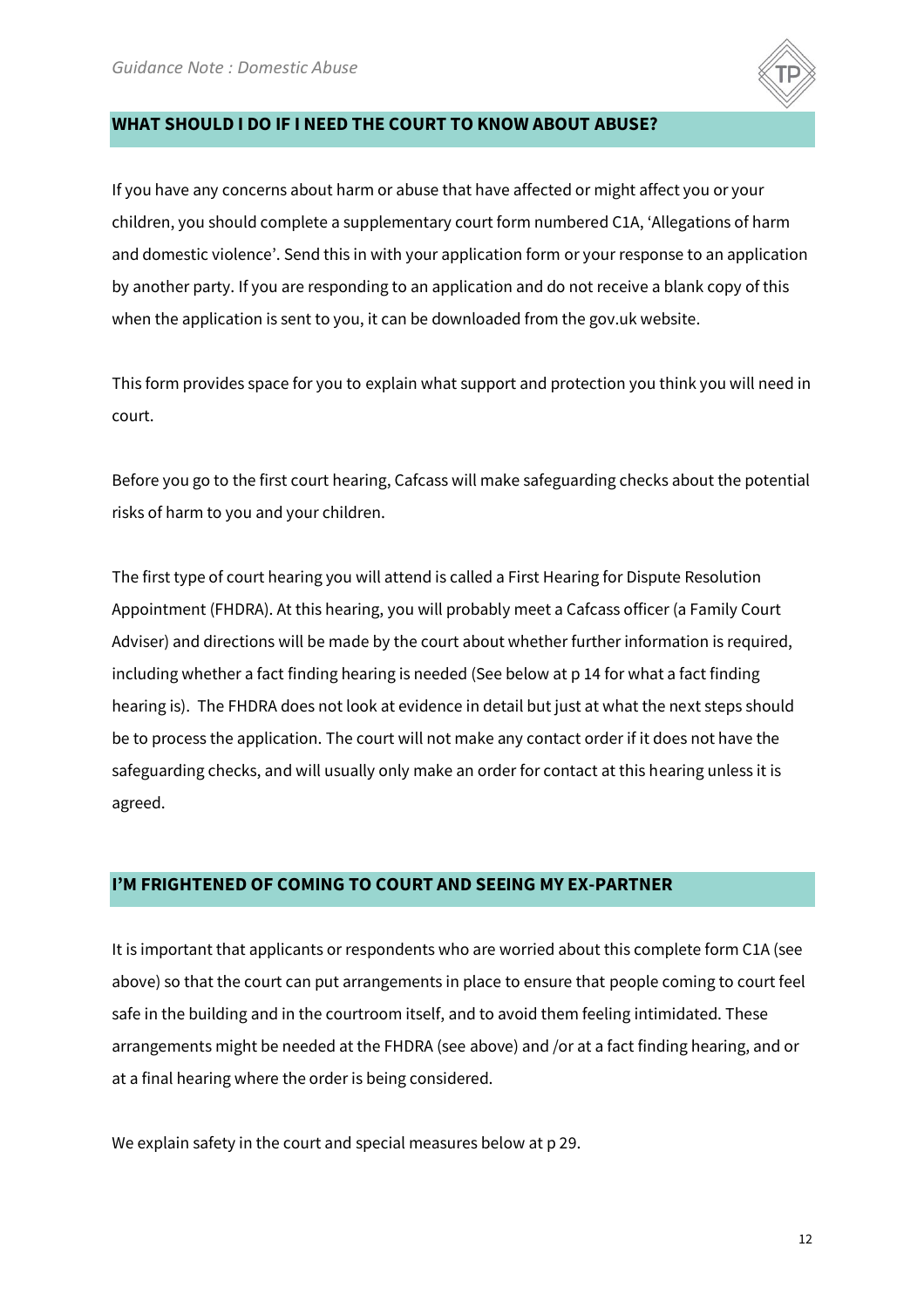

#### <span id="page-12-0"></span>**WILL I BE BELIEVED?**

(The difference between allegations, convictions and proving something in family court)

There are lots of people whose job it is to support victims of domestic abuse, and to help them to rebuild and get on with their lives. Fathers seeking contact with their children through the family court may also be assisted by support services for men. Those types of agencies usually adopt an approach of believing the person they are set up to help. The family court and the lawyers who work in it are in a slightly different position, as an important part of the court's job is to work out whether or not one parent's description of the relationship as an abusive or non-abusive one is accurate or not. Because the court has a duty to both parents AND to the children in each case, the court has to keep an open mind about what happened – until it has gathered all the evidence, listened to what everybody has to say and explained its decision.

This neutral approach is often difficult for individual parties to adjust to, because those complaining of abuse have often been told 'we believe you' right from the moment they first sought help. But the court keeping an open mind is not the same as being disbelieved. Judges and lawyers are trained to hold in mind that an account given by one party might be true, might be exaggerated or may be mistaken or false – until all the evidence has been gathered and tested.

Domestic abuse agencies and parents' rights organisations that understand the court process should support their clients by preparing them for the different 'neutral' approach that the court has to adopt.

Don't forget that often it is only those involved in the relationship (and perhaps the children) who really know what happened – the judge does not know. Judges are also experienced enough to know that even when somebody believes their account is truthful and accurate the human memory is not perfect and people get things muddled or exaggerated over time, even when they don't mean to. So it is important for a judge to take care and not jump to conclusions – either by believing or disbelieving an allegation.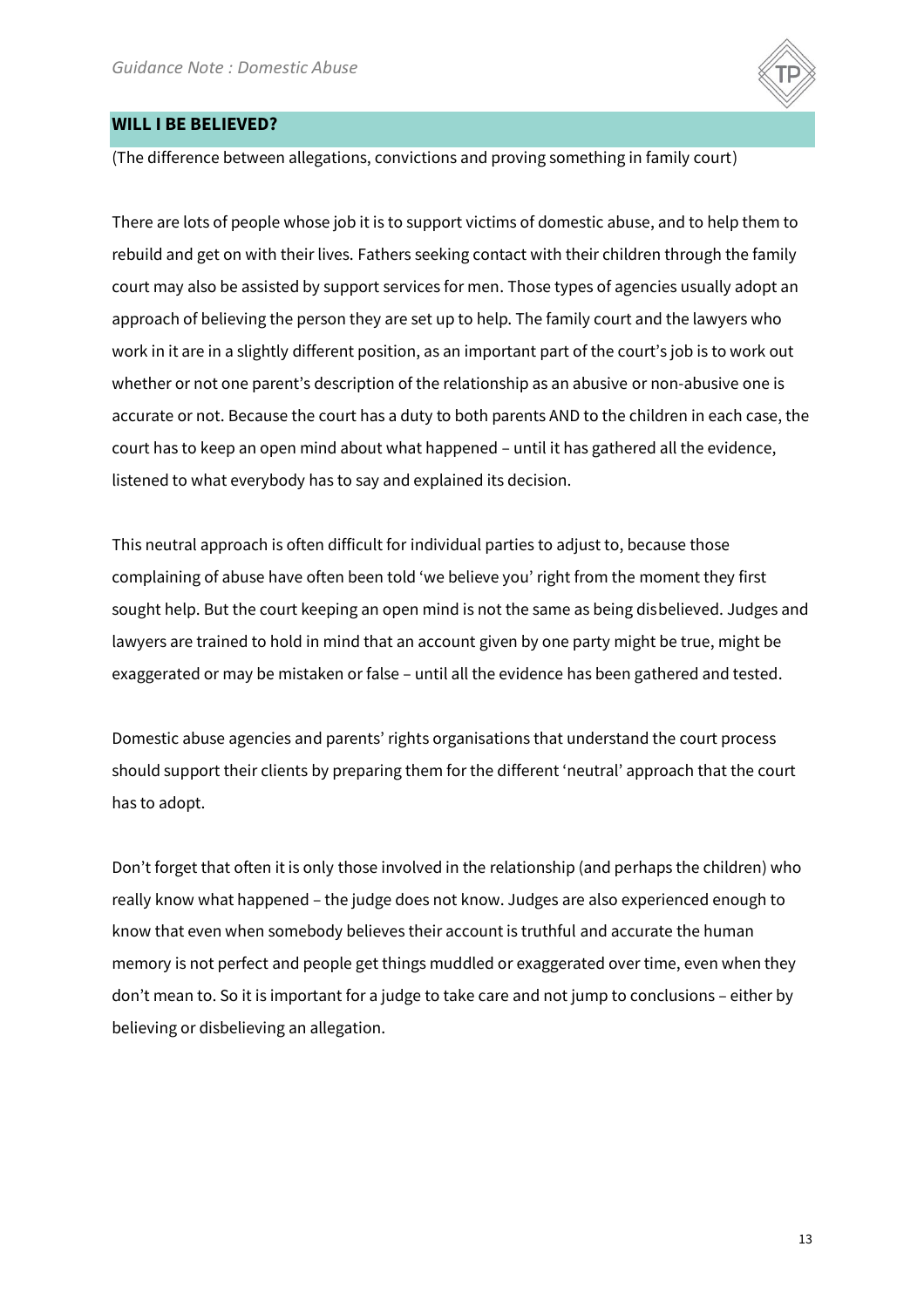

# <span id="page-13-0"></span>**WHO DECIDES WHETHER I AM TELLING THE TRUTH? (AND WHAT IS A FACT FINDING HEARING?)**

When the family court has to make decisions about children's welfare, or about orders to protect people from domestic abuse, the judge needs to know or to decide what happened in the past. If a criminal court has already decided something has happened (if there is a conviction) or if the person who was abusive has admitted the abuse (through accepting a caution or telling the family court they accept the abuse) the family court won't have to hold a hearing to make those decisions, and it will just accept the conviction, caution or admission. Where the judge has to first make a decision on whether alleged facts are or are not true, this is known as 'fact finding' and should take place in a separate court hearing before the judge orders Cafcass welfare reports.

It ISN'T the job of social workers or Cafcass officers or anybody else to make decisions about who is telling the truth, but they can tell the judge what they have seen and been told, and their impression of the people involved – and those things might be part of the information that will help the judge decide who is and is not telling the truth and what really happened. The main role of social workers and Cafcass in cases involving domestic abuse is to pass information to the court and, once the court has decided what actually happened, to assess the risks based upon the decisions the court has made. Social work professionals should be respectful of the different positions and accounts of each party without expressing a view as to whether one or the other is telling the truth.

CAFCASS use a Domestic Abuse Practice Pathway, which is part of their Child Impact Assessment Framework, to guide their officers through working on a case involving allegations of domestic abuse. This Framework was introduced in October 2018, but the Pathway has been in use for a longer period.

Calls are sometimes made by campaign groups for better or specialised training about domestic abuse for judges, lawyers and Cafcass officers. However, Cafcass officers and judges do undergo some specific training in dealing with family court cases and domestic abuse. Currently, lawyers dealing with cases involving allegations of domestic abuse are not required to undergo specific training but, in practice, many will have undertaken courses on the topic as part of their annual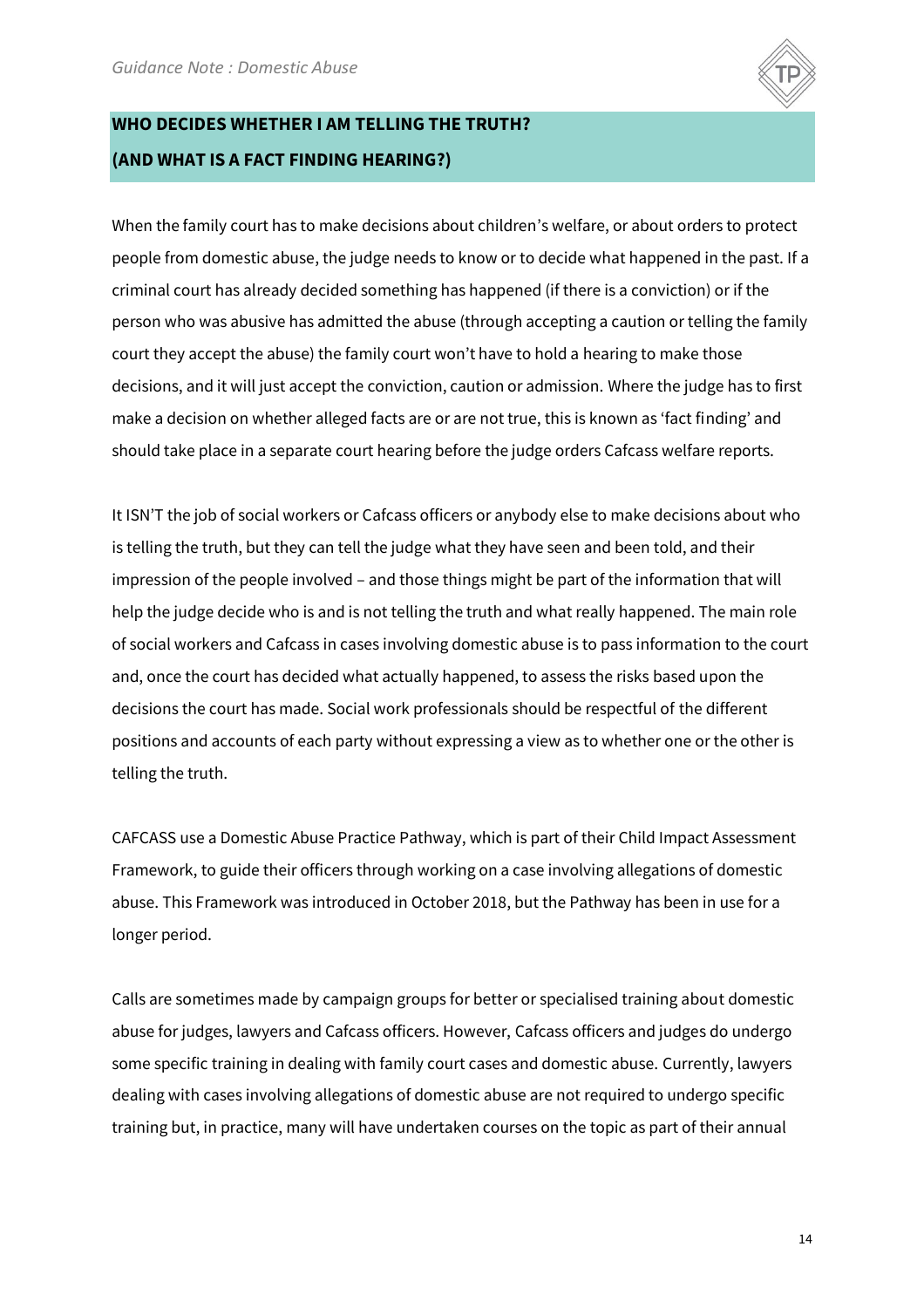

training requirements. If you are thinking of instructing a lawyer, it is always a good idea to ask them what experience and training they have in the area.

# <span id="page-14-0"></span>**WHY DOES THE FAMILY COURT NEED TO HOLD A FACT FINDING HEARING? ISN'T A RISK ENOUGH?**

As far as possible, the court needs to know what happened before deciding what future orders should be made. For example:

- The court could order contact when it isn't safe, and a child could be physically harmed or be exposed to abusive behaviour.
- The court could stop contact when it doesn't need to be stopped and a child could be denied a relationship with a safe loving parent and given a distorted view of their parents.

## <span id="page-14-1"></span>**HOW DOES THE COURT DECIDE WHICH CASES NEED A FACT FINDING HEARING?**

When a case is first brought to court, the application triggers a process where Cafcass carry out basic safeguarding checks to see if the family are known to police or social services or if they have any relevant convictions or pending prosecutions. They will also attempt to speak to each parent on the phone before the first court hearing to check whether they think there are any safety issues. If you think there are safety issues it is important to raise these with Cafcass at this stage even if you have not mentioned them before in your paperwork. Cafcass will write a safeguarding letter setting out what they have found out and at this stage may recommend that a fact finding hearing is necessary.

In some cases, Cafcass will say a fact finding hearing is not necessary because the allegations of abuse are broadly accepted (or proved by a conviction), or because the report writer thinks the situation has significantly changed since the date of the abuse. In other cases, Cafcass will say that the court needs more information before deciding if a fact finding hearing is necessary. If you do not agree with what Cafcass say about this in the safeguarding letter or at the first hearing, you can ask the court to do something different.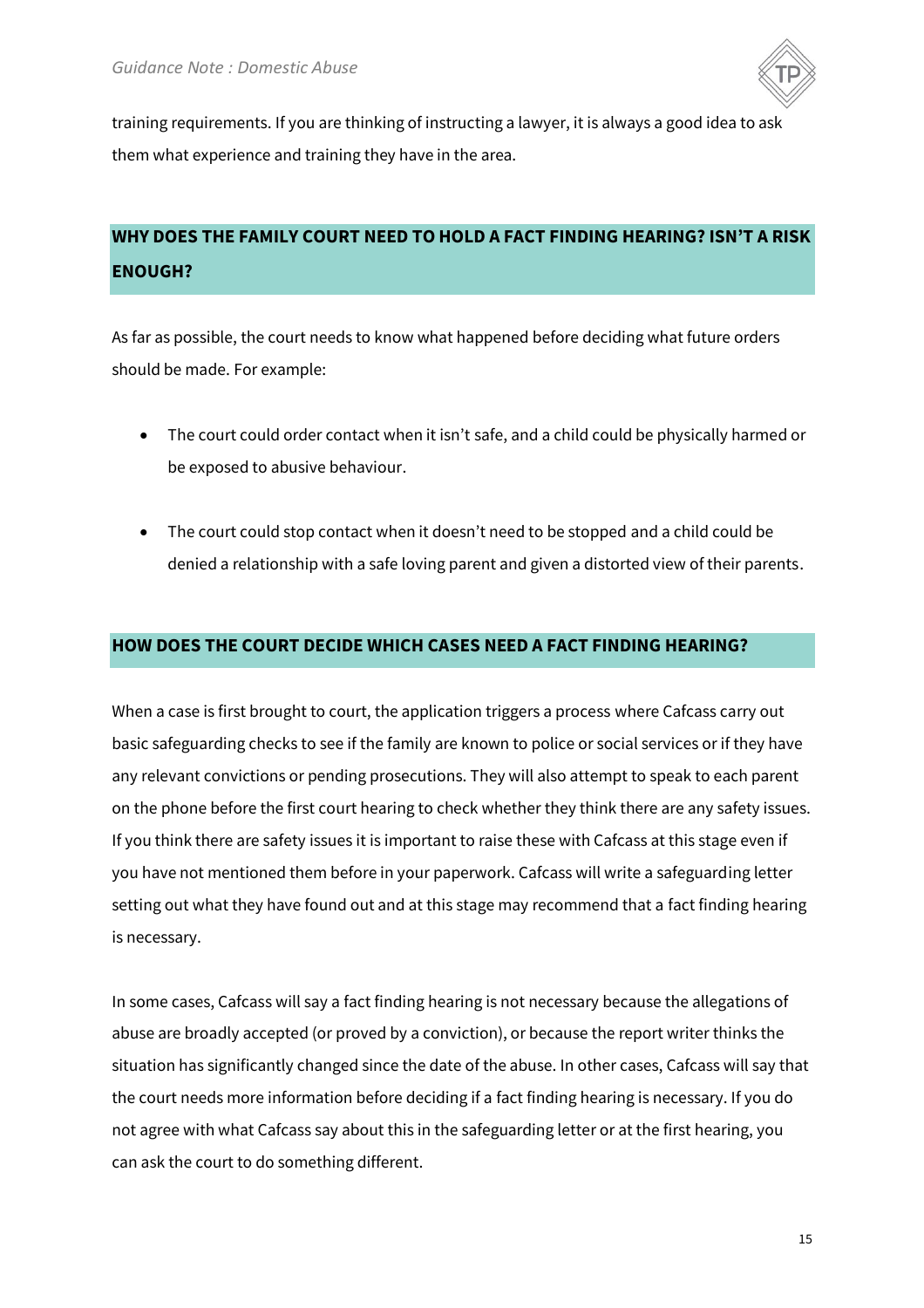

The decision about whether to hold a fact finding hearing is down to the court - not CAFCASS. At the first hearing the court has to consider the important piece of guidance in Practice Direction 12J (PD12J), which tells the court how it should approach cases involving allegations of domestic abuse.

The general idea of PD12J is that if disputed allegations would be potentially relevant to the decisions the court is going to have to make about the child, i.e. they might make a difference to what orders are eventually made, then the court should determine the dispute (decide whether the things really happened or not).

These decisions about whether or not to hold a fact finding hearing should generally be taken early on to avoid delay. However, they do sometimes come up later on in a case, either because somebody didn't raise an allegation at the beginning (perhaps because they were frightened to do so) or because everybody had thought that a fact finding hearing wouldn't be necessary (for example because everybody initially agreed contact could and should continue in spite of the history).

It could later turn out that a fact finding hearing is needed after all (most often because one party changes their mind or keeps bringing up allegations that aren't accepted).

# <span id="page-15-0"></span>**I'VE BEEN TOLD THE DOMESTIC ABUSE IS HISTORIC, SO WE DON'T NEED A FACT FINDING HEARING. IS THAT RIGHT?**

# <span id="page-15-1"></span>**AND**

# <span id="page-15-2"></span>**I'VE BEEN TOLD THAT BECAUSE OVERNIGHT CONTACT HAS HAPPENED SINCE THE LAST INCIDENT OF ABUSE WE DON'T NEED A FACT FINDING HEARING. IS THAT RIGHT?**

Not necessarily, no.

There are lots of reasons why cases only come to court several years after the last incident of (alleged) abuse has taken place, and just because the last incident was a long time ago doesn't mean it hasn't continued to affect the victim and children.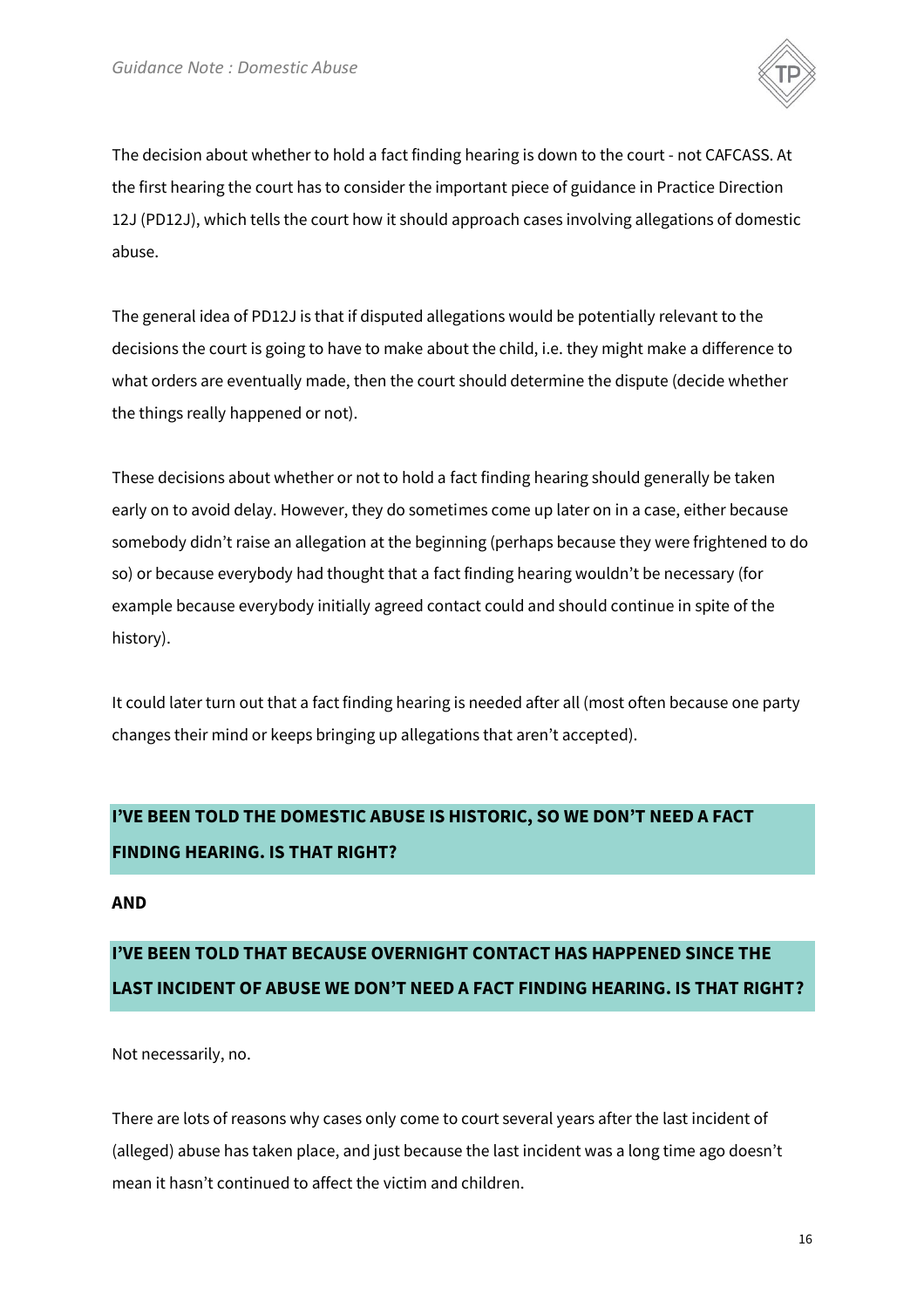

Sometimes contact has continued even though the issues around domestic abuse haven't really gone away.

For example:

- Sometimes an alleged victim has fled an abusive relationship with the children, and it is only after a period of time that the alleged abusive parent has located them and started a court case. Starting up contact after a long time might not be straightforward. The victim may still be very fearful.
- Sometimes physical abuse ends with the relationship but the perpetrator of abuse continues to attempt to exercise control through contact arrangements. The victim of abuse may have felt that the best way to keep themselves safe was to take the line of least resistance and to agree contact. Once the matter is in court however, they may feel able to voice their experiences and fear and may object to contact. And sometimes a further apparently insignificant incident of abuse has triggered a breakdown in contact and that is why the case has come to court. In this scenario the abuse isn't truly historic at all.

# <span id="page-16-0"></span>**THE COURT HAS DECIDED IT NEEDS TO KNOW WHETHER THE ALLEGATIONS ARE TRUE - WHAT WILL HAPPEN IN THE MEANTIME?**

Until the court has decided whether the allegations are true it will work on the basis that they might be true and will put safe arrangements in place. This might mean no contact or supervised contact. If contact has stopped, it is unlikely to start up again while all this is being worked out. But it does depend on the circumstances. In some cases the allegations might not be serious enough to mean contact has to stop completely. However, PD12J gives very clear warnings about making orders for contact when there are allegations of domestic abuse that have not yet been verified. If the court does make an order for contact before the truth of the allegations has been decided, it must explain clearly why that is in the order.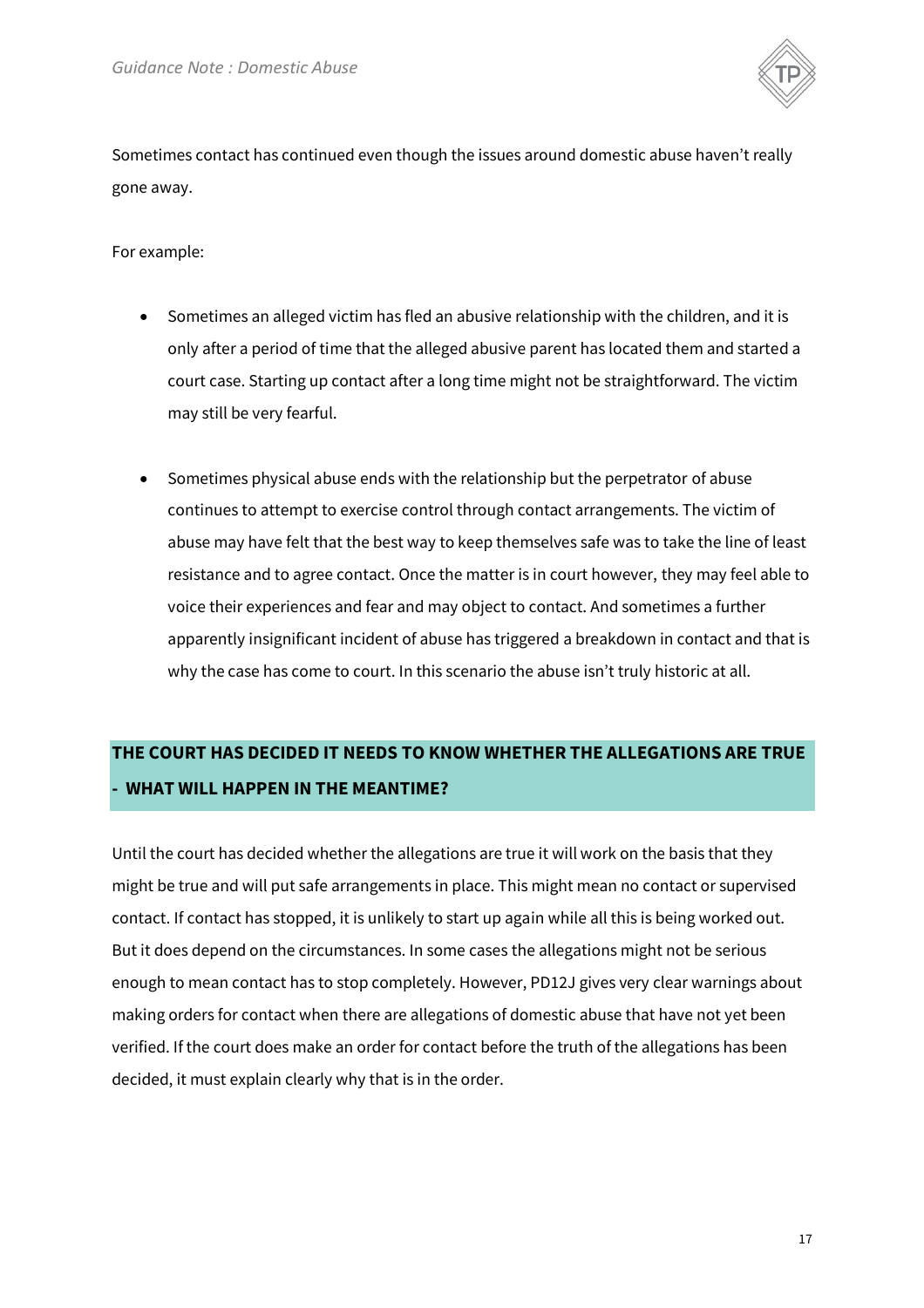

Unless the court has received safeguarding checks back from Cafcass it shouldn't usually make any order for contact at all. The recommendation of Cafcass in the safeguarding letter will be important in helping the court to decide if contact should be ordered in the meantime.

On the other hand, sometimes there has been contact, by agreement, since abuse took place. It can be difficult to persuade a court to stop contact at that stage, or, if it has stopped briefly, to say it shouldn't start up again. In a situation like this, it will help the court to explain why.

For example, sometimes contact has been allowed because although there has been abuse the parent who has suffered, it still thinks it is more important to ensure their child has a relationship with another parent and has found a way to keep it going without feeling unsafe. But sometimes it has been allowed because the victim has felt unable to say No, or has been frightened about what might happen if they did – or because they didn't really realise what the risks were to their child.

# <span id="page-17-0"></span>**IF THE PERSON AGAINST ACCUSED OF ABUSE ISN'T CHARGED BY THE POLICE, IF THE CHARGES ARE DROPPED, OR THE ACCUSED PERSON IS ACQUITTED IN THE CRIMINAL COURT - ISN'T THAT THE END OF IT?**

No. The family court and the criminal court perform different functions.

The criminal court has to decide if a person is guilty of a criminal offence and if so what their punishment should be. This is to protect the public generally, as well as to protect the victim.

The family court has to work out what to do to protect and promote the welfare of a particular child – and in some cases to protect an adult who is at risk.

In the criminal court you are only 'guilty' of a crime if the jury (or magistrates) are satisfied so they are 'sure' (or 'beyond reasonable doubt') that the crime has been committed.

In some cases there is a lot of evidence that somebody has done something that has harmed a child or that might expose a child to harm but not enough to convict them of a crime. In order to make sure that the family court can do its job of protecting children properly the family court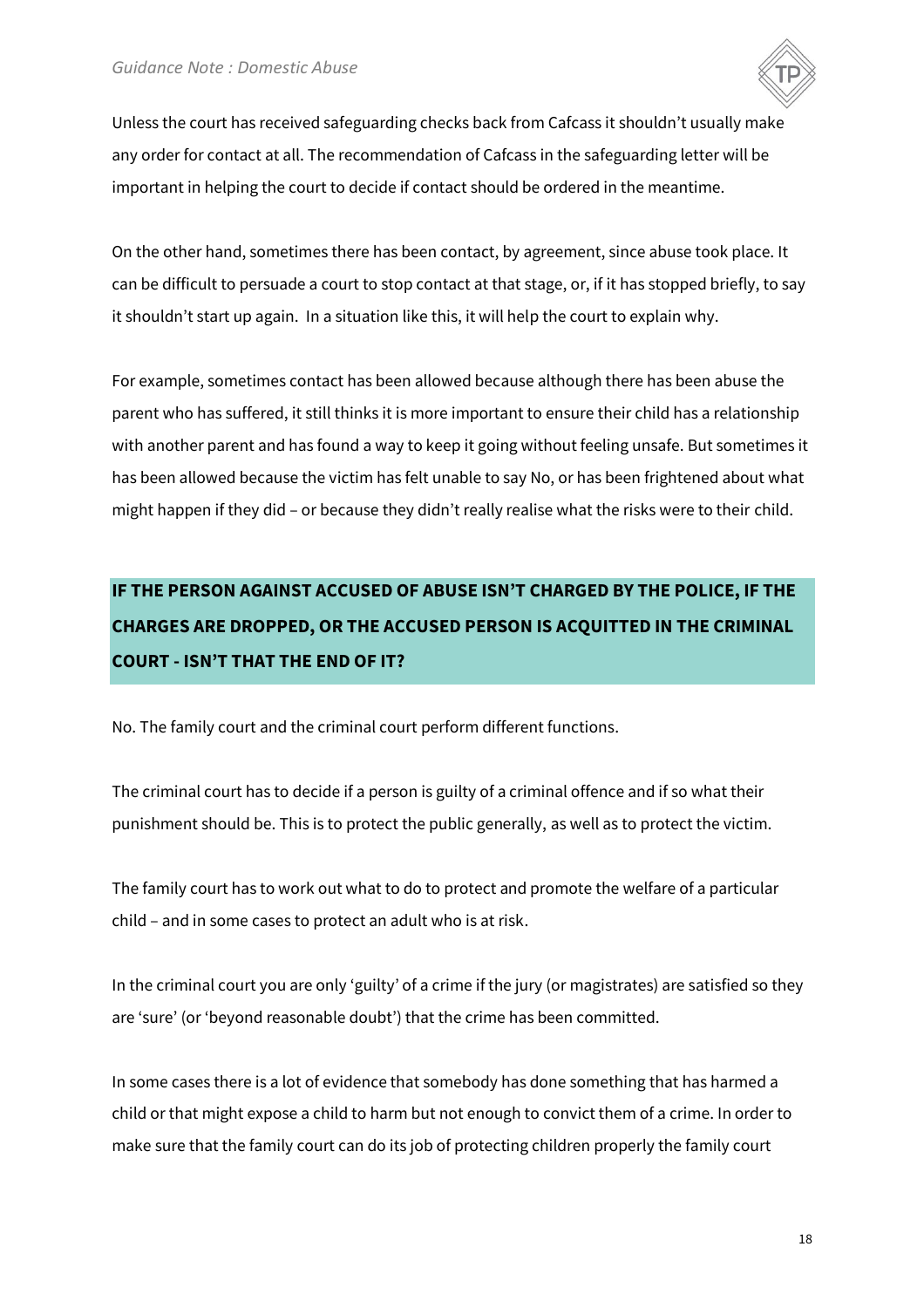

works to a lower standard of proof – this means that it treats an event as having happened if it is 'more likely than not' rather than 'beyond reasonable doubt'.

In essence, just because a jury has not been satisfied so it was 'sure' that the person committed a crime, doesn't mean that a child is not at risk. Unless there is a conviction the family court still has to make a decision about whether the abuse happened before it can make good decisions about what should happen in the future.

Although the family court is likely to put a holding position in place that might feel to the alleged perpetrator of abuse that they are presumed guilty, the presumption of innocence still applies in family court.

The person who makes an allegation has to prove that what they say is true (more likely than not). If they cannot show that the allegations are more likely than not to be true the family court will work on the basis that the alleged behaviour did not happen.

As mentioned at above (p 14), the family court will often separate out the case into two stages – a 'fact finding hearing' to decide what happened in the past – and a welfare hearing to decide what should happen in the future. These are often (but not always) separate hearings, because once the findings have been made there may need to be a risk assessment before the second stage can be completed.

# <span id="page-18-0"></span>**IF THE PERSON IS CONVICTED BEORE THE FACT FINDING HEARING DO WE STILL NEED THE FACT FINDING HEARING?**

Probably not. The fact finding hearing would only be necessary if the allegations are much wider or serious than the conviction, and there is a dispute about those allegations. You should update the court about a conviction so that the judge can decide whether the fact finding hearing really needs to go ahead.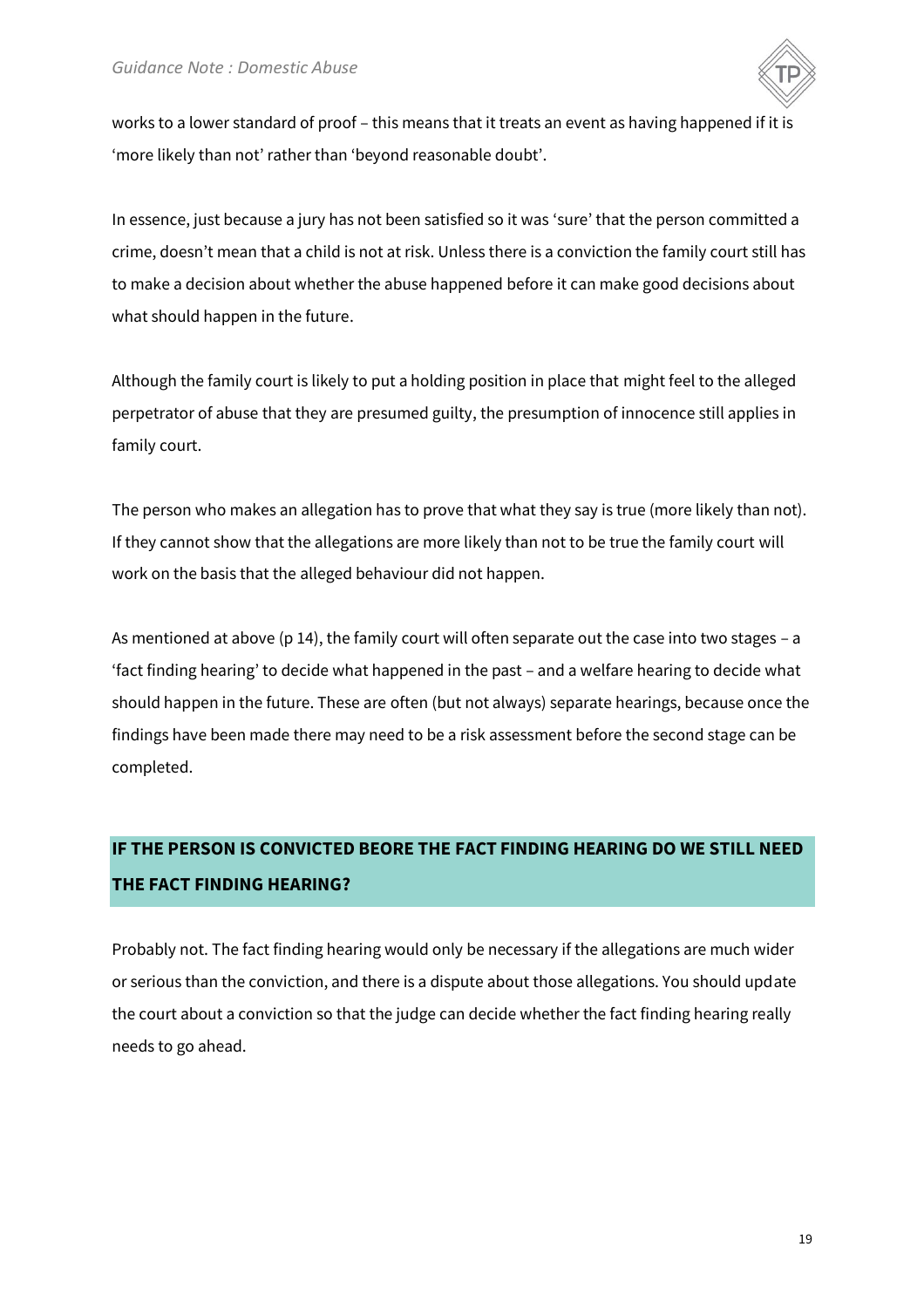

#### <span id="page-19-0"></span>**HOW CAN I PROVE DOMESTIC ABUSE HAPPENED? IT'S MY WORD AGAINST THEIRS**

Those who have suffered abuse are often worried that they will not be able to prove that the abuse happened because they didn't report it at the time and don't have any 'proof'. Those who are accused are often worried that 'what she/he says goes' and that the family court will just believe the allegations.

In fact, the family court can and does take into account a wide range of evidence before deciding what happened. The rules in the family court are flexible and evidence can be allowed into the case that would not be allowed in the criminal court.

Types of evidence include:

- Witness evidence. A written witness statement from someone directly involved or who saw or heard something. A witness who gives a statement will usually give oral (spoken) evidence at the fact finding hearing to confirm their witness statement is true and to answer questions. The witness evidence of a person who says they are a victim of abuse (and the witness evidence of the person who denies it) are both 'evidence' and the court will listen carefully to both and weigh up what they say and their credibility alongside the other sorts of evidence that are available.
- A witness who was told about (but did not see) something is a 'hearsay' witness this sort of evidence is allowed in the family court, but it might be given less weight than direct evidence.
- Contemporaneous records (records made at the time a thing happened). This might include:
	- o GP or hospital records showing that a person has sought medical help or advice they might record injuries, a complaint of domestic abuse or it might record an excuse for an injury that a fearful victim has made up. Sometimes these sorts of records will directly contradict an allegation that has been made by someone.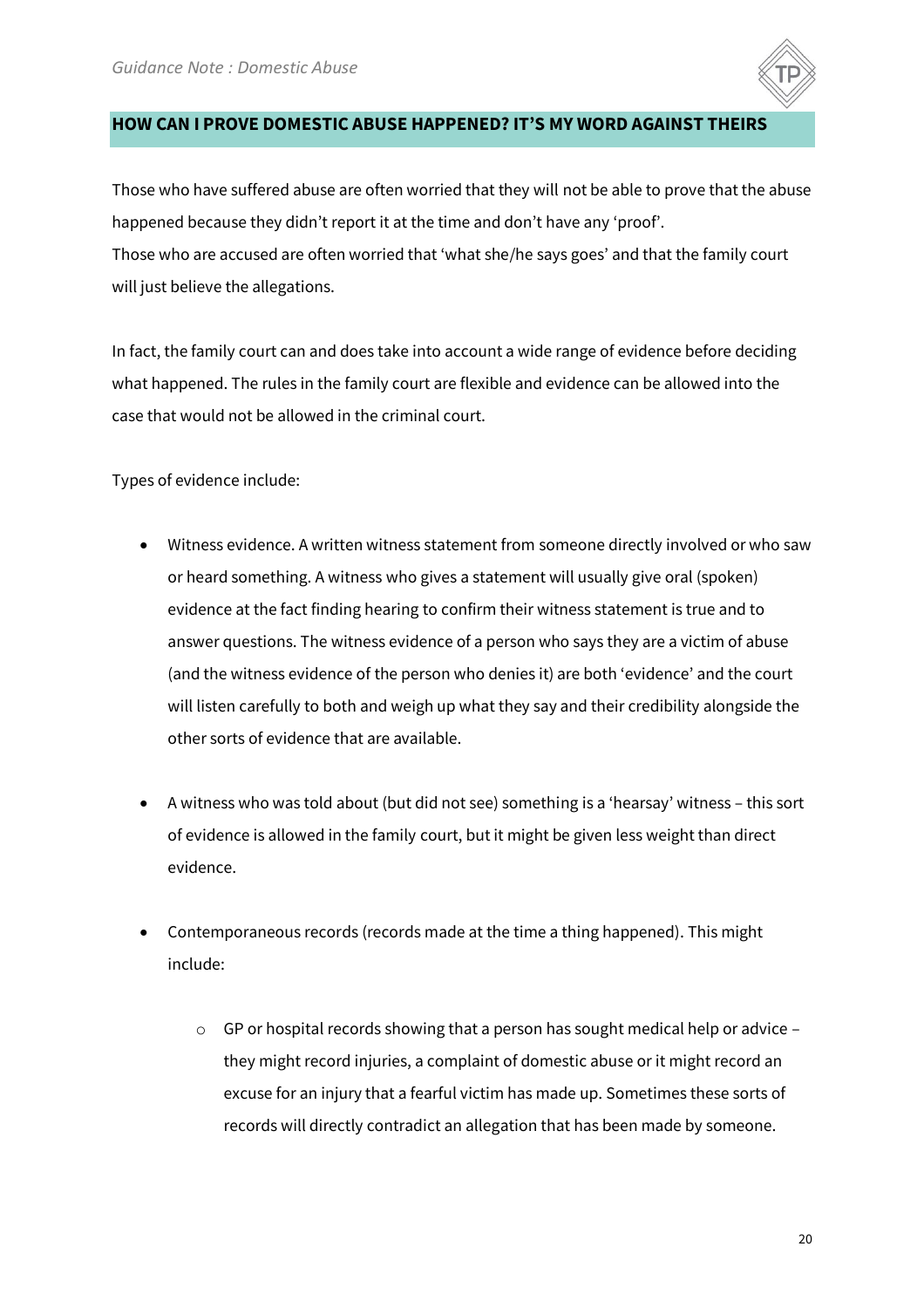

- $\circ$  Police records there may be call outs by one of the parties or by a neighbour or someone else present during an assault or argument. The police records may include witness statements from the officers about what they saw and what the people in the property said when they attended, police notebooks, risk assessments (police often use something called a DASH questionnaire to identify how risky a situation is), photographs of injuries, bodycam footage, arrest records, 999 call logs, incident logs, witness statements from those involved or who witnessed the incident.
- o Sometimes a person who has been injured takes photos of their injuries at the time or keeps a diary of what happened.
- o Things like health visitor records are sometimes relevant perhaps where a health visitor has recorded unexplained bruising or a conversation about relationship difficulties, or a request for information about a refuge.

Often nobody reports an incident of abuse, nobody sees it, and nobody makes a record of it. This will mean that there is no independent evidence. The court will then have to rely upon what the parties themselves say about what happened.

## <span id="page-20-0"></span>**Inconsistencies Are To Be Expected**

It is not uncommon for someone who has suffered abuse to get confused over dates or details, or to muddle up separate incidents. Some inconsistency is normal, because human memory is imperfect, and people perceive things in different ways.

The fact that there are inconsistencies doesn't necessarily mean the person who says they have been abused won't be believed, but they are relevant. The judge will have to decide whether any inconsistencies in accounts over time are a result of the impact of the abuse or a failure in memory or if they are because the allegations are not true.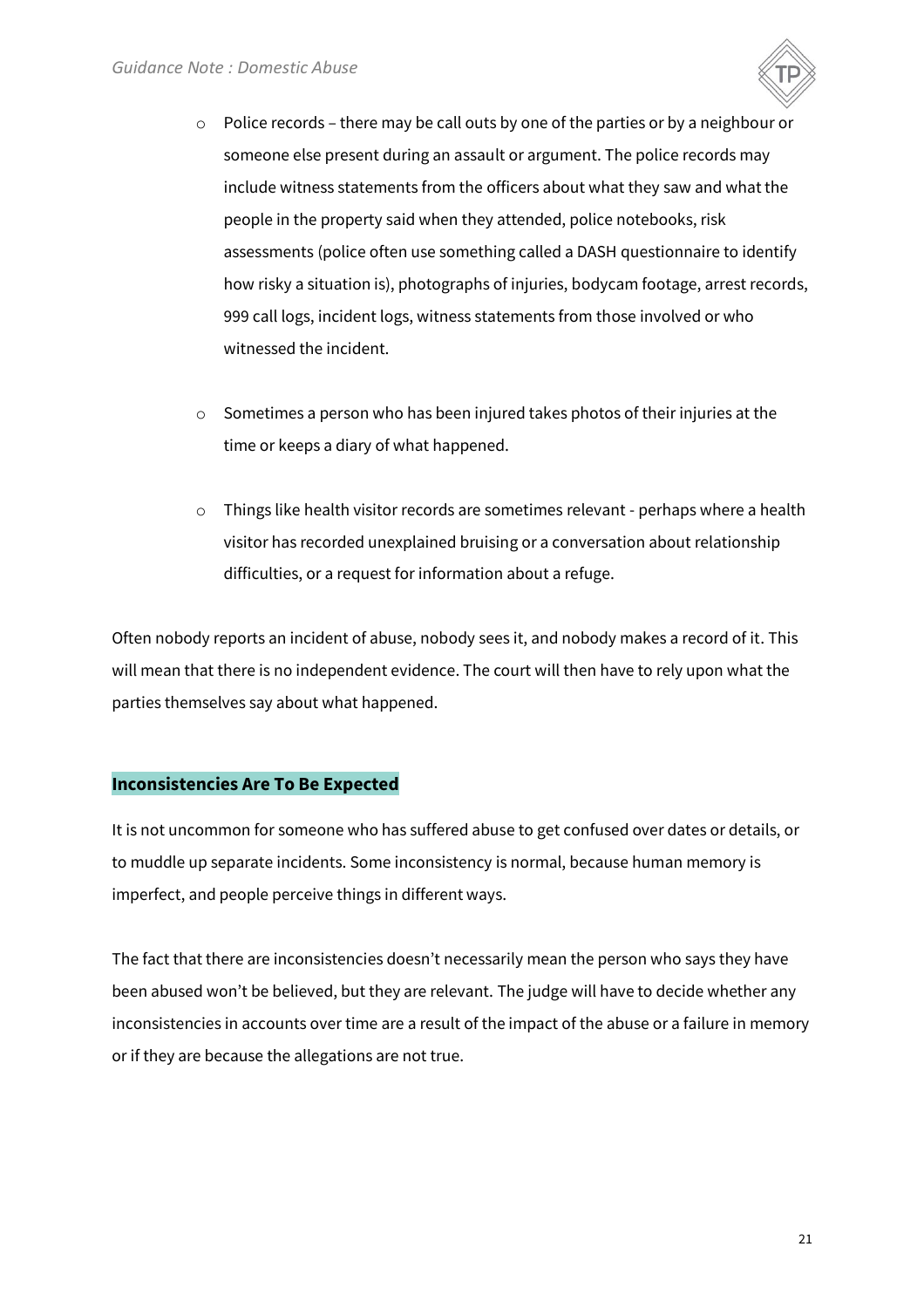

#### <span id="page-21-0"></span>**Police And Other Contemporaneous Evidence**

Contemporaneous records (records made at the time) are important because they tell the court what people were doing and saying at the time, often before they had separated or thought about separating – and before they had any obvious motivation to make things up. Contemporaneous records are more likely to be accurate because they were made when things were fresh in the mind of the person who made the record. Therefore this type of evidence can be really important.

The police will often hold information that is relevant to allegations of domestic abuse, although this is not necessarily so because it is not uncommon for a victim of abuse to be frightened of calling the police at the time.

It is common for the family court to make an order for disclosure by the police of all relevant records. This might include call logs or incident logs, 999 records, witness statements, body camera footage, 'DASH' risk assessments, police officer's notebooks, interview records, and sometimes medical or photographic material (and possibly documents the police have gathered such as diaries, or bank statements in cases of financial abuse) etc.

The court will usually make an order for the material to be provided to one of the lawyers involved in the case, and that lawyer will be responsible for making sure everyone has a copy once the material is received. It usually takes about a month to get hold of this material and there is a small cost which is often shared between the parties to the case. If there is no lawyer, the court may order the police to send the material to the court in the first instance. It is important to ask that order lists specific documents that you know exist and which might be important, so that you get all the relevant documents first time around and don't have to go back for missing things.

#### <span id="page-21-1"></span>**Medical Or Photographic Evidence**

Very often there is no photographic or medical evidence because the person who was assaulted did not complain at the time, through fear.

Sometimes medical evidence such as GP records will show that the person came to the surgery with an injury on a particular date, but that the patient did not complain of an assault at the time,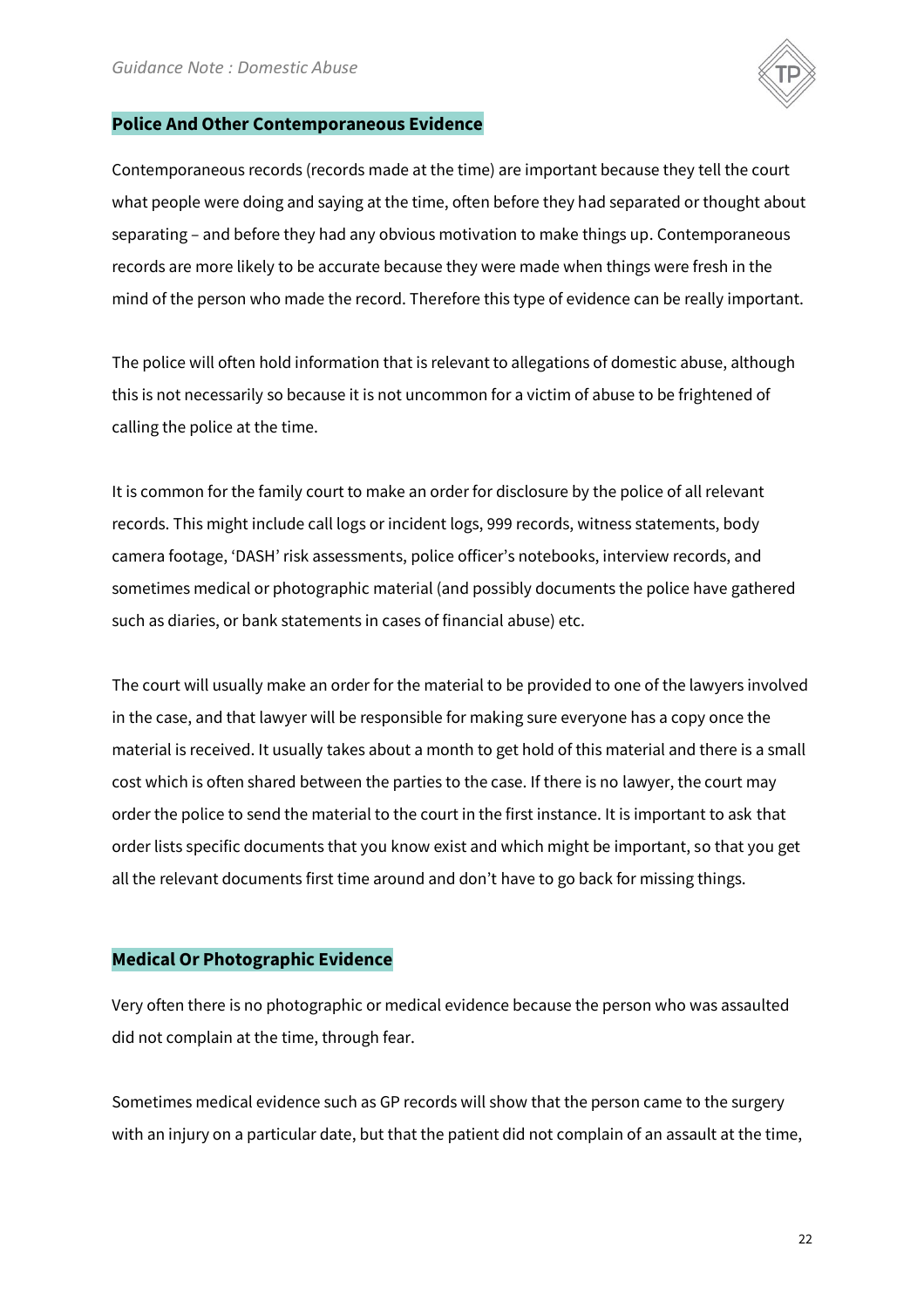

and instead gave another explanation. The court will have to decide whether the complainant made up a cover story at the time out of fear or whether they have made up a story of assault later.

In some cases there will be photographic evidence or medical evidence showing injuries sustained in a domestic assault. Such evidence will be important, but the court will still have to take into account all the evidence available because documented injuries do not always give a complete picture as to who was the aggressor (often there are conflicting accounts and sometimes both parties present with injuries which might be defensive).

#### <span id="page-22-0"></span>**Detail And Context**

Because there is often no independent witness or contemporaneous record of abuse that has happened in private there will be many cases where the family court judge has to decide what really happened based only on what the two parties involved can tell them. The level of detail and background context that a witness is able to give can be important for a judge trying to assess what really happened.

## <span id="page-22-1"></span>**HOW CAN I PROVE DOMESTIC ABUSE DIDN'T HAPPEN? HOW CAN I PROVE A NEGATIVE?**

The first thing to say is that you don't have to prove anything – the person making the allegations has to prove that the things they say are true. That said, if someone has made accusations against you it is important that the court understands what you are saying happened and that you produce any evidence you have that supports your version of events. Sometimes a person will say that there is 'no evidence' of abuse, but the account of a witness who says they have been abused does count as evidence that the court can rely on if appropriate, and it is possible to prove an allegation even without independent evidence.

You will have an opportunity to highlight the gaps, weaknesses or inconsistencies in any evidence produced against you, through asking questions of witnesses and telling the judge (making 'submissions') about these things. However, the judge will not necessarily believe your evidence over that of your ex-partner just because there are inconsistencies or a lack of independent evidence – the likelihood is that both of your evidence will contain some inconsistencies because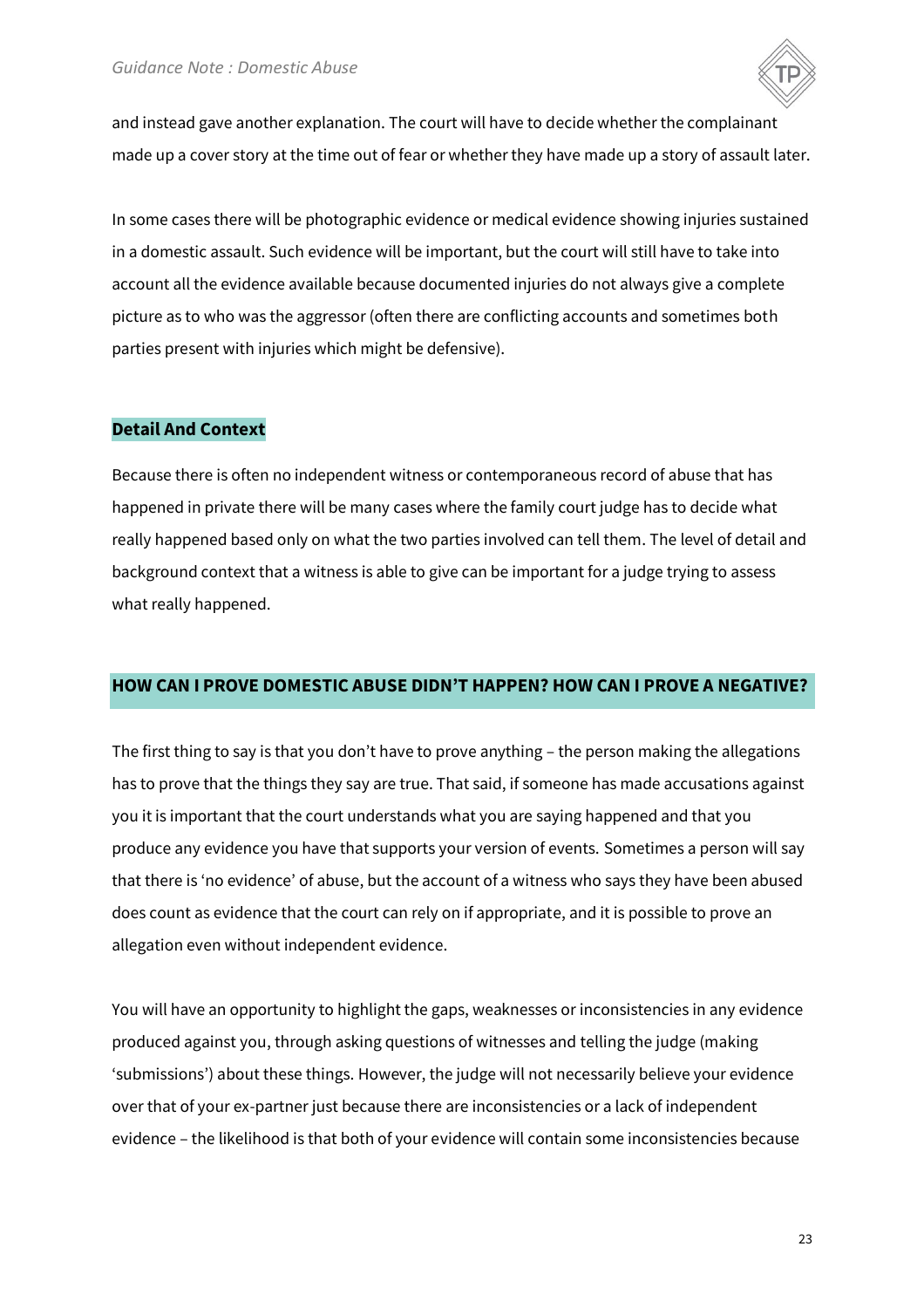

people's memories are not perfect. The judge will read and listen to all the evidence from each of you before deciding which account is more likely to be accurate.

There often isn't really any evidence you can produce to show you didn't do something, but sometimes you will be able to produce a document or image to show that you were elsewhere when the incident happened, that injuries were caused innocently, or that what is now being said is inconsistent with what was said at the time.

The list of types of evidence above (p 20) may also be as relevant to proving the innocence of someone wrongly accused as it is to prove abuse that actually happened.

# <span id="page-23-0"></span>**PREPARING FOR A FACT FINDING HEARING**

If the court decides that there needs to be a fact finding hearing it will make directions to get the case ready for a hearing. Typically this will involve:

- Disclosure
- Statements and schedules
- Listing
- Special measures
- Procedures for questioning at the hearing

# <span id="page-23-1"></span>**Disclosure**

When we talk about 'disclosure' we mean showing documents and evidence to the other parties in the case.

Disclosure of records will typically be dealt with by the court making an order for the police to disclose all relevant material to both parties and the court – for example call out records, incident logs, witness statements, bodycam footage, police notebooks, photographs, risk assessment questionnaires, interview recordings or transcripts. It is important to be clear about what is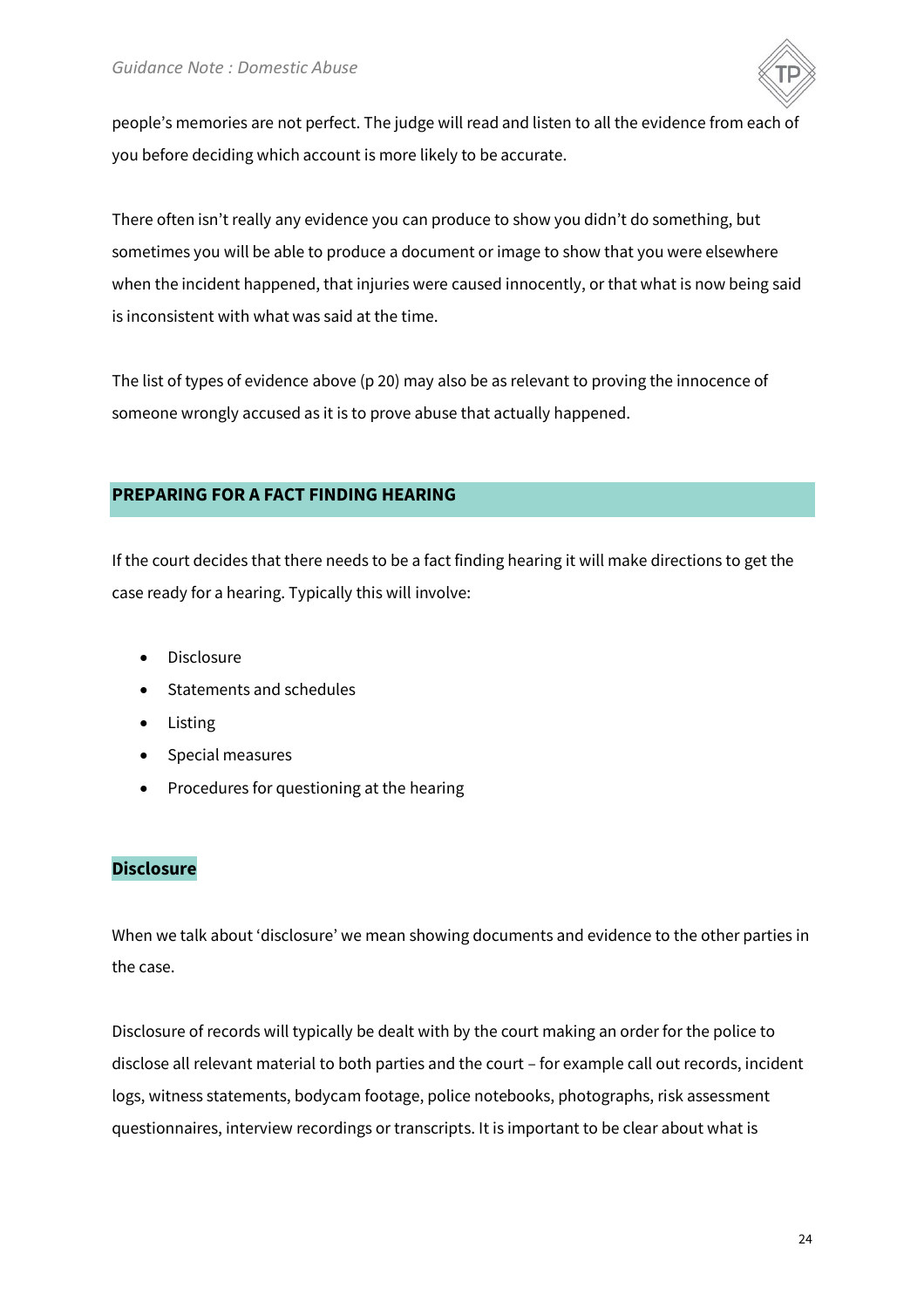

required as generally the police will not disclose things like witness statements, interviews and photographs unless specifically requested.

Depending on the circumstances the court might also request disclosure of records from other agencies such as GP, Health Visitor or hospital.

Usually, this sort of material is disclosed to one party's lawyer (if there is one) and this can then be circulated by them to the other party (or parties) so that everyone has seen it. There is usually a charge for the cost of disclosure which is typically shared between the parties (if you have legal aid this won't affect you). If lawyers are not involved, the court may ask for disclosure to be sent to the court.

Generally speaking disclosure should happen before either party has to prepare a full witness statement, but sometimes this is not practical.

#### <span id="page-24-0"></span>**Witness Statements And Schedules**

Each party must prepare a witness statement. Usually the person making the allegations goes first. They may be asked to produce a schedule of allegations which sets out each allegation or incident in a table format, giving each a number and a date (or approximate date), and a short summary of what is alleged.

Sometimes the court will place a limit on the number of allegations that should be included in the schedule of allegations to ensure that the case is manageable and the fact finding hearing is focused on the most relevant issues. Where there have been a high number of similar incidents of alleged physical violence it probably isn't necessary or helpful for the court to go through each and every one. Typically, the court might say the allegations should be limited to allegations after a certain date (after the birth of the children for example), should be no more than a certain number of pages, or should be no more than 6 or 10 allegations, or should be the 6 most serious incidents.

There will be cases where it is necessary to refer back to before the birth of a child, or to include more than a certain number of allegations. However, this is something that will probably need to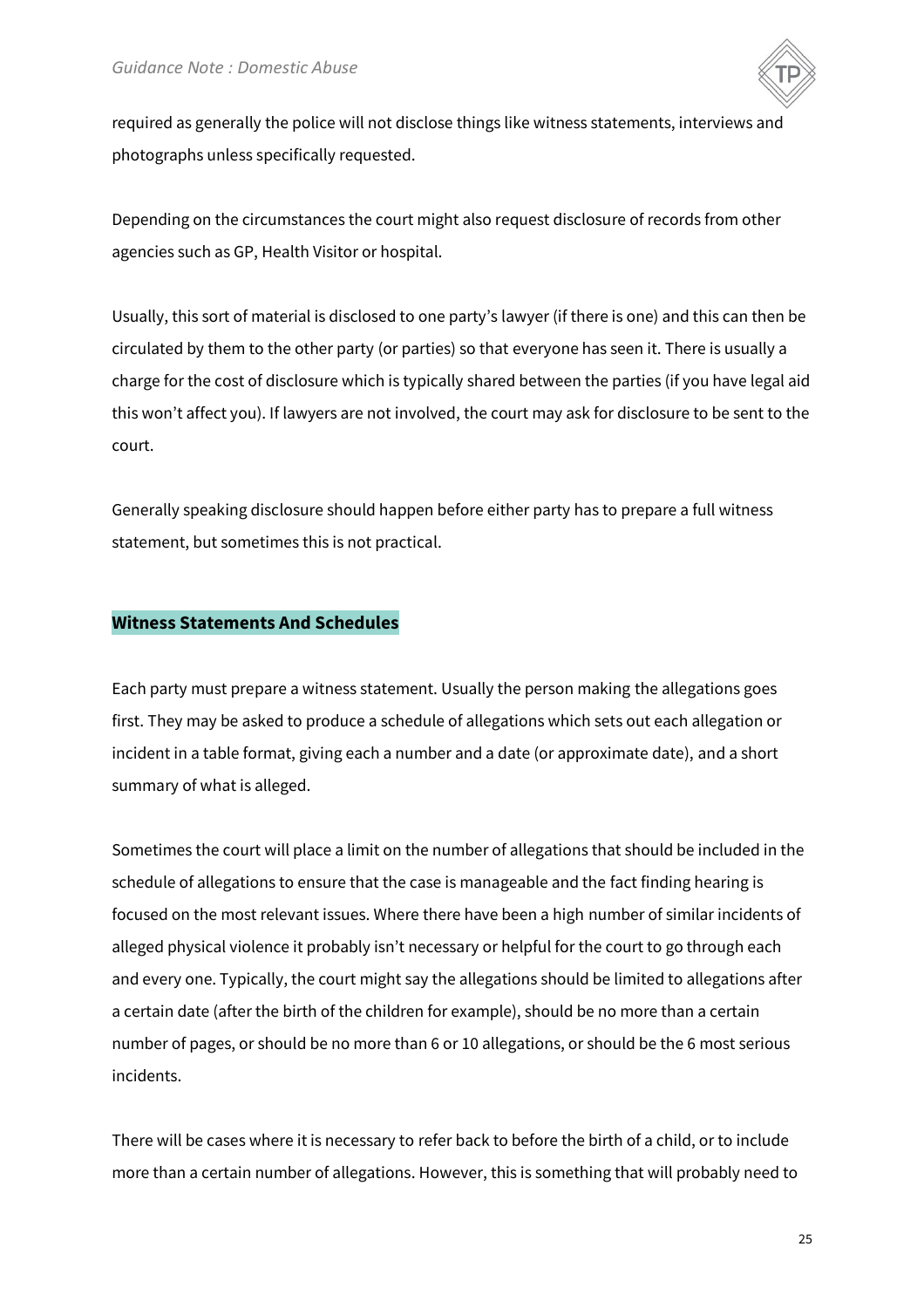

be explained to the court if it applies, so that the judge can understand why it is necessary to spend time dealing with older allegations in this particular case. For example, physically abusive behaviour in the past can mean that behaviour that looks acceptable to an outsider is still having an impact on the receiver of that behaviour many years later.

#### <span id="page-25-0"></span>**Schedules Of Allegations In Coercive Control Cases**

In cases where the allegations include coercive and controlling behaviour, it can be more difficult to condense the abuse into a schedule of numbered allegations than in a case involving specific, easily identifiable incidents of domestic abuse like a physical assault. What's more, it can be difficult to demonstrate the impact of chronic coercive control by identifying just a few examples, which seem trivial when looked at in isolation. It is often necessary to group the behaviours into types (for example name calling or withholding money), and list the examples of each in the schedule, so that the number and repetitive nature of the behaviour can be seen.

It may be necessary to explain to the court that this is a case which is not really 'incident' based, and where the abuse lies in the 'drip drip' effect of repeated small behaviours, and to ask the court to make directions that allow this to be properly dealt with.

The person who is being accused of coercive and controlling behaviour is entitled to know and understand what it is they are said to have done, so it is important that schedules are clear and specific and that there are at least some examples given.

#### <span id="page-25-1"></span>**Responding To Allegations In Statements And Schedules**

The party who is accused of abusive behaviour will then have an opportunity to respond in a witness statement of their own, and they will be expected to fill in a blank column in the schedule of allegations setting out whether they admit, deny or give another version of each allegation.

If both parties are making allegations (cross allegations) the other party will add their own allegations and the first party will then be entitled to respond in the same way.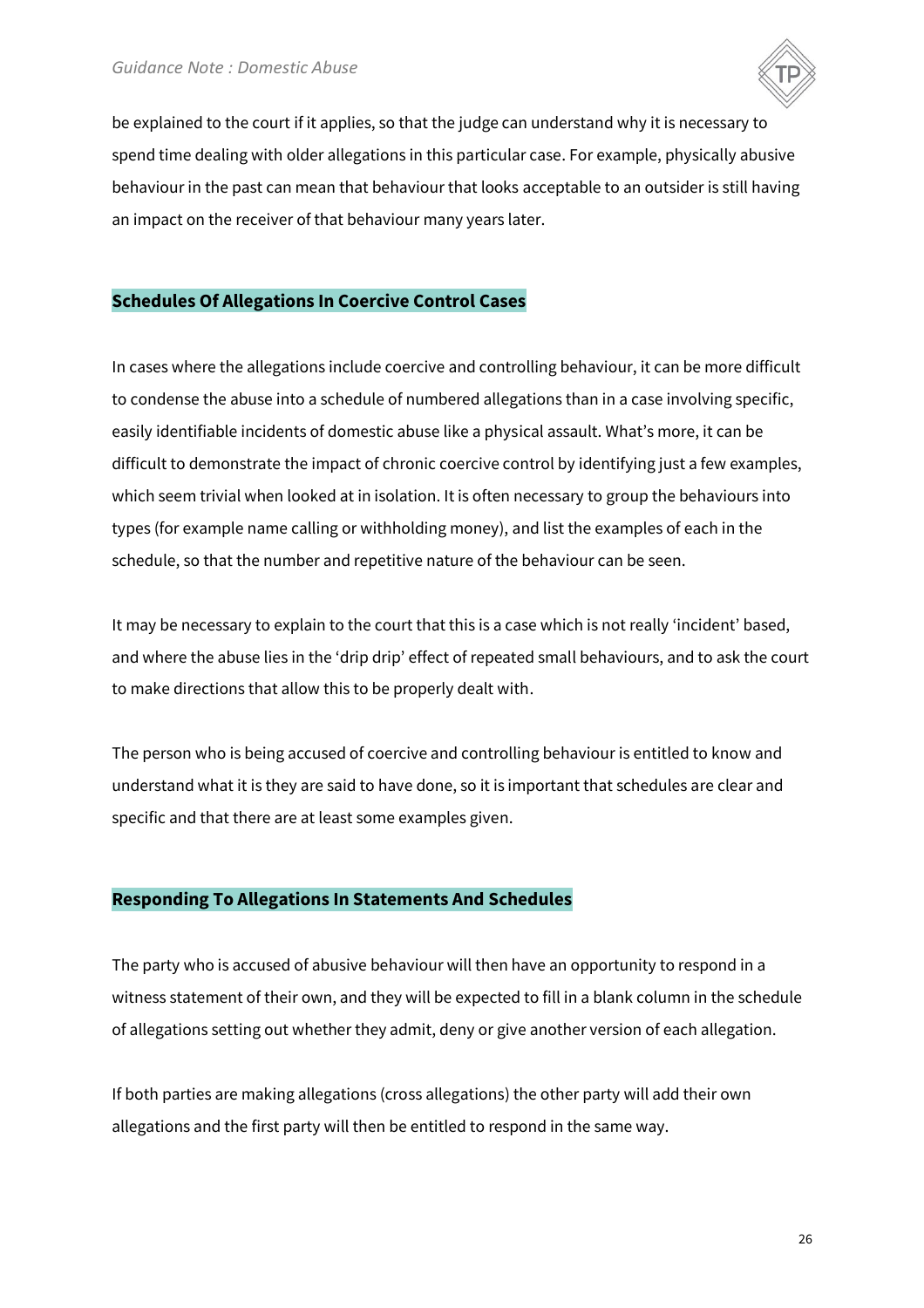

Occasionally there will be eye witnesses, or people who were told about an incident or who saw injuries at the time. The person who wants to rely upon those witnesses would need to make arrangements for them to provide a witness statement (unless they have already given a statement to the police) and for them to be called to court at the hearing. A party will generally be expected to give an indication early on about whether they are likely to have additional witnesses, how many and what they are able to give evidence about, so that the court can plan the hearing properly (see listing).

Sometimes the police disclosure will contain witness statements from neighbours or police officers who have seen an incident or the aftermath. If a party wants to rely on those witness statements they need to make this clear because if that evidence is not accepted by the other party it will be necessary to try and get those witnesses to court on the day of the hearing. The court cannot just accept paper evidence at face value if it is challenged – the witness needs to come to court and be asked questions or the paper evidence will probably have very little weight.

## <span id="page-26-0"></span>**Listing (Getting A Date For A Hearing)**

Because courts are very busy, parties may need to wait quite a long time for a free slot to deal with fact finding. Hearings are often quite far in advance, depending on how long a slot is needed. For this reason the court will most likely try and get a sense early on about how long the fact finding hearing will need, and will try to fix the date in the diary then so that no time is lost. This is why it is important to have a rough idea of what the issues are; things like how many allegations are disputed, how many witnesses there are likely to be, and so on. If the court doesn't allow enough time in the court diary for the hearing to be completed the case may have to be adjourned (to be put off or continued on another date) and that will cause delay.

To give you a rough idea of how long hearings might take we would suggest that typically:

- A hearing just involving two parents giving evidence and without any complicating factors like frequent breaks and video links or interpreters could probably be completed in a day.
- A hearing just involving two parents giving evidence without any complicating factors but very serious or numerous allegations might need more than a day.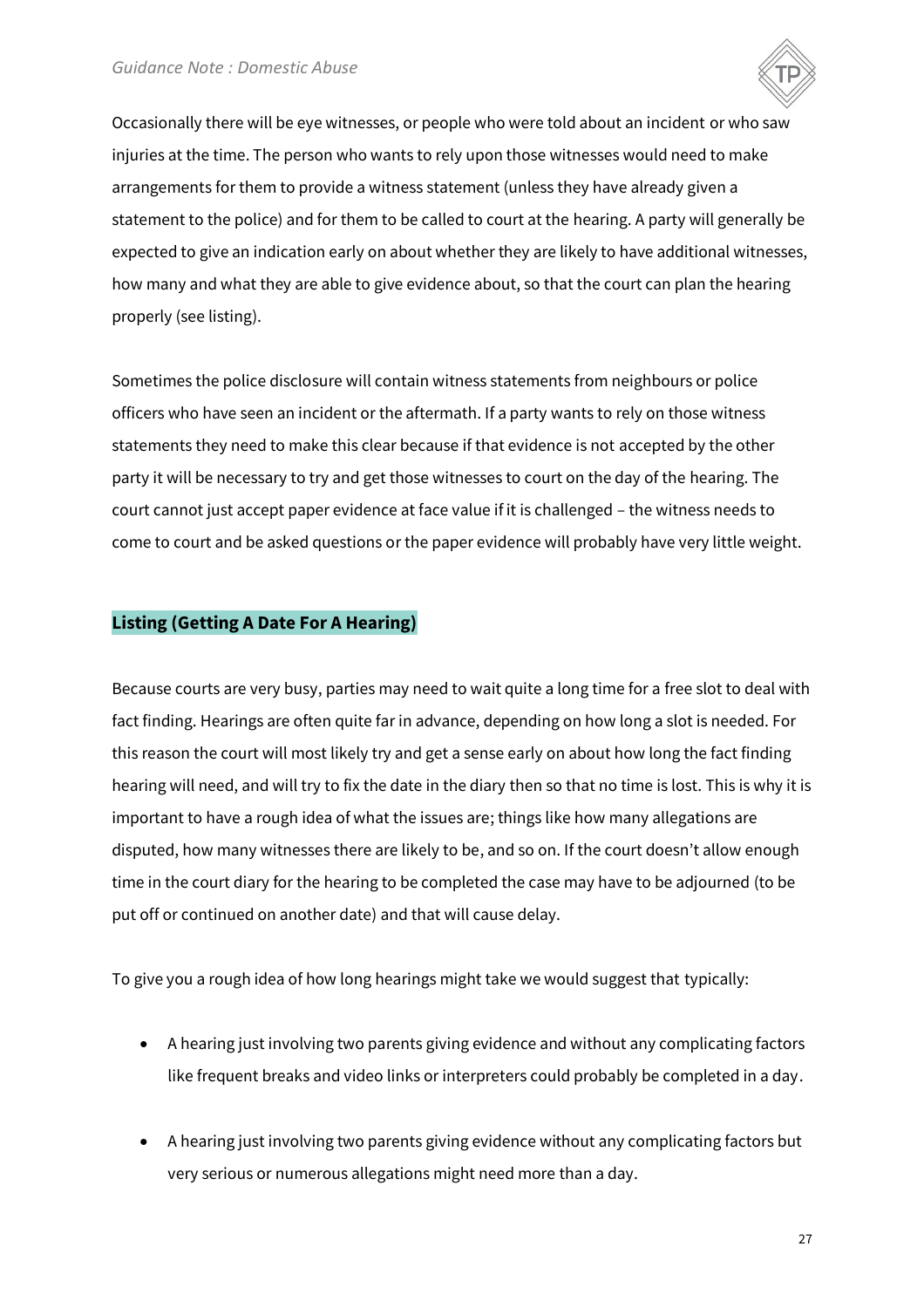

- A hearing involving both parents and (say) two extra witnesses would probably take more than a day, so might be listed for 2 days.
- If there is a lot of material for the judge to read (especially if it's a judge that hasn't been involved before) or video interviews to watch, then extra time may be allowed.

Parents are often surprised that hearing their case will take a whole day or a number of days, but remember that court hours are usually 10am-1pm and 2pm-4.30pm, and for any hearing of contested issues the court will need time for:

- Reading the papers
- Making sure the case is ready and all the practical arrangements are in place
- Hearing each witness (which involves them confirming their statement, and answering questions)
- Hearing submissions at the end of all the evidence (the parties' or their lawyer's speeches about what the judge should make of the evidence that she has heard)
- Thinking about the evidence and preparing a judgment.
- Generally, the court will allow extra time for a case being dealt with by magistrates because there are three of them and they need time to confer about the evidence and agree their decision and reasons.
- Breaks are needed for both the judge/magistrates and the parties.
- Interpreters, intermediaries, signers and lip speakers will also need breaks and their involvement will slow down the process of giving evidence as information is relayed between witness and court. Video links slow things down.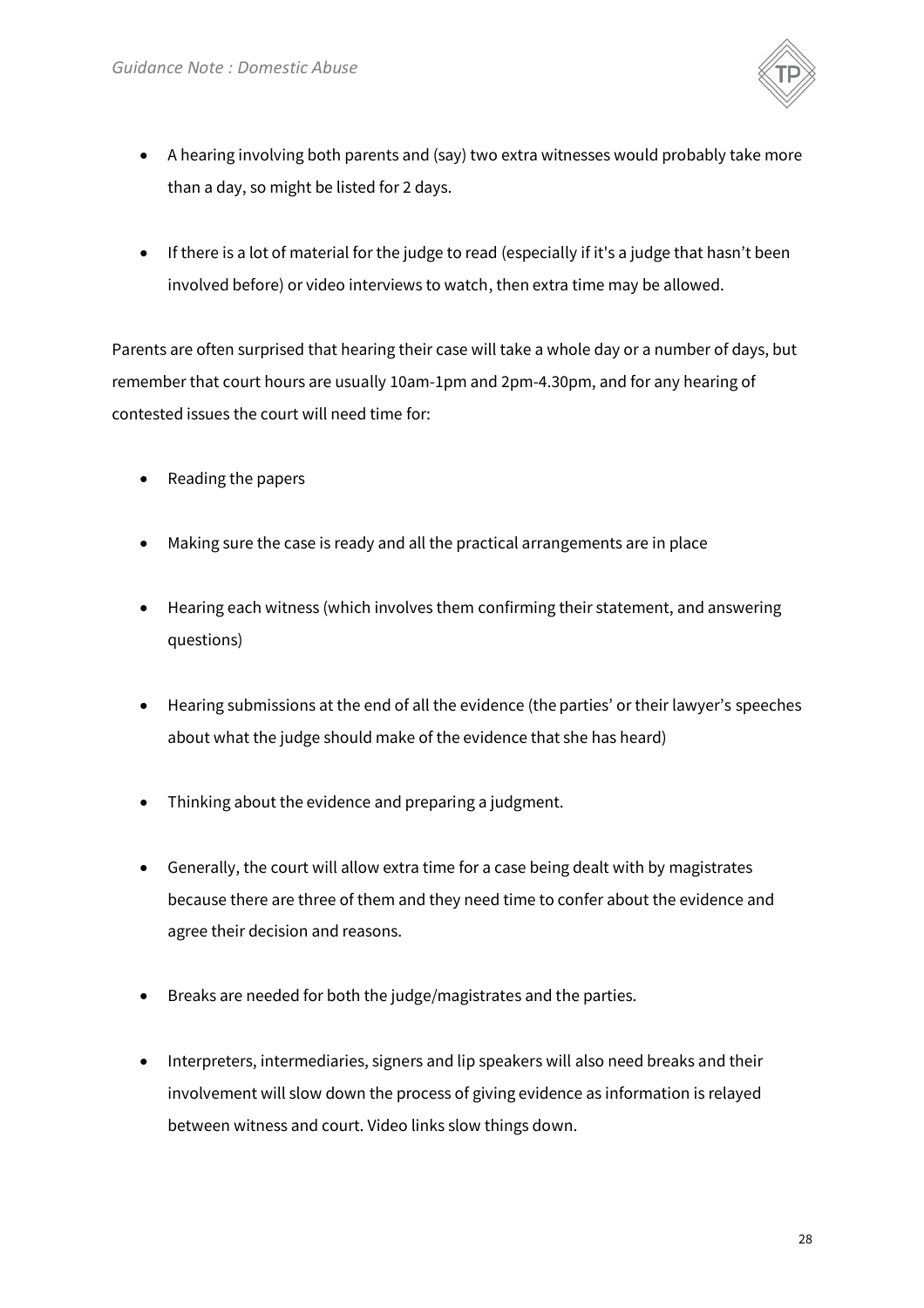

## <span id="page-28-0"></span>**SPECIAL MEASURES AND GIVING EVIDENCE**

As we have mentioned above (p 12), a party who is worried about abuse may need arrangements to feel safe at court.

Rule 3A and practice direction 3AA deal with vulnerable people and how they can be helped to take part in the case and to give evidence. The court can make 'participation directions' (sometimes called special measures), to help a witness or party to take part.

The court has to think about whether the quality of a witness's evidence is likely to be reduced because they are vulnerable. Vulnerability includes the impact of intimidation (real or perceived) on the person or their family.

The court should consider the ability of the party or witness to-

a) understand the proceedings, and their role in them, when in court;

- b) put their views to the court;
- c) instruct their lawyer before, during and after the hearing; and
- d) attend the hearing without significant distress.

The sorts of things the court can order as a participation direction include:

- The court may hold a ground rules hearing to consider how a vulnerable person should give evidence (see over)
- Should the witness be in the same room as the other parties or should it be by video link? Should there be a screen?
- How should questioning be dealt with?
- The court must think about whether to direct that
	- o one lawyer or sometimes the judge should ask all the questions, or that different lawyers can't repeat questions that have already been asked;
	- o questions or topics to be asked should be agreed before the hearing;
	- o evidence should be managed in any other way.
- There are guidelines about the sorts of questions lawyers are allowed to ask (called the Advocates Toolkits).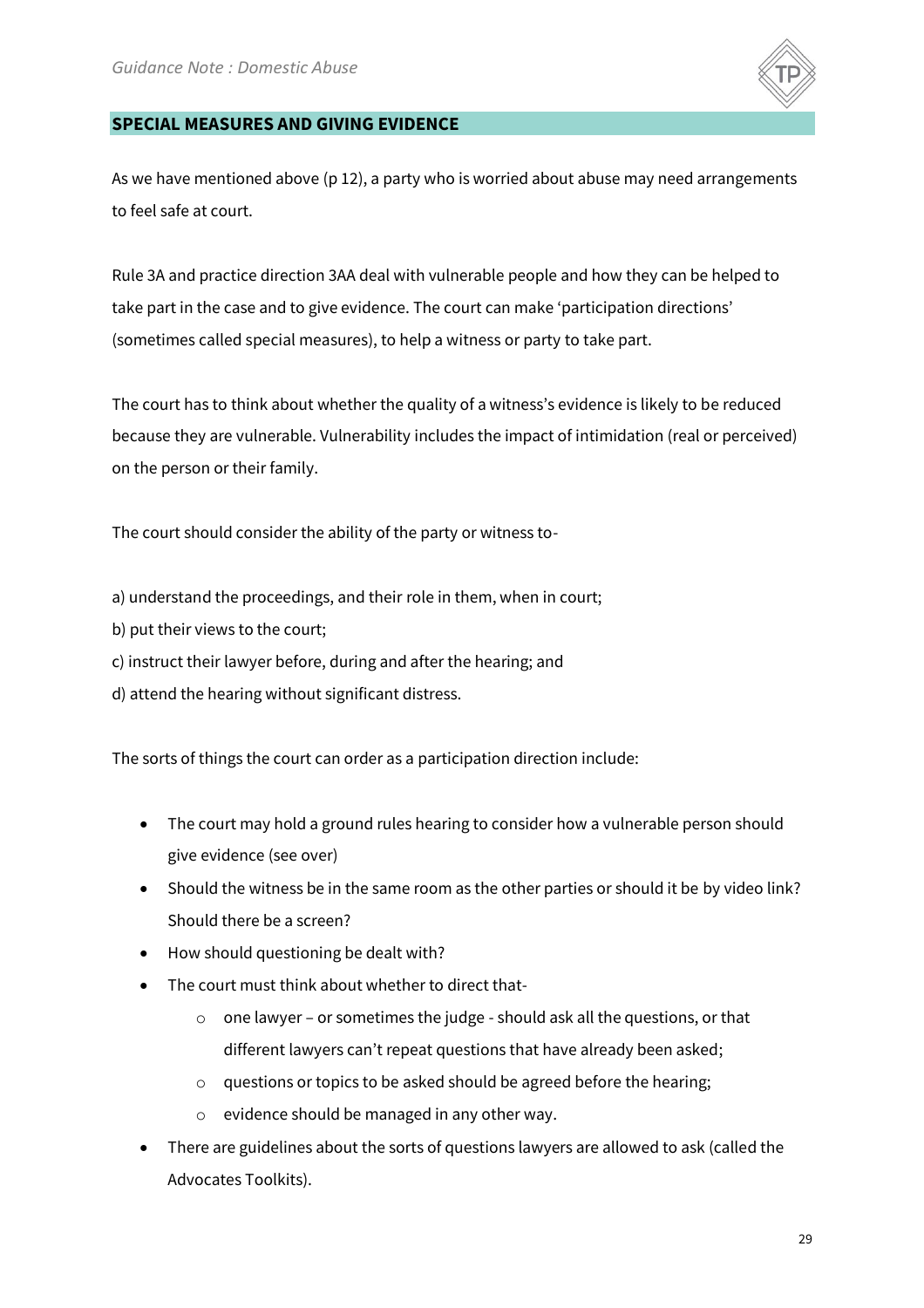$\overline{a}$ 



• The court may decide to make directions about things like the structure and the timing of the hearing, the formality of language to be used in the court and whether (if practical) the parties should be able to enter the court building through different routes and use different waiting areas.

In domestic abuse cases the key issue for the court to think about when making participation directions is likely to be intimidation, so we've included the sorts of participation directions above that are most likely to be helpful in those cases. Other sorts of participation directions may be needed where a witness or party has a communication or learning difficulty or a mental disorder.

Sometimes the court will need to hold a special 'ground rules hearing' to think about some of these issues and to plan how the hearing will work. The purpose of these hearings is to establish how someone who has communication needs, or is otherwise a vulnerable person, should be helped to give their best evidence or otherwise participate in the trial.<sup>3</sup>

Even if someone is able to manage a short hearing without special adjustments they might require some adjustments when giving evidence at the fact finding hearing. As well as feeling intimidated by the other party, feelings of stress may be made worse because of learning difficulty, problems with communication or language difficulty, or physical impairment. Witnesses with these types of needs are described in this context as 'vulnerable' witnesses.

<sup>3</sup> https://www.theadvocatesgateway.org/images/toolkits/13-vulnerable-witnesses-and-parties-inthe-family-courts-2014.pdf.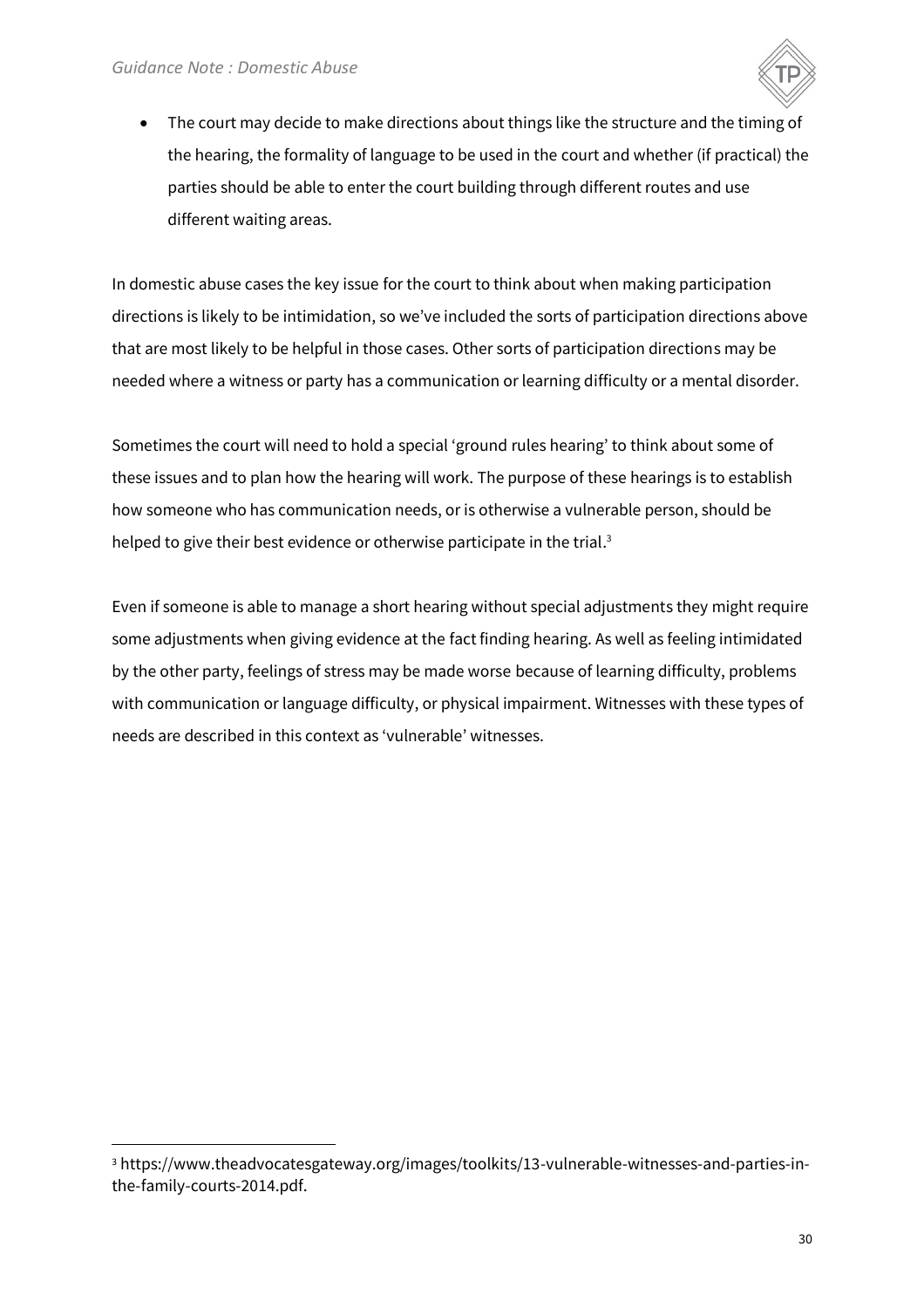

# <span id="page-30-0"></span>**WHAT IF THE PERSON ACCUSED OF ABUSE DOESN'T HAVE A LAWYER – WHO ASKS THE QUESTIONS WHEN THE PERSON COMPLAINING IS GIVING EVIDENCE?**

In criminal cases involving allegations of sexual assault, the defendant is not allowed personally to ask questions of the complainant because this might prevent the complainant from giving their best evidence. If a defendant doesn't have their own lawyer, the court will appoint a lawyer to ask questions on their behalf and that lawyer will be paid through legal aid.

Unfortunately, there is no equivalent system in the family court, although many lawyers, judges and campaigners have asked for this to be urgently changed. Legislation was due to be brought into force to create a scheme along similar lines to the criminal one, but this fell through at the last general election. Although the Government has agreed in principle to bring this law into force, it has not yet found Parliamentary time to do this.

As a result of the fact that many alleged perpetrators of abuse are now unrepresented, the Family Court sometimes has to decide how they can be enabled to challenge the evidence of the complainant without potentially intimidating or further abusing them. The process needs to be fair for both parties, remembering that at the time of the fact finding hearing the judge doesn't know who is telling the truth, but that if the allegations are true, the victim might find it very difficult to answer questions asked directly by their ex-partner about sexual matters or other forms of abuse.

In most cases involving allegations of abuse, particularly sexual allegations, the court will find a 'work around' to avoid direct questioning:

- The court will often ask the alleged perpetrator to prepare written questions in advance so that those questions can be checked for appropriateness before being asked
- The judge might decide that someone else should ask the questions for example the judge, a legal adviser or, if the child has their own representation, the child's lawyer should ask the questions.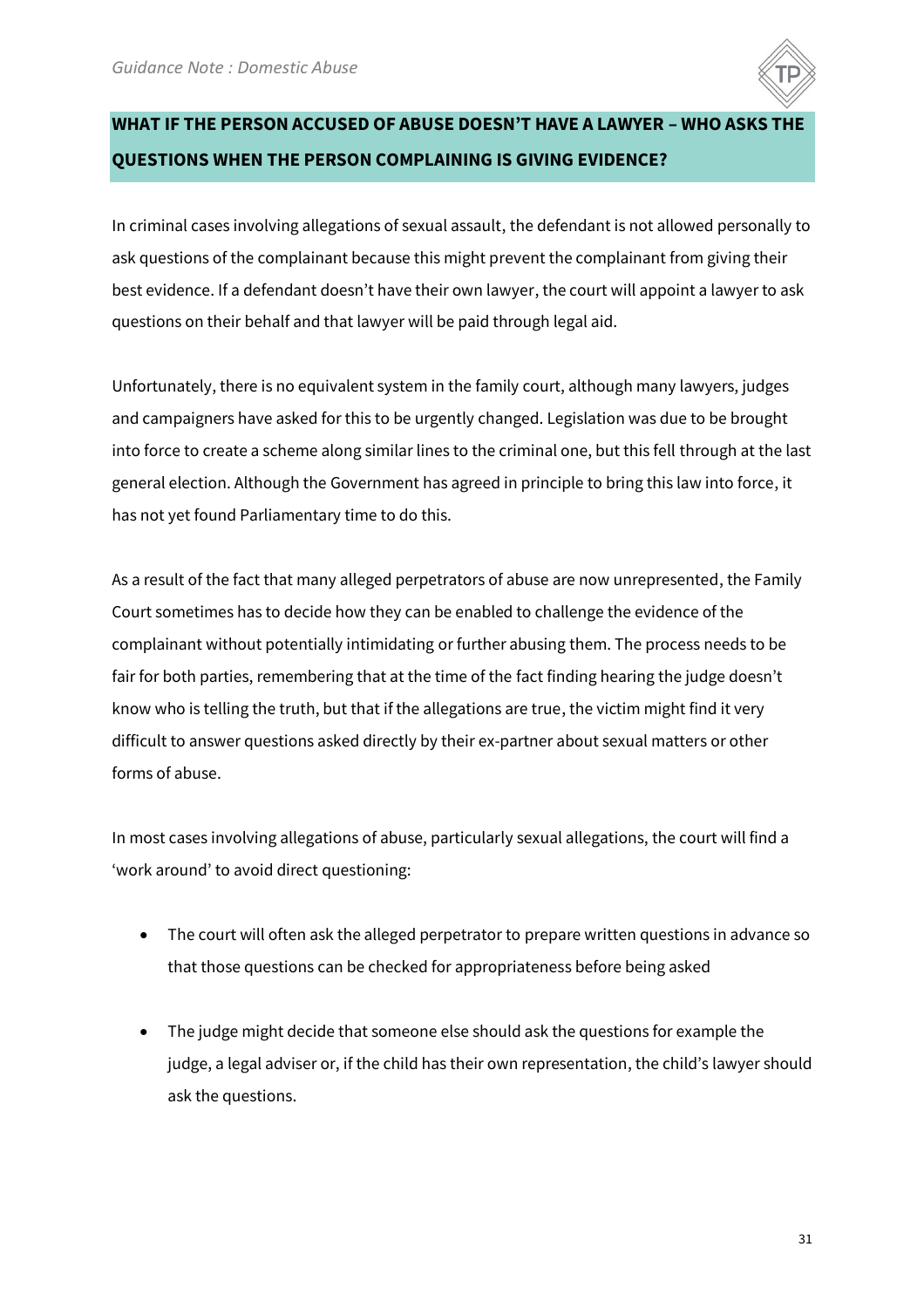

Judges generally prefer to avoid asking questions themselves because it is difficult to remain neutral and to conduct the fact finding hearing if they are busy asking questions – and because it can feel very unfair to everyone involved.

In a recent case the court suggested that it would generally be better for the court to make the child a party so that their lawyer can then ask the question rather than the judge.<sup>4</sup> Sometimes this is done by the child's lawyer asking the questions they think are appropriate to test the evidence from a neutral perspective (i.e. to ask questions designed to see if the allegations are true rather than to try and show they are or aren't), and then to see if the alleged perpetrator still has anything additional to ask. Any remaining questions can then be asked for them by the child's solicitor. Sometimes the child's solicitor will just read the alleged perpetrator's questions out, and then ask some of their own questions afterwards. In previous cases the Court of Appeal has also suggested in that the judge conducting the questioning will often be the least worst option – the judge will have to decide how it is best to handle things, on a case by case basis.

It is important to note, however, that whilst the judge can control how questions to an alleged victim are to be asked by or on behalf of a person accused of abuse (for example by saying that someone else has to ask the questions), the court does have to find some way of allowing the person accused to challenge the allegations, and to balance the needs of both parties to be able to give their evidence well and to challenge the evidence of the other. The judge cannot simply prevent all questioning.

Similar considerations may also apply if an alleged victim is in the position of having to ask questions of the alleged perpetrator.

ׇ֬֒

<sup>4</sup> *PS v BP* [2018] EWHC 1987 (Fam) (27 July 2018).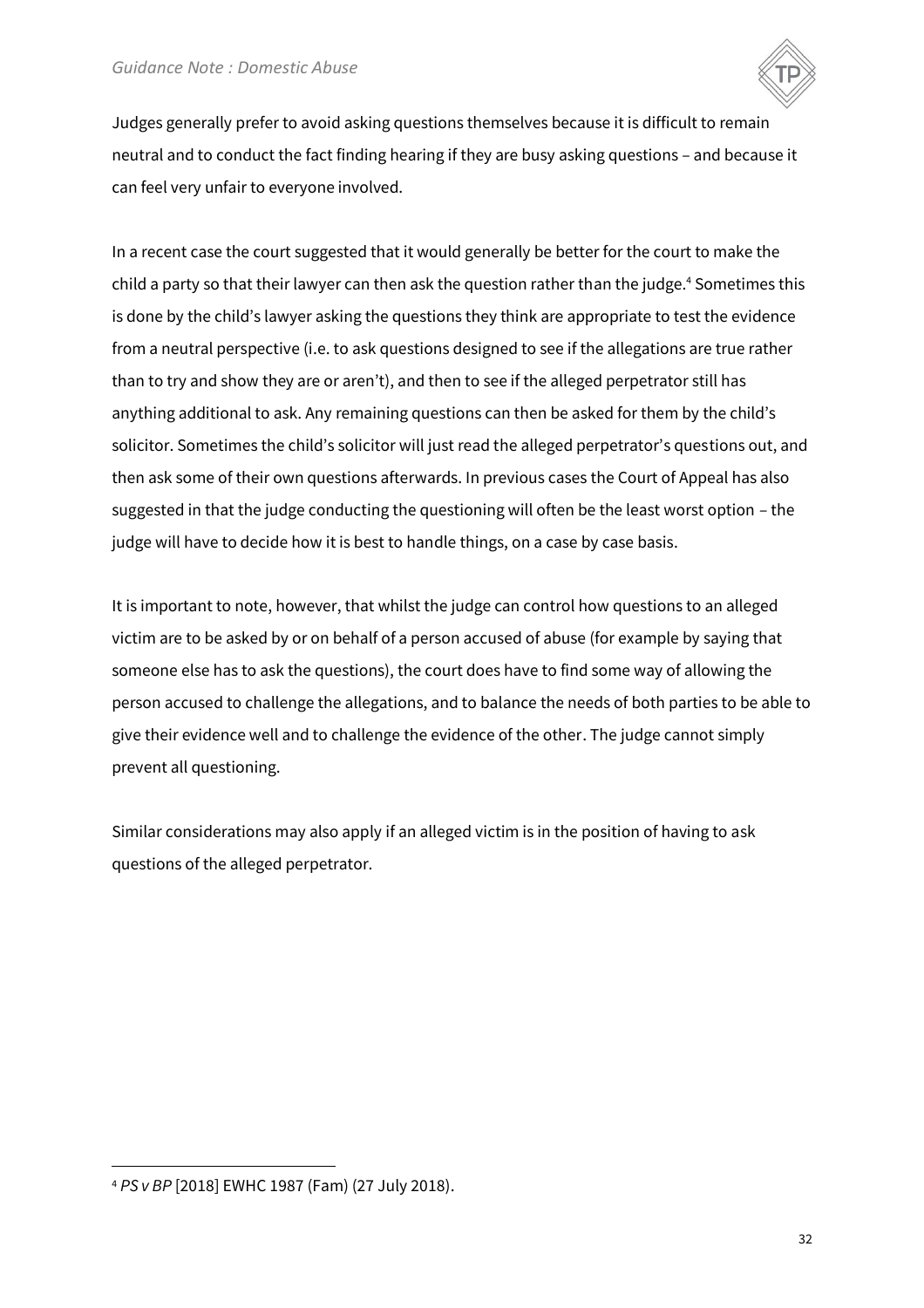

#### <span id="page-32-0"></span>**HOW THE FACT FINDING HEARING WILL WORK**

The general format of a fact finding hearing will be as follows:

- The person making allegations of abuse (and their witnesses) will give evidence first. They will confirm (or correct) their witness statement and may then be asked questions by or on behalf of the other party / parties. Sometimes the judge will ask a few questions either as things go along or at the end.
- The same process then happens for the person who is accused of abuse and any witnesses they have brought to court.
- The parties (or their lawyers if they have them) will then be able to make submissions, speeches to tell the judge what they say are the important parts of the evidence and what decision they should make.
- The judge will announce the decision and give reasons.

This process might be adapted if one or both parties has no lawyer and the court makes special arrangements because of that. For example, the child's lawyer might ask questions first, or might ask the accused person's questions for them.

If there are witnesses who are vulnerable or who require adjustments to be made to enable them to give evidence (interpreters, video links, regular breaks etc.) the process may be adjusted and the hearing may take longer.

## <span id="page-32-1"></span>**WHAT HAPPENS IF THE COURT DOESN'T MAKE FINDINGS (THE ABUSE ISN'T PROVED)?**

If an incident of abuse is not proved the court will go forward on the basis that the incident didn't happen. Although the court holds in mind the different possibilities until the fact finding hearing has concluded, a finding of fact is binary – i.e. there are two possible outcomes: either it happened or it didn't. Once findings have been made they are final - there is no maybe - and the parties will have to come to terms with the findings made.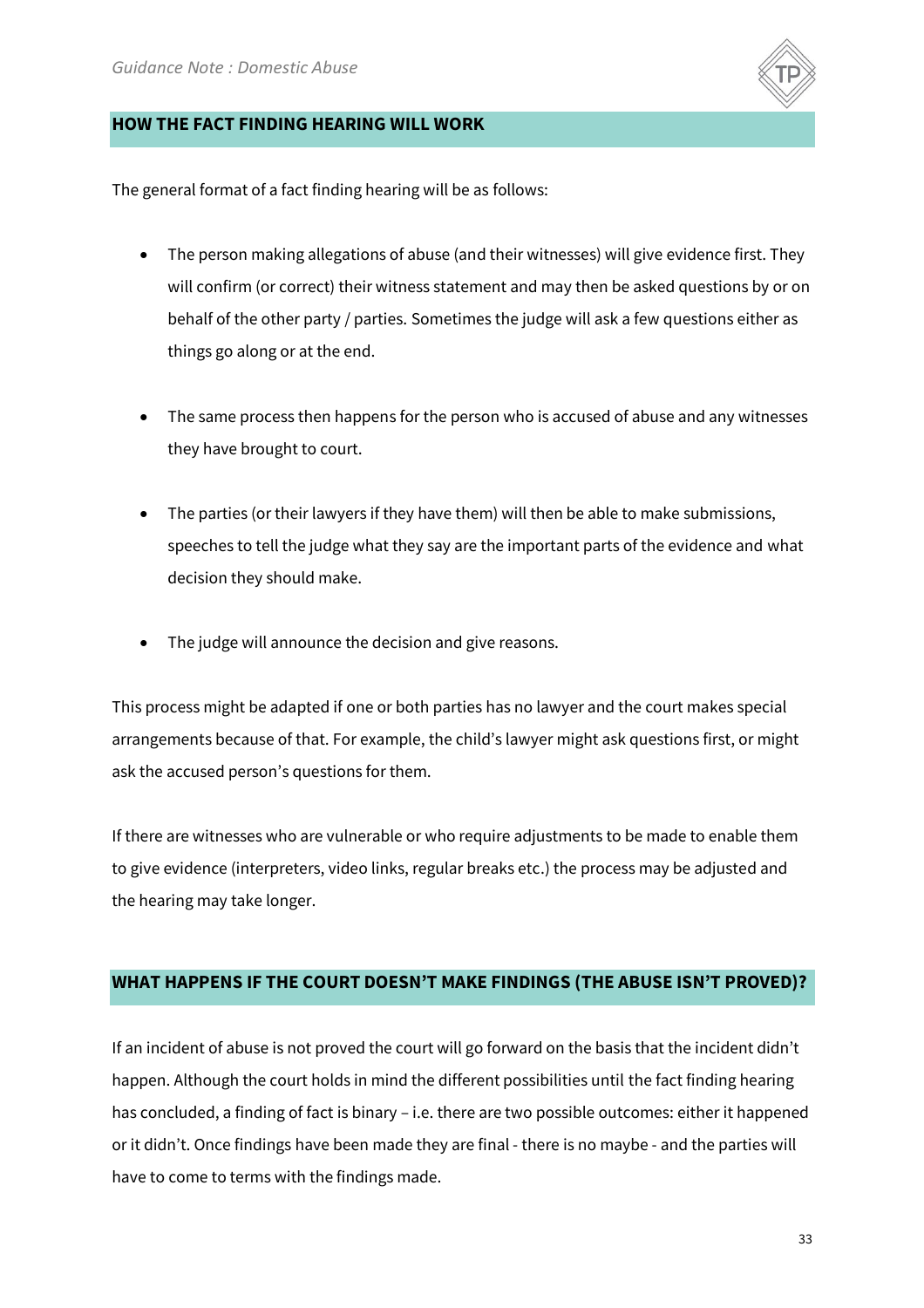

Unless a fact finding decision is successfully appealed, the findings will be the basis upon which all future decisions are based.

Often the court will allow a period of time for the disappointed party to reflect on the fact that the court has not accepted their version of events, and to decide what their position will be going forwards – some people will accept the findings and work with them, whilst others will continue to say the court is wrong, and others will take another position of saying 'I don't accept the court has it right but I do accept that these are the findings and I will have to work with them'.

# <span id="page-33-0"></span>**THE ABUSE HASN'T BEEN PROVED – SHOULDN'T THE PERSON WHO MADE THE UNPROVED ALLEGATION BE PUNISHED FOR LYING?**

Although the system is binary, there are a number of reasons why a court might reach the conclusion an allegation isn't proved. Not all of them involve intentional dishonesty.

- Sometimes the court will simply decide it is impossible to say what happened.
- Sometimes the court will say that the events took place but they have been misremembered or unintentionally distorted or exaggerated over time, with retelling.
- Sometimes the court will say that the truth lies somewhere between the two parties' accounts.
- Sometimes the court will go further than saying that the allegations are not proved and will say that they have been deliberately fabricated or exaggerated to achieve a particular outcome (to hurt the other person or to stop contact).

If a parent is found to have fabricated allegations, this is something that the court will have to give some thought to in making plans for the child's future. Can that parent be trusted in future to promote the child's relationship with the other parent (who the court has now found to be a safe and blameless parent)? Have they caused emotional harm to the child, for example through telling them the other parent has been abusive when they have not? Can they safely continue to care for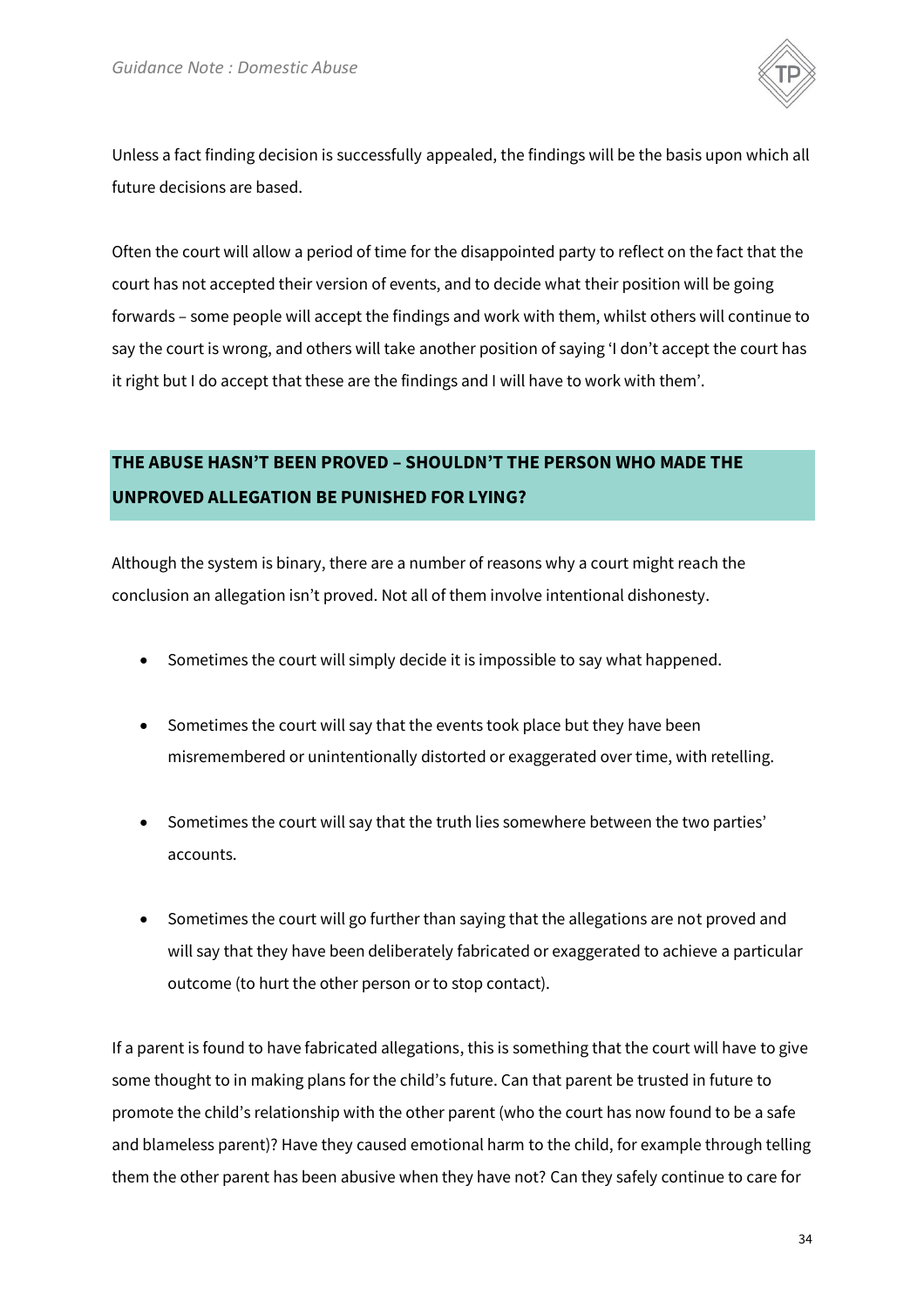

the child or will the child be at risk of (further) emotional harm? As with the risks arising from a history of proven domestic abuse, these are issues to be given serious consideration before a decision is made – but there is no automatic outcome.

# <span id="page-34-0"></span>**WHAT HAPPENS IF THE COURT MAKES FINDINGS (THE ABUSE IS PROVED)?**

If an incident of abuse is proved the court will go forward on the basis that the incident happened. Although the court holds in mind the different possibilities until fact finding hearing has concluded, a finding of fact is binary – i.e. there are two possible outcomes: either it happened or it didn't.

Once findings have been made they are final - there is no 'maybe' - and the parties will have to come to terms with the findings made.

Unless a fact finding decision is successfully appealed, the findings will be the basis upon which all future decisions are based.

Often the court will allow a period of time for the disappointed party to reflect on the fact that the court has not accepted their version of events, and to decide what their position will be going forwards – some people will accept the findings and work with them, whilst others will continue to say the court is wrong, and others will take the more nuanced position of saying 'I don't accept the court has it right but I do accept that these are the findings and I will have to work with them'.

Parents who have been found to have been domestically abusive, but who do not accept findings of domestic abuse, can find it hard to make progress with their contact applications. This may be because they are unlikely to be accepted on any domestic abuse perpetrators programme without a genuine acceptance of their abusive behaviour. A parent who understands that the findings have been made, but who continues to say these are wrong, is unlikely to be given a place on a course, and a parent who says they have accepted the findings but who is just saying the 'right words' is unlikely to successfully complete the programme.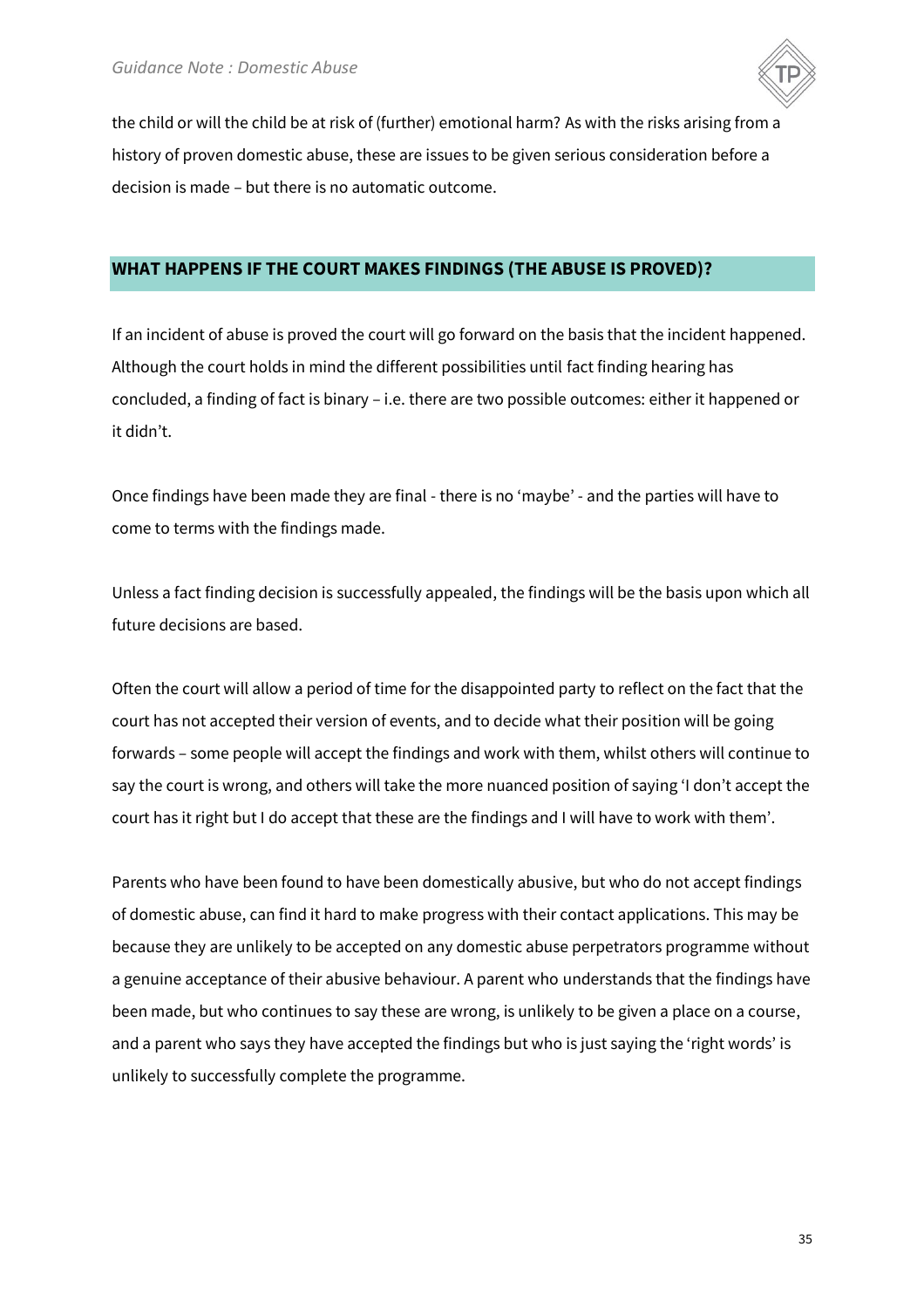

#### <span id="page-35-0"></span>**IF DOMESTIC ABUSE IS PROVED IS THAT THE END OF IT?**

No. Not in most cases.

Deciding what has happened in the past is only the first stage. Even if the court finds that there has been domestic abuse, the law still requires the court to consider whether contact between the child and both parents is in his or her best interests. This is known as the welfare decision. Sometimes domestic abuse findings will mean that contact is not safe and not in the best interests of a child, but in other cases, contact can be safely managed (for example through supervision or planned handovers) and would be in the best interest of the child.

The law is very clear that the court has to give very serious thought to all the circumstances before making an order that cuts off contact between a child and their parent, even if they are a parent with serious flaws. The court has to balance the pros and cons, and whilst some safeguards around contact are often necessary to allow a relationship between child and parent to continue, there is no automatic bar on contact just because there has been domestic abuse. The court will base its decision on what harm has been caused, and what the risks and benefits are to the child (including through any impact on the parent who has been the victim of abuse).

#### <span id="page-35-1"></span>**CAN I APPEAL THE FINDINGS?**

Either party can appeal the fact finding decision but only if they have legal grounds to say the decision was wrong (just disagreeing isn't enough). Fact finding decisions are particularly difficult types of decisions to appeal because the appeal court will usually take the view that the judge who saw and heard the live evidence of witnesses is far better placed to make decisions than the appeal court. To make a successful appeal, you would usually have to show that there has been some serious procedural mistake or that the judge has gone wrong in how she has considered the evidence.

If the reasons are not clear enough or full enough to allow you to understand why the decision has been made you should first ask for clarification from the judge before deciding whether to appeal.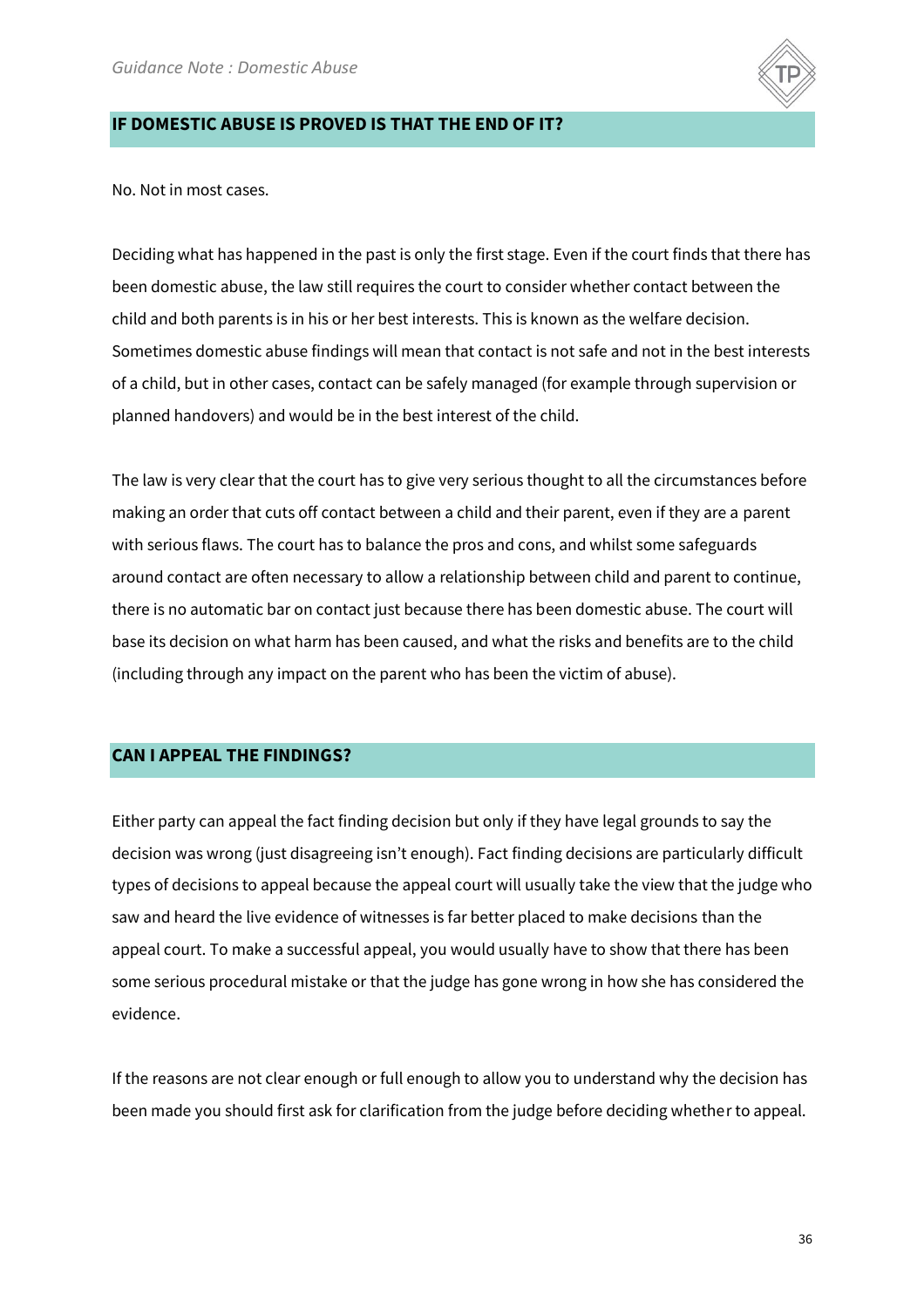

Unless the decision is by magistrates the person who wants to appeal will need to get permission to appeal either from the judge who made the decision (this will usually be a Circuit Judge or a High Court Judge) or from the appeal court.

The time limit for appeal is usually 21 days unless the judge has said something different, although it can be extended if there are good reasons.

#### <span id="page-36-0"></span>**CHILDREN'S VIEWS, WISHES AND FEELINGS**

Children who are subject to family court applications, where issues about domestic abuse between adults are being decided, may express their own views to their parents or to a Cafcass officer about whether they do or do not want contact with their non-resident parent. This will be particularly relevant at two stages.

First, when a child is resisting or refusing contact, and the reason isn't clear, the non-resident parent might accuse the resident parent of deliberately alienating the child, or 'putting words into their mouth' for no justifiable reason.

Second, when facts about abuse have been established (either way), the court will take the child's wishes and feelings, according to their age, into account, through the Cafcass officer's report, when reaching a decision on what order, if any, is in their best interests.

Where children refuse contact with a parent this may be because they are frightened by negative experiences in that parent's care, or it may be because of the negative influence (intentional or otherwise) of the parent they live with. In some cases, there is a mix of these two things going on and the resident parent is not willing or able to help a child move on from a reluctance to go to contact even where this is now safe.

Sometimes a child's continuing reluctance is cemented by a parent's inability to acknowledge that they have exposed the child to distress in the past and to reassure the child it won't happen again. The court may need to better understand what has happened in the past, so it can understand whether the child is reluctant to go because of their memories and experiences or because of negative influences (or a combination).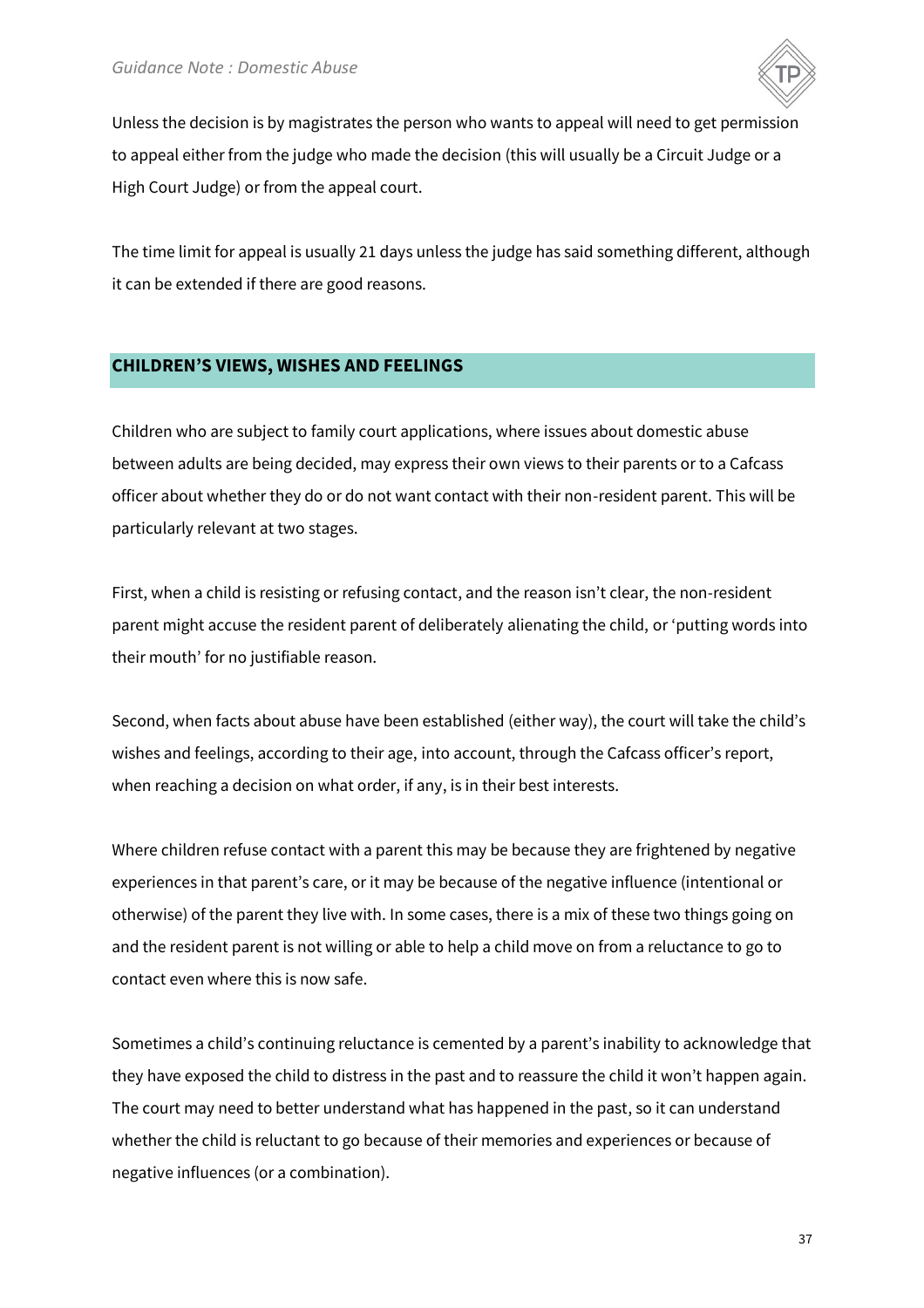

In exceptionally complex cases, the court can appoint a Cafcass officer to separately represent a child, when they are known as a 'children's guardian' under the FPR rule 16.4.

#### <span id="page-37-0"></span>**SEXUAL OR OTHER ABUSE OF CHILDREN**

The main focus of this guidance note is on domestic abuse, but we briefly mention here allegations of sexual or other abuse of children, which do sometimes crop up in the same cases where there are allegations of domestic abuse.

It is important to say that when a parent becomes suspicious of abuse by the other parent they often make attempts to gather or record evidence themselves, which can be emotionally harmful and can actually make it more difficult to prove abuse. Generally speaking it is better to alert the police or social services to any concerns and allow them to carry out investigations and to gather the evidence properly. A child who has been asked inappropriate or suggestive questions may well give misleading answers, trying to give the 'right' answer to a grown up.

Where it is suspected that a child has been the victim of physical or sexual abuse, medical evidence can be obtained in the form of a child protection medical or intimate examination. In respect of sexual abuse such examinations are very invasive and can be distressing to the child. They are often inconclusive and can rarely rule out abuse.

Where a child makes an allegation that they have been harmed or abused they will often be video interviewed by the police (if they are old enough to manage). This video can be played in the family court.

Video interviews are often referred to as 'ABE' interviews. ABE stands for Achieving Best Evidence, which is a reference to Guidelines developed about how to interview children to help them give a clear and reliable account of what has happened to them. The ABE guidelines require the person interviewing the child to be specially trained, and to ask them open questions that are appropriate to their level of age and understanding. The task of getting a child to give a clear account of what has happened without accidentally prompting them to say something that didn't happen but that they think adults want to hear is really tricky. If an interview is not carried out properly or a child is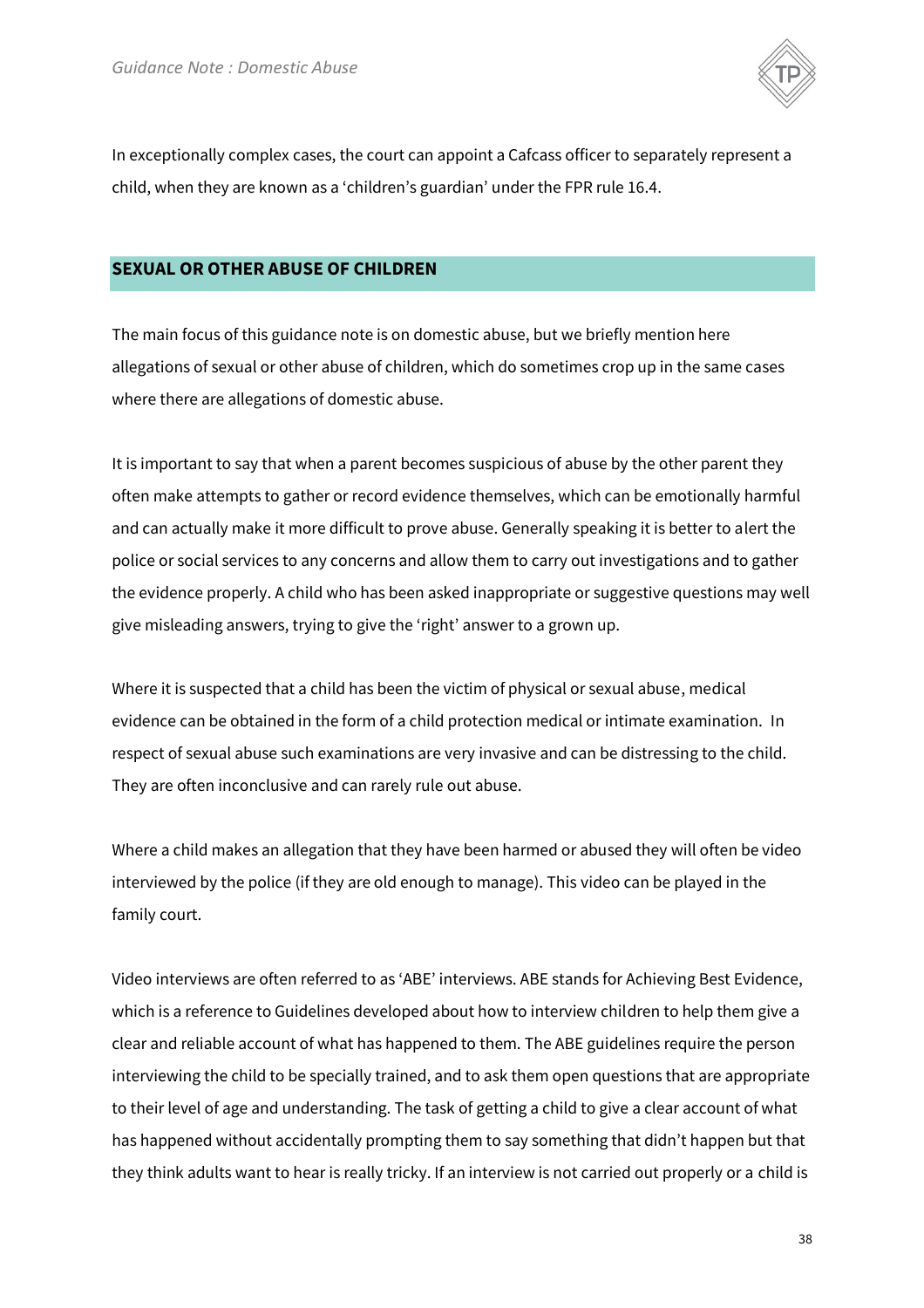

asked inappropriate or repeated questions that give the message the adult asking thinks something bad has happened any allegation a child makes as a result may be unreliable.

Sometimes when things have gone wrong with an interview or with questions asked by adults before the interview the court will be unable to place much weight upon what the child says, so it's really important to get it right. For this reason it is usually unwise for a parent to attempt to question their own child (and record it) – a botched effort to protect a child can lead to a potentially true account being incapable of belief. Parents who are worried that their child has suffered some form of abuse should involve a professional (make a referral to social services).

Sometimes children will spontaneously say something about an abusive experience and of course that is important information that should be recorded at the time or as soon as possible by the person who has been told. Sometimes they will tell a parent, social worker or a teacher or Cafcass. The evidence and records made by these people may be important even if the child has later been formally ABE interviewed, so they may need to produce their original notes and come and give evidence.

It is not uncommon for a child's accounts of something to change over time, and particularly where there is conflict between parents a small incident may become overly significant in their mind or the child may give accounts of bad things happening which are implausible.

There is no presumption that what a child says is necessarily true or accurate, so it is better to talk about 'things the child has said' rather than 'allegations' (which suggests a level of intention that might not be applicable to a small child who is just telling what happened but doesn't realise it is wrong or might get a grown up into trouble) or 'disclosures' (which suggests that the child must be assumed to be telling the truth).

Children may get things wrong or muddled or make things up for all sorts of reasons. Sometimes children's accounts are very muddled because of their language development or difficulty sequencing events or estimating time, but certain key details they give will make clear they are probably describing something that really happened. When deciding whether to make findings about allegations of abuse made by children the court has to try and work out how reliable the children's account is and whether it has been intentionally or unintentionally influenced.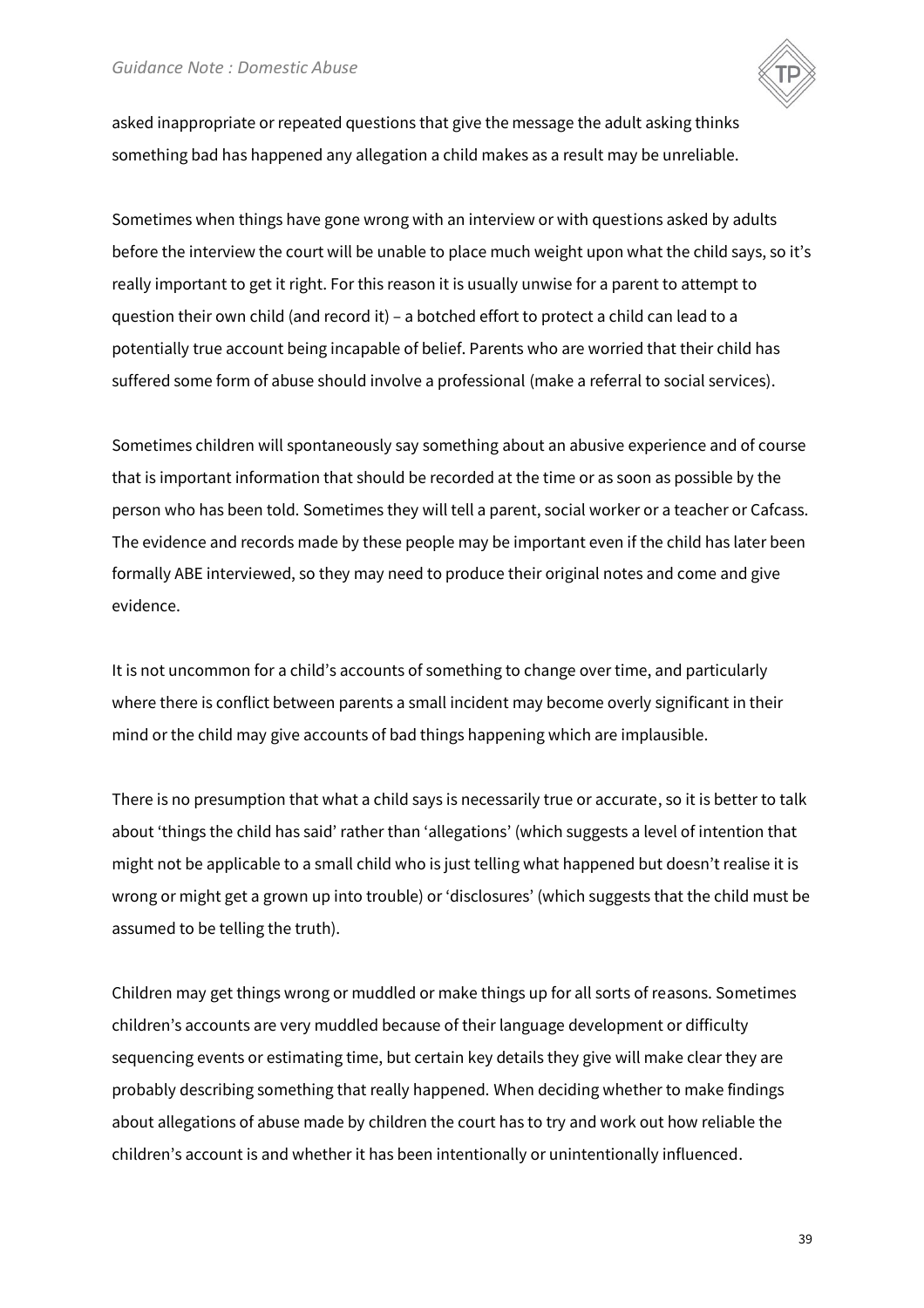

Children themselves do not often give live evidence in family courts, but this is becoming slightly more common – there is no presumption that a child shouldn't give evidence. Where there are allegations of abuse against a child the court will have to decide whether or not the child should give evidence bearing in mind the likely impact on their welfare and the need for the child's evidence to be fairly challenged to ensure that the process is fair to all involved.

When there is an issue about whether or not a child should be called to give evidence the court will often set up a hearing to decide whether this should be allowed, called a 'Re W' hearing. Re W is a case that was heard in the Supreme Court which gives guidance about when a child should or should not give evidence in the family court, and the sort of factors to think about when deciding. $^5$ 

If a child is allowed to give evidence the court will most likely make 'ground rules' dealing with what sort of questions will be allowed and what the arrangements will be to ensure the child is able to manage the experience of giving evidence and is able to give reliable answers. This might involve the child being able to visit the court or meet the judge before the day of the hearing, the use of a video link, regular breaks or an intermediary for example. The sort of ground rules that are set up will depend on the age and particular characteristics or needs of the child in question. Ground rules will often be set up at a special 'ground rules hearing' before the fact finding hearing itself (p 29).

The same rules about evidence and findings apply in relation to these sorts of allegations as to allegations of domestic abuse – the person making the allegation must prove it is more likely than not etc.

If a person accused of abusing a child has not been able to test the evidence of the child by asking them questions as they might do with an adult, the court will take that into account when weighing up the various bits of evidence. Sometimes points about influence or inappropriate questioning can be dealt with by them being pointed out to the judge and asking questions of the child aren't going to add much.

ׇ֬֒

<sup>5</sup> *Re W* [2010] UKSC 12.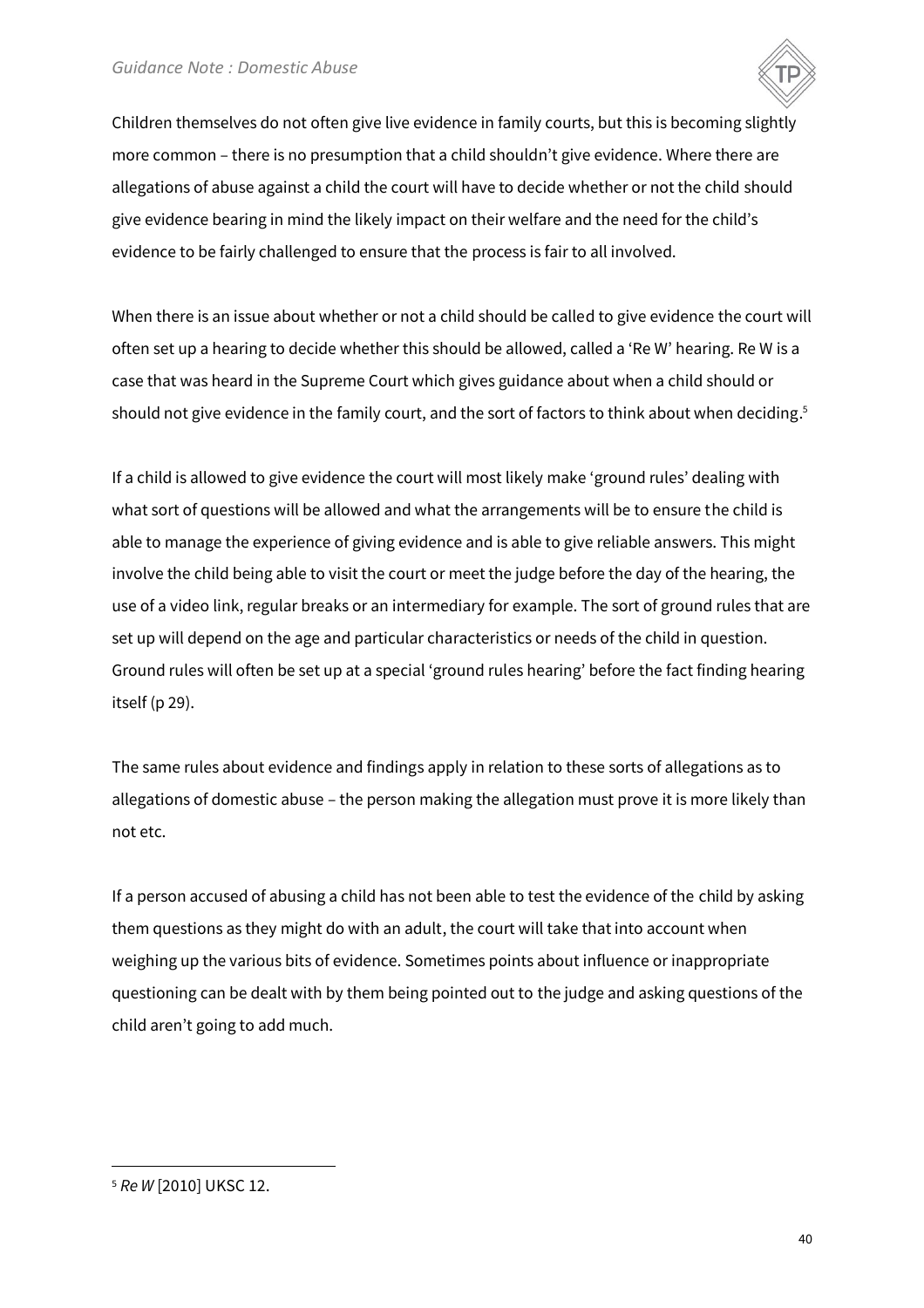

#### <span id="page-40-0"></span>**CARE PROCEEDINGS**

When domestic abuse is raised in care proceedings it is often raised by social services as one of the reasons they are worried about the children, and it may form part of the reasons for wanting to remove children.

If social services have reached the point of issuing care proceedings because of domestic abuse it is likely that there is a worry that a parent (often a mother) cannot protect her children from domestic abuse in her current relationship, or from a cycle of entering into relationships with abusive partners.

Sometimes the victim recognizes the abusive nature of the relationship and is seeking support to leave it.

Sometimes both partners will be denying that any abuse has taken place, or perhaps claiming that any abuse is now in the past and that it is no longer a problem. That might be because social services have got it wrong and there isn't any abuse, it might be because the victim is frightened of what will happen if they admit abuse (perhaps that the children will be taken or perhaps that they will be abused again), or because the victim has normalized the abuse or is so dependent on their partner that they will do anything to maintain the relationship even though it is abusive.

Parents who are suffering abuse are often frightened of admitting to social workers what is happening, in case they are blamed for failing to protect their children and in case the children are removed. However, where a victim of abuse is able to acknowledge the abuse and its harmful effects on the children and is seeking support to leave an abusive relationship and to make changes, social services should offer support with that. Even if care proceedings have already started, if the parent can demonstrate they are able to protect their children and avoid falling into abusive relationships in future the view of the court and social services is likely to be that the risks of the children remaining in the parent's care are greatly reduced.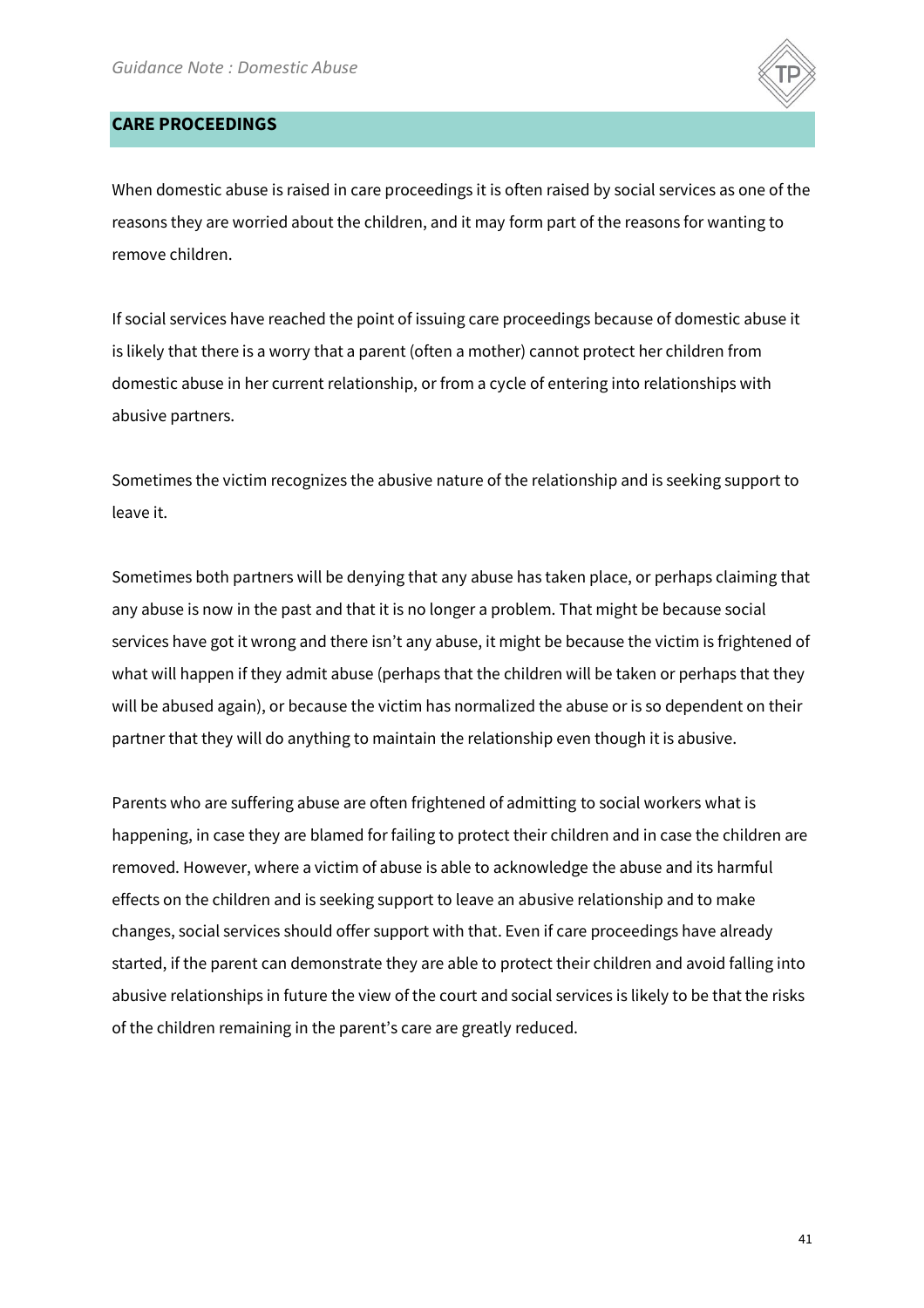

# <span id="page-41-0"></span>**SELF-INCRIMINATION – CAN WHAT I WRITE OR SAY BE USED AGAINST ME IN A CRIMINAL COURT?**

What you and the other party say in the family court, in your written witness statement or when you give evidence, is private. However, if asked the judge can allow the information to be passed to the police or Crown Prosecution Service. You would be asked for your view before that happened.

In care proceedings the law restricts the use that can be made of evidence you have given in family court, which gives you a little bit more protection in relation to most offences except perjury.<sup>6</sup> Essentially the evidence can't be used in court, but it could be something that helps the police decide on what other enquiries to make, or something you are asked questions about in a police interview (for example if you've said different things at different times or admitted something in family court that you have denied to the police). This protection is given to witnesses in care proceedings because they have to give evidence if the judge says they must.

In private law cases you can't be forced to give evidence, so that extra protection does not apply so if the court allows the evidence to be passed on to the police or CPS there will be no restriction on its use unless the judge specifically says so – they could use it in interview or in court as long as the criminal judge agrees. Sometimes, for example, the judge will allow the information to be passed to the CPS, so they can decide whether to charge or pursue a prosecution, but will say a further application has to be made if the CPS want to actually use the evidence in the criminal court.

The evidence given in a family court might be helpful in showing that a crime was committed or it might be useful in showing that allegations have been made up. There are different rules about what sort of evidence is allowed to be used in criminal cases, and this note does not deal with that.

If a party chooses not to give evidence or answer questions the court will have to work on the basis of the evidence it has, so any witness statement they have made is likely to have less weight because the other party has not been able to test it by asking questions. The court will also be able to decide whether or not the reason the party refused to give evidence was because they had

ׇ֬֒

<sup>6</sup> The law we are referring to is section 98(2) Children Act 1989.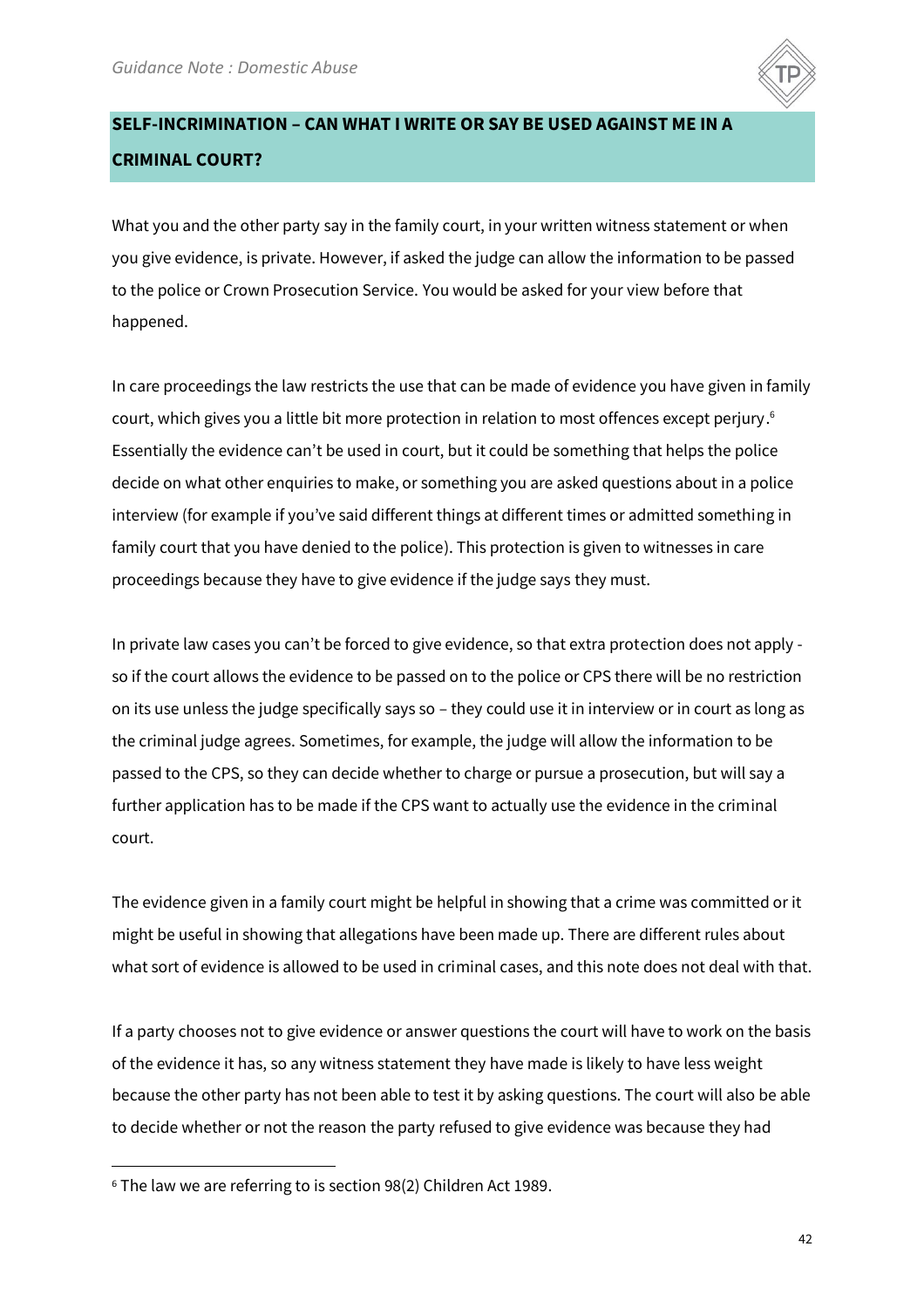

something to hide or their witness statement wasn't true. This is called drawing an adverse inference. Before drawing an adverse inference the court would have to think about whether a person refused to give evidence was because they were frightened or distressed.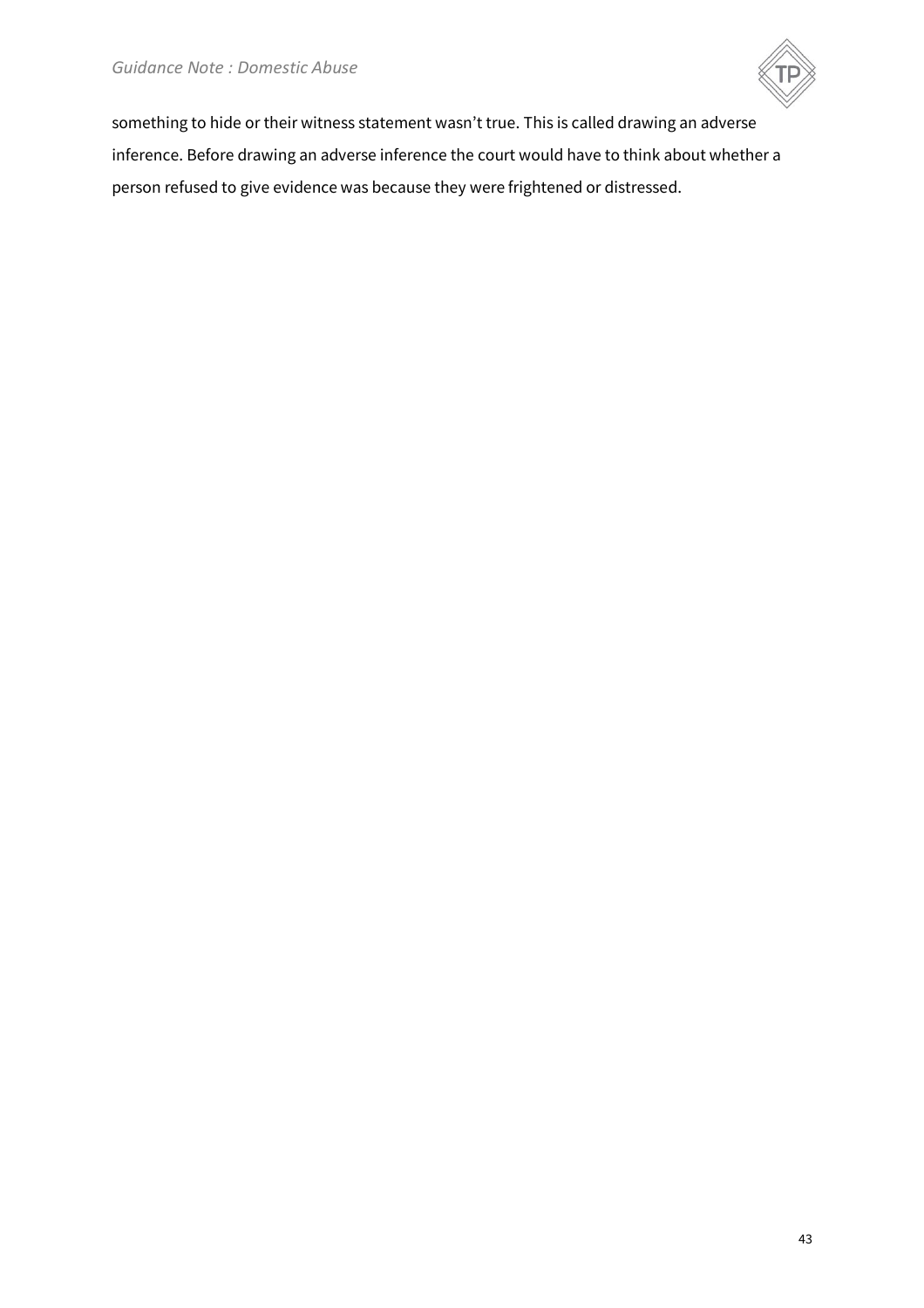<span id="page-43-0"></span>

ׇ֬֒



The only type of family case where you automatically get legal aid regardless of how much money you have is when you are involved in care proceedings about your child (or a child you have parental responsibility for). Care proceedings are cases started by social services when they are worried that children are suffering harm.

There are other limited circumstances where someone can qualify for legal aid in a case about children (to do with child abduction and protecting a child from child abuse), but the rules about that are quite detailed and these are not covered in this document.

For more information about legal aid see the gov.uk website or ask a legal aid lawyer.<sup>7</sup>

## <span id="page-43-1"></span>**I'm Accused Of Domestic Abuse – Can I Get Legal Aid?**

Probably not. Since 2013, when the types of cases covered by legal aid were restricted, the person accused of domestic abuse is not usually entitled to legal aid. You would only be able to get legal aid if you can show you qualify for exceptional legal aid (for example, that if you didn't have legal representation your human rights would likely be breached). If your income is above a certain level you won't be eligible for this type of legal aid even if the circumstances are exceptional.

The Public Law Project have produced a guide about getting exceptional legal aid.<sup>8</sup>

<sup>7</sup> See www.gov.uk/check-legal-aid, www.gov.uk/legal-aid/domestic-abuse-or-violence and https://find-legal-advice.justice.gov.uk or www.lawsociety.org.uk/for-the-public/paying-forlegal-services/legal-aid.

<sup>8</sup> https://publiclawproject.org.uk/resources/get-legal-aid-exceptional-case-funding-ecf-familylaw/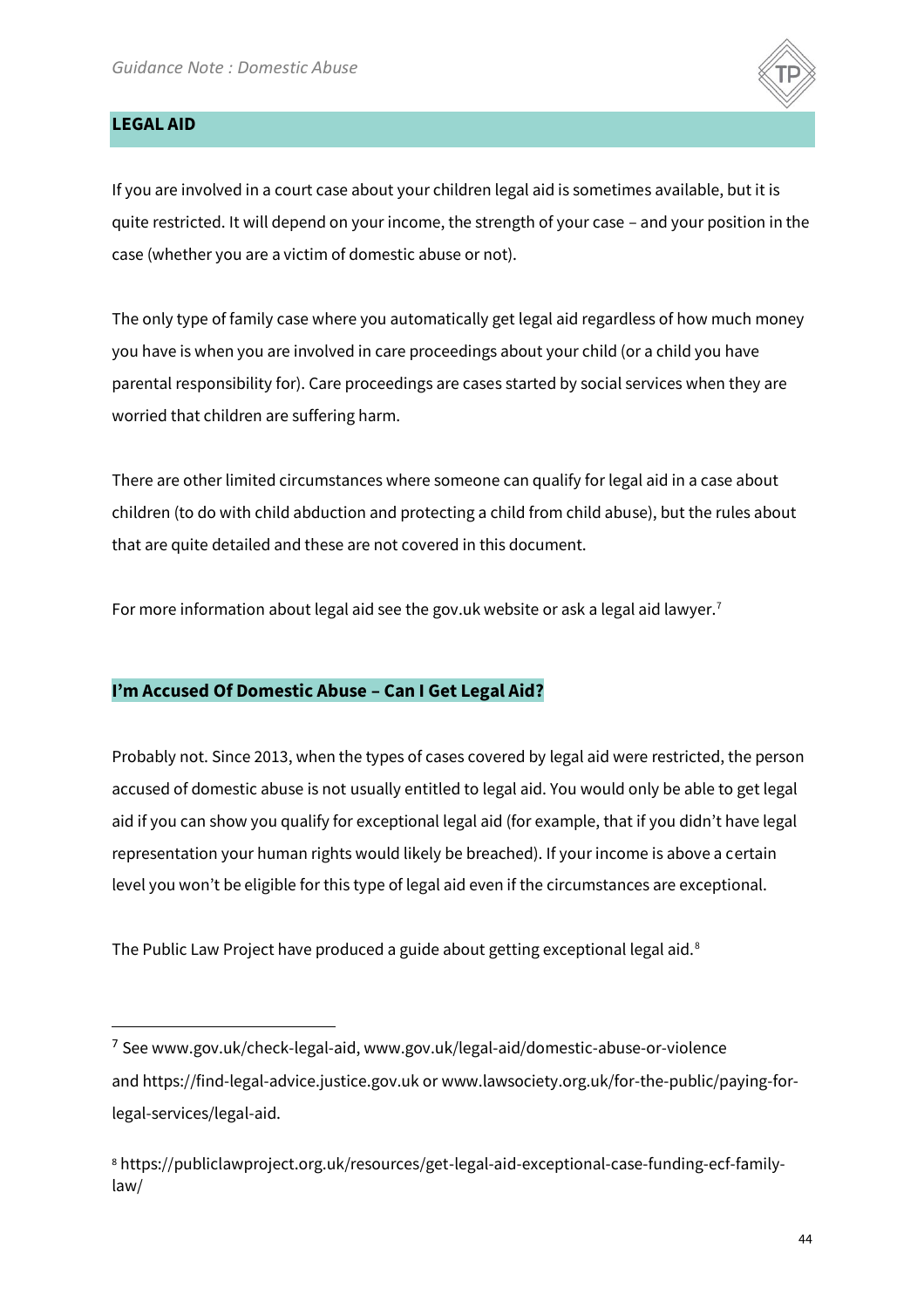

If the case is a care case (involving social services) you would qualify for legal aid as long as the case concerns your own child (or a child you have parental responsibility for). Someone accused of domestic abuse in a care case who isn't a parent or holder of parental responsibility for the child involved in the case might be invited to intervene in the case (to defend themselves against the allegations) but they wouldn't automatically get legal aid.

## <span id="page-44-0"></span>**I'm A Victim Of Domestic Abuse – Can I Get Legal Aid?**

Possibly, yes. It will depend on two things: whether you can produce some basic evidence of domestic abuse, and how much money you have.

Regulations set out a long list of the precise forms of evidence that you need to obtain in order to apply for legal aid. Since the rules have been relaxed and the list of evidence expanded, most people who have experienced domestic abuse should be able to obtain one of the types of evidence on the list, although it can still be difficult to obtain evidence in cases of sexual or nonphysical abuse.

If your income or capital is above a certain level, you won't be eligible for legal aid in a case between parents about a child even if you have some evidence of domestic abuse.

The rules around legal aid and income are less strict in applications for domestic violence injunctions (the technical name for these is non-molestation orders and occupation orders. These orders are made by the family court stop someone harassing or threatening another person or stop them coming to their home. They are similar to restraining orders that are sometimes made by criminal courts at the end of a criminal case), and once a domestic violence injunction is made this can be used as evidence to obtain legal aid in relation to a case about the children.

If the case is a care case you would qualify for legal aid as long as the case concerns your child (or a child you have parental responsibility for). People involved in a care case who aren't a parent or holder of parental responsibility for the child the case don't automatically get legal aid.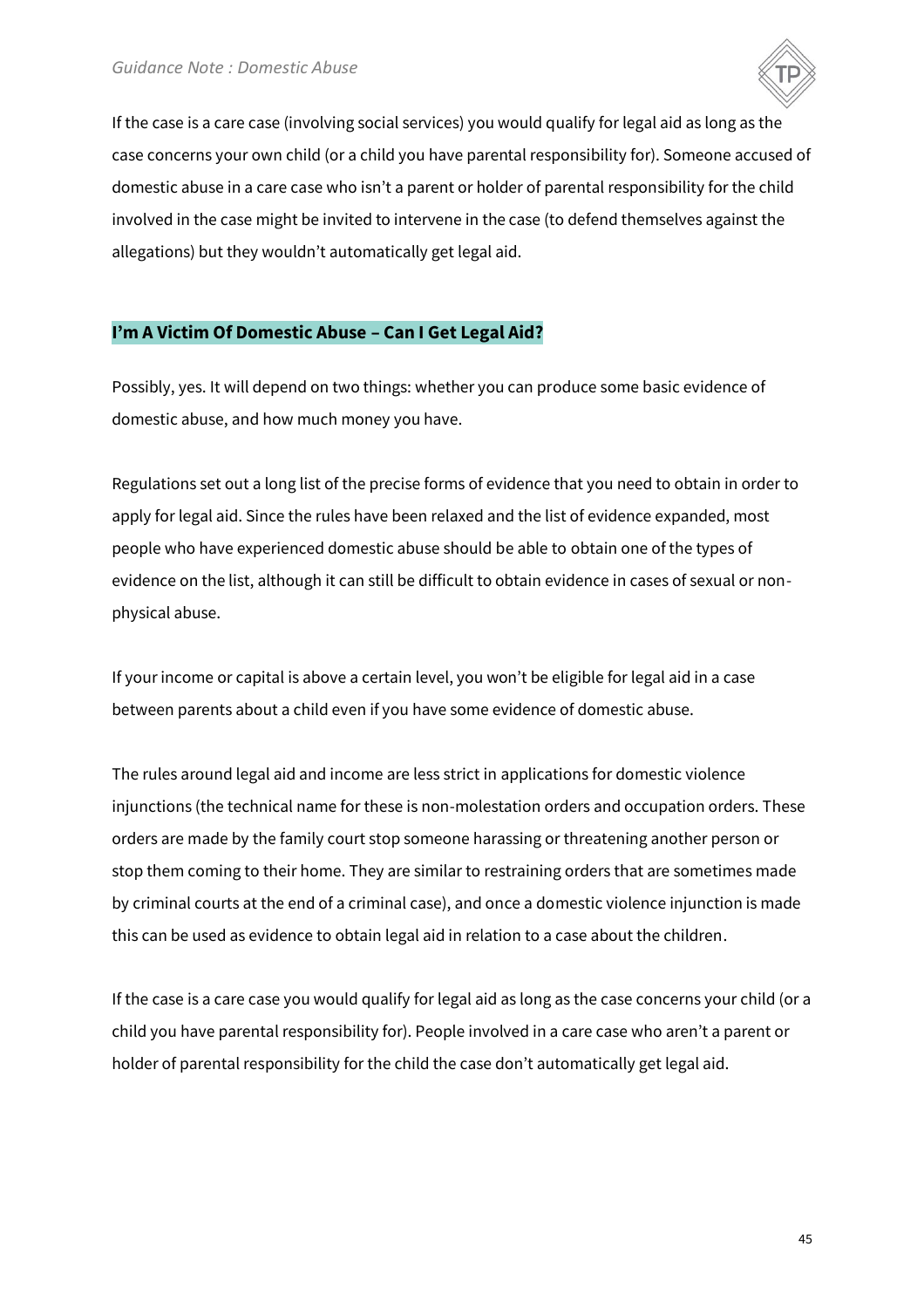

#### <span id="page-45-0"></span>**REPRESENTING YOURSELF**

Going to court is stressful with or without a lawyer, but not everybody is able to access legal aid or to afford a lawyer.

Here are a few basic pointers to help you manage the process if you are representing yourself:

- Consider visiting the court before the hearing date so you are familiar with the surroundings
- If you are frightened of coming into contact with the other person involved, you can ask for a separate waiting area – it's a good idea to check the day before that this has been sorted out
- When you get to the fact finding hearing and witnesses giving evidence, you may be expected to challenge the evidence you don't agree with by asking questions to the witness (cross examination). You should prepare some questions in advance. They should be questions designed to show the weaknesses in what the witness is saying. In some cases, the court may make arrangements for your questions to be asked by someone else – as we explain on p 30-31.
- When you give evidence, you will be expected to answer some questions too. Some of the questions might be difficult or uncomfortable, but the judge should stop any questions that are not relevant or which are just inappropriate. If you are frightened of the other person in the case, you can ask the court to make adjustments for you so that you can give evidence without being intimidated (for example a screen or a video link). It is much easier for the judge to get a good sense of you as a witness when you are in the same room, so it is generally better to try to give evidence without a video link, if you are able to do so without it stopping you from giving evidence well.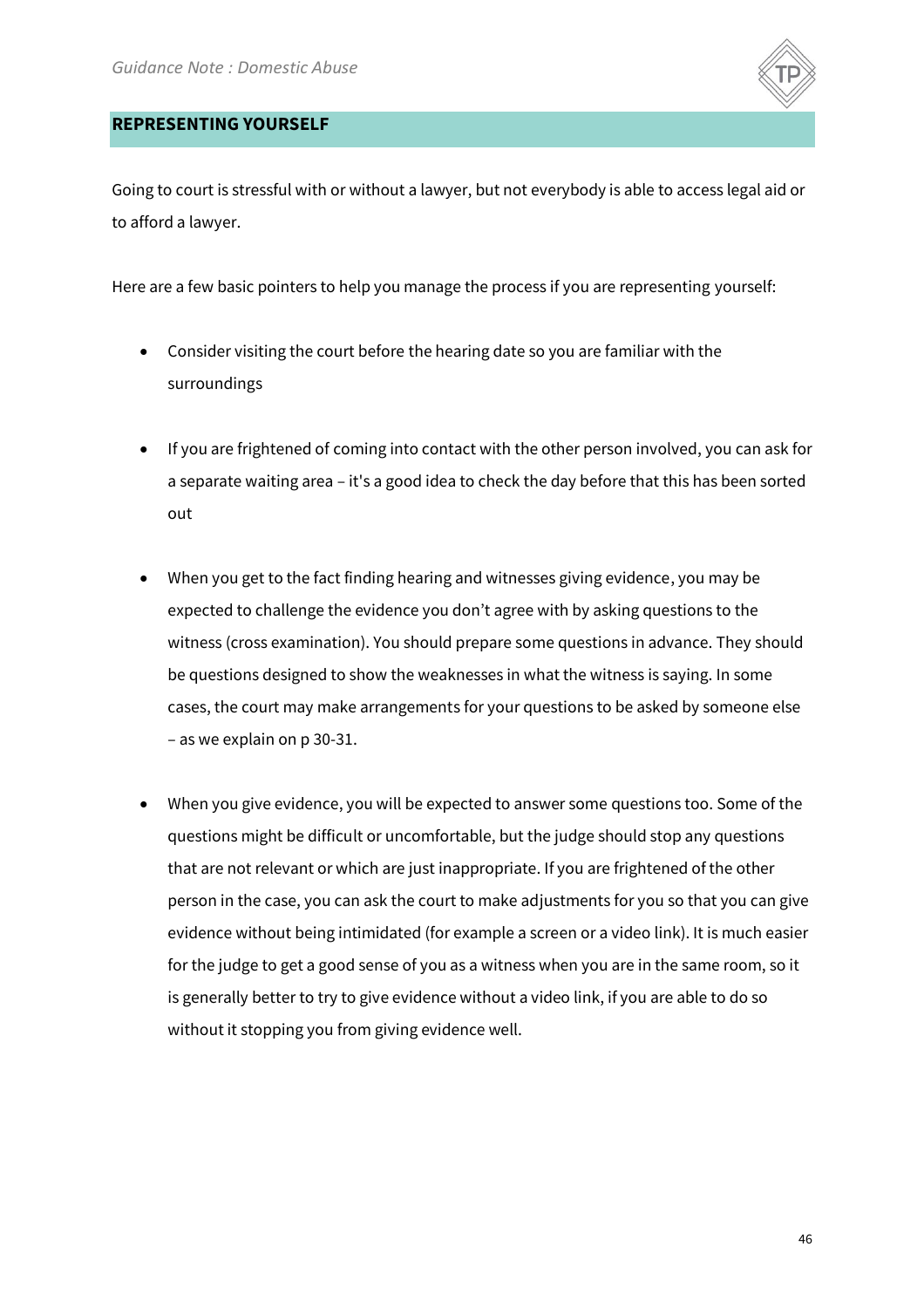

## <span id="page-46-0"></span>**SUPPORT**

If you can't afford a lawyer and don't qualify for legal aid there are various sources of support that might help make things easier.

You can bring a McKenzie friend to court. A McKenzie friend is a supporter who will be allowed into court with you and who can give you moral support, take notes, and quietly assist you for example by reminding you of things you wanted to raise in court. This might be a friend or family member or someone who works for one of the services below. The court will usually allow an unrepresented party the McKenzie Friend of their choice, but if the chosen McKenzie friend is a witness in the case or is very involved in the facts the court may have to decide if they should be allowed into court. If they are disruptive in court, the judge might refuse them entry or remove them. A McKenzie Friend cannot speak on your behalf.

- The Personal Support Unit operate in a number of courts and can provide general support outside and in court. They can't speak on your behalf but they can sit with you for moral support.
- Your domestic violence support worker / IDVA may be allowed into court for support. They cannot speak on your behalf. They may not be allowed into court in this role if they are going to also be a witness.

Alternatively you might be able to access some free advice or representation:

Make enquiries of the Advocate (formerly the Bar Pro Bono Unit) or advice clinics in your local court / area. Advocate matches barristers willing to work for free to advise or represent people involved in family cases. They are very oversubscribed so there is no guarantee they will be able to help, and referrals take at least 3 weeks to process. See www.weareadvocate.org.uk.

Other sources of information and support can be found via www.familycourtinfo.org.uk. AdviceNow guides also useful (see www.advicenow.org.uk).